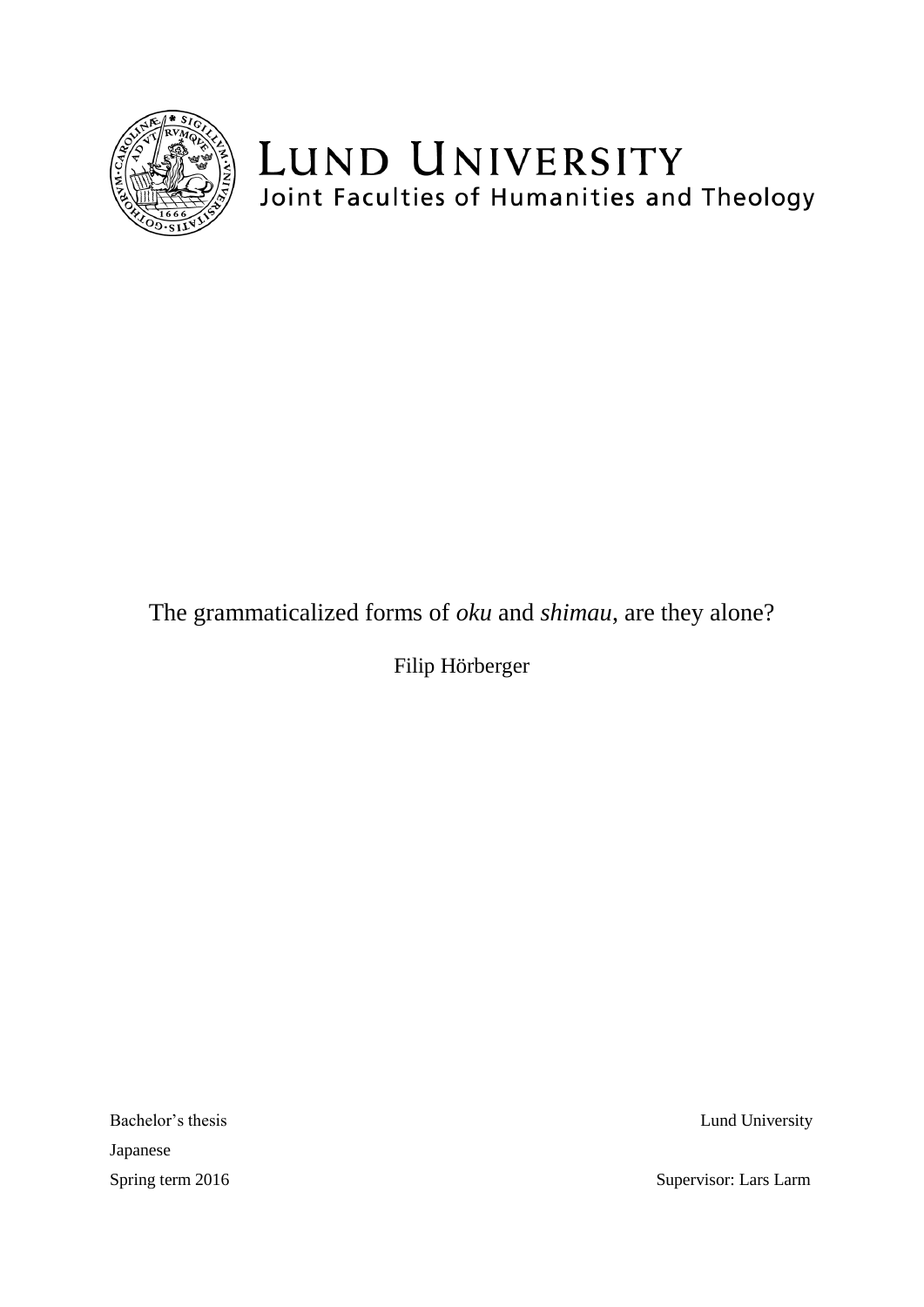#### <span id="page-1-0"></span>**Abstract**

The Japanese language has as any other language been grammaticalized throughout history. Many different aspects regarding the Japanese language has at some point underwent this phenomenon. However, the aspect that will be considered in the following disquisition is the Japanese auxiliary verbs, with consistent focus on the two verbs *oku* and *shimau*. These two verbs have when used a grammatical marker, lost their lexical identity, in terms such as, valency, transitive/intransitive identity and the ability of choice of subject. The research conducted for the following thesis, ultimately investigated a way to emphasize the meanings that these verbs possess as a grammatical marker. Three Japanese native speakers were interviewed for this purpose. A way to emphasize the grammaticalized form of *shimau* was found. *Oku* despite the fact that a similar way to emphasize the grammaticalized form as with *shimau* was found, it was ultimately not as straightforward and clear as with *shimau*.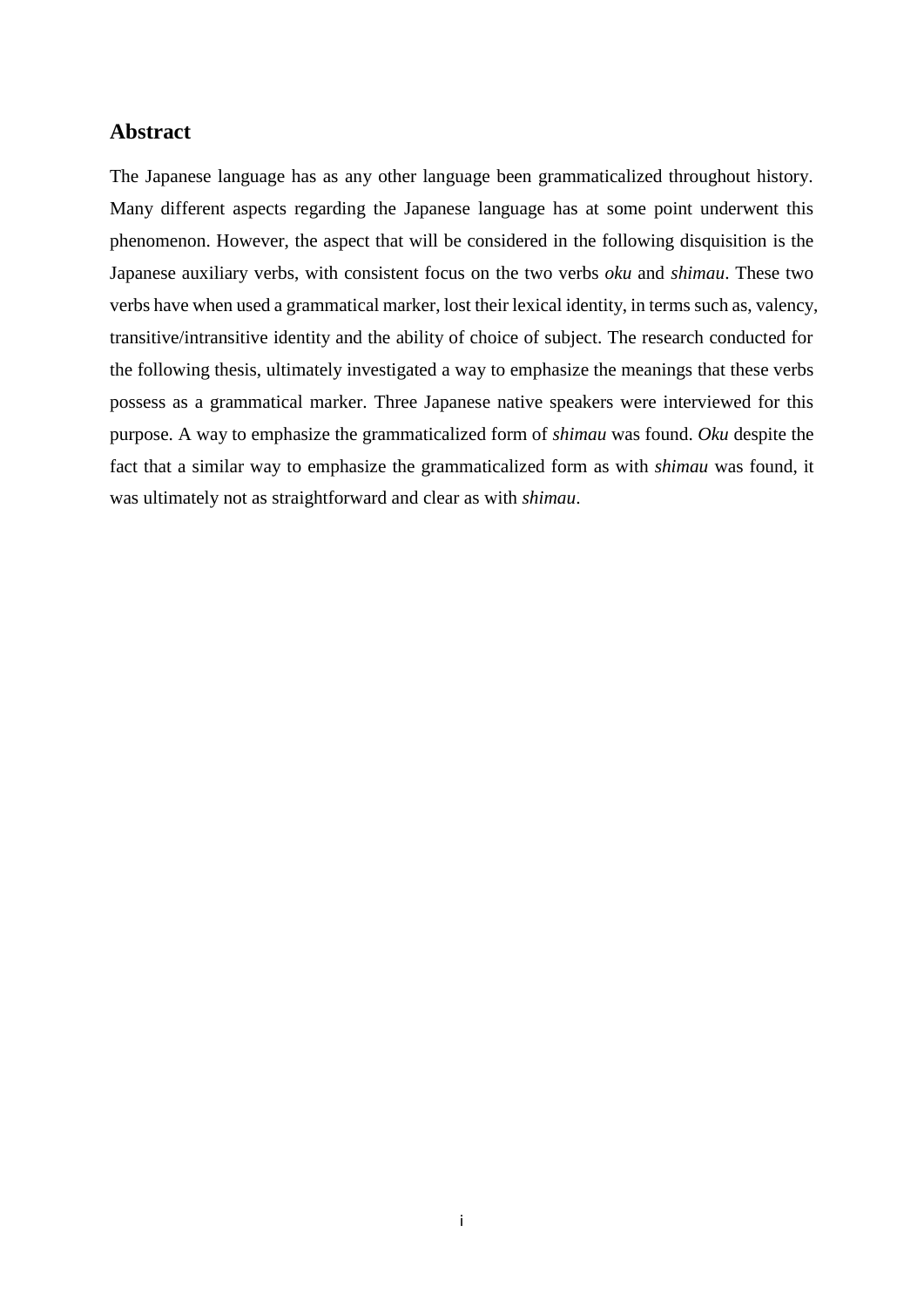### <span id="page-2-0"></span>**Acknowledgments**

I would like to express an enormous amount of gratitude towards the people whose assistance and constant support made the completion of this paper possible. I would also like to personally thank Lars Larm for all of the advices that he gave me, as well as to the Japanese native speakers who honored me by letting me interview them. Lastly, I would like to thank my great friend Kevin Johansson for all of the help that he has given me throughout the work process.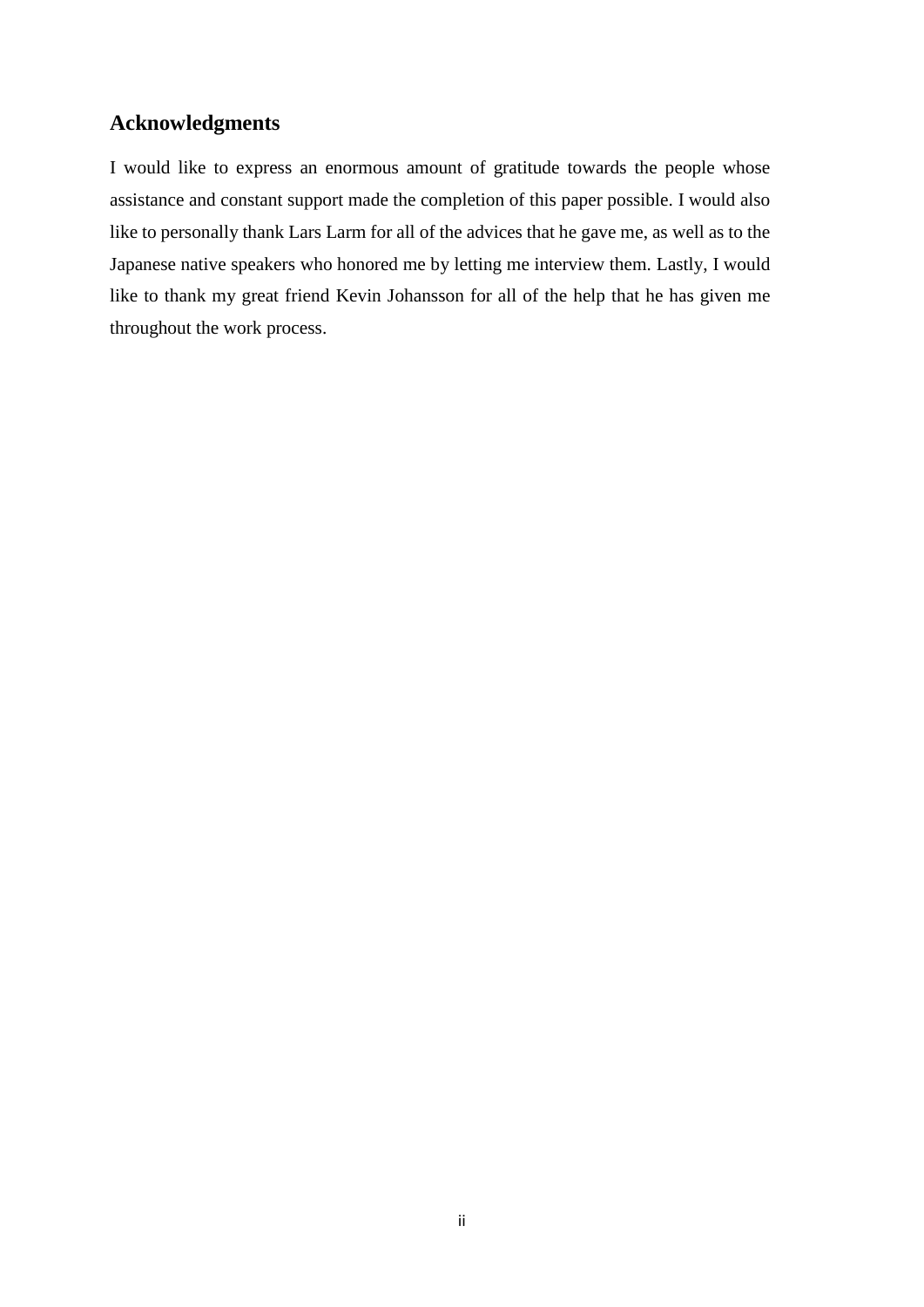## Table of contents

| 25 |
|----|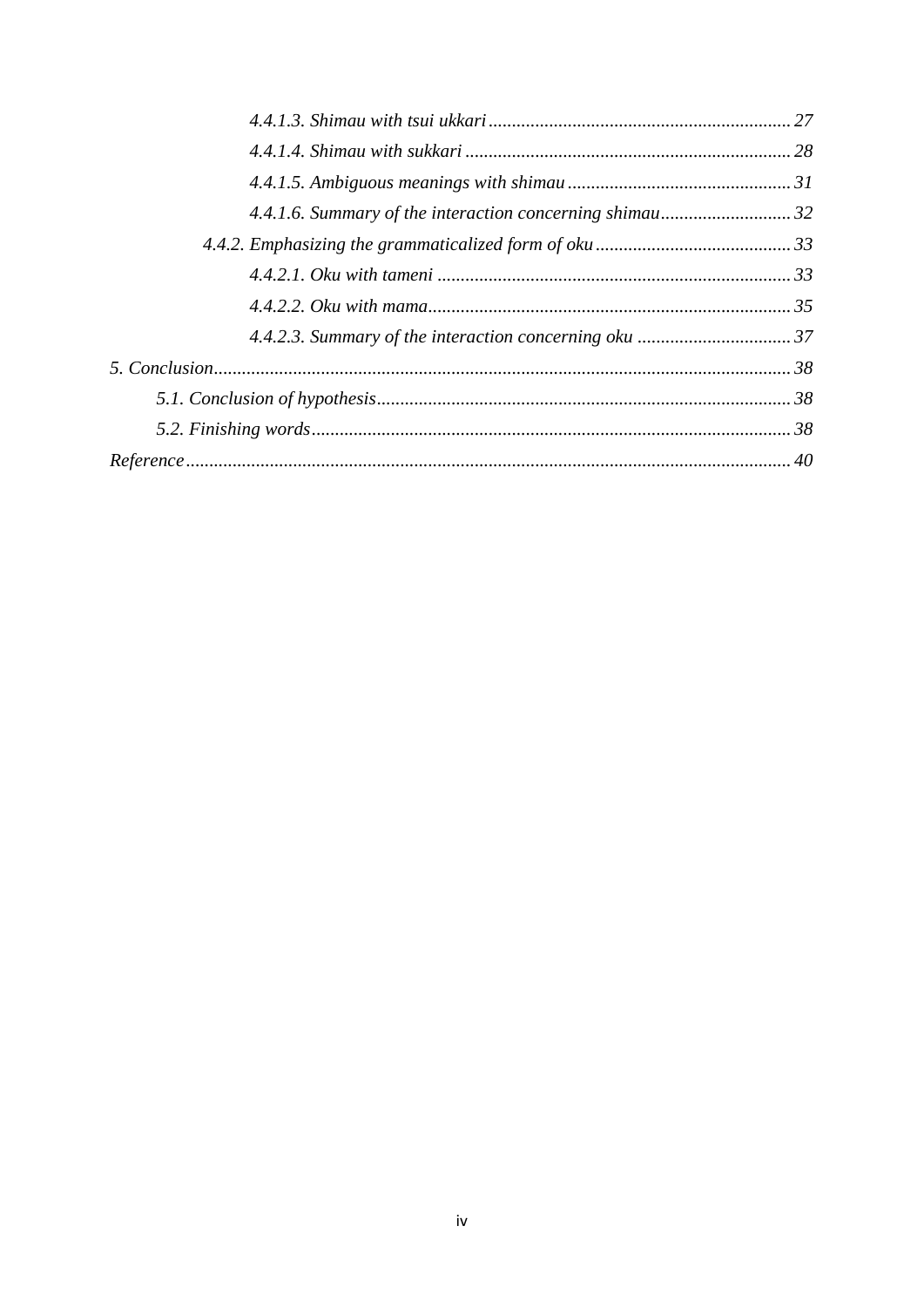## <span id="page-5-0"></span>**List of figures and tables**

### TABLES

| <b>FIGURES</b>                                                                               |  |
|----------------------------------------------------------------------------------------------|--|
| Figure 1: The grammaticalization process of <i>-te shimau</i> (Strauss and Sohn 1998: 221)15 |  |
| Figure 2: The phonological change that made oku achieve a clitic form17                      |  |
| Figure 3: The phonological change that made <i>shimau</i> achieve its clitics forms17        |  |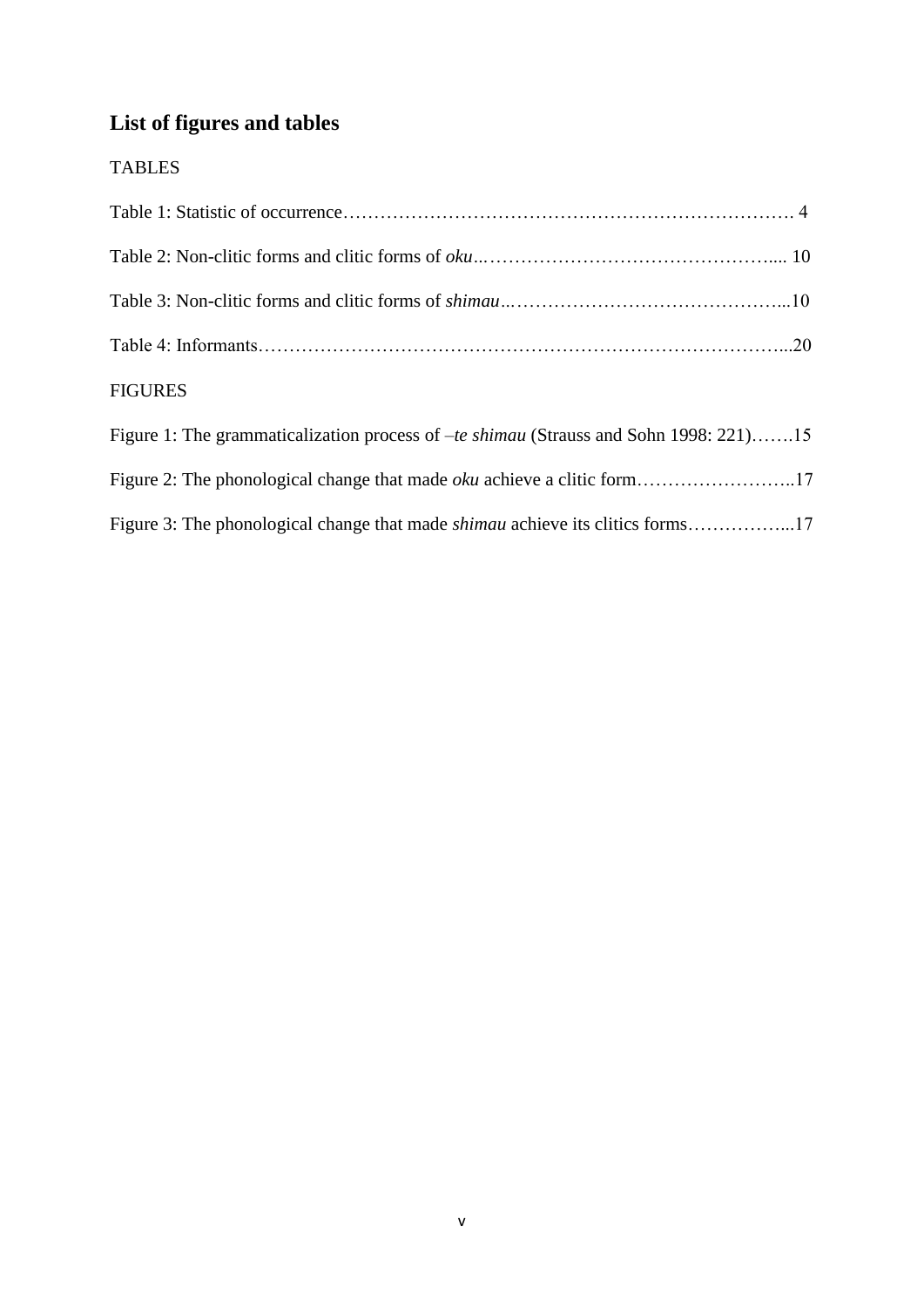#### <span id="page-6-0"></span>**Conventions**

The following thesis will be adapting a modified version of the Hepburn system, in terms of translations regarding Japanese characters. The modification is that when long vowels needs to be translated, double vowels will be used instead of macrons. For example if 'yesterday' needs to be translated it will be written as *kinou* instead of *kinō*. Some of the sources applied in the following disquisition uses different systems besides that of the Hepburn system when Romanizing Japanese characters, therefore they have been altered for the purpose of consistency.

The following typographical conventions that are utilized throughout the thesis are 'single quotes". These indicate translated example sentences, translated Japanese vocabulary and Japanese vocabulary in the running text. In all the other cases "double quotes" are used. Non-English vocabulary in the running text is marked with *Italics.*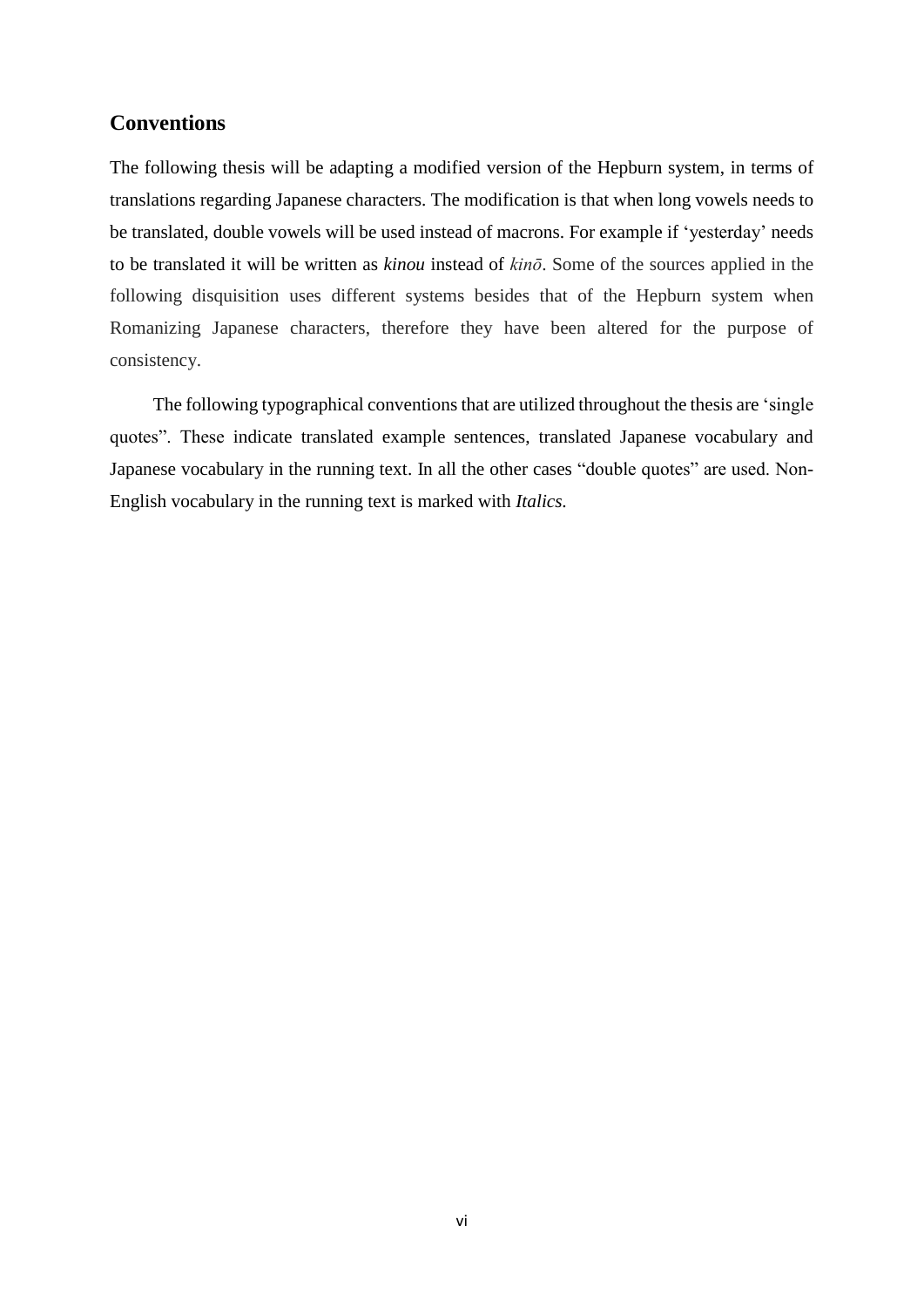## <span id="page-7-0"></span>**Glossing and abbreviations**

The Leipzig rules for glossing is applied when glossing is needed and the abbreviations applied in the following paper are listed below:

| <b>ACC</b>   | accusative  |
|--------------|-------------|
| <b>CAUS</b>  | causative   |
| <b>DAT</b>   | dativ       |
| <b>GEN</b>   | genitive    |
| <b>GER</b>   | gerund      |
| LOC          | locative    |
| <b>NPAST</b> | nonpast     |
| <b>NOM</b>   | nominative  |
| <b>PAR</b>   | particle    |
| <b>PASS</b>  | passive     |
| <b>PAST</b>  | past        |
| <b>POL</b>   | polite      |
| <b>SPEC</b>  | speculative |
| <b>TOP</b>   | topic       |
| <b>VS</b>    | verb stem   |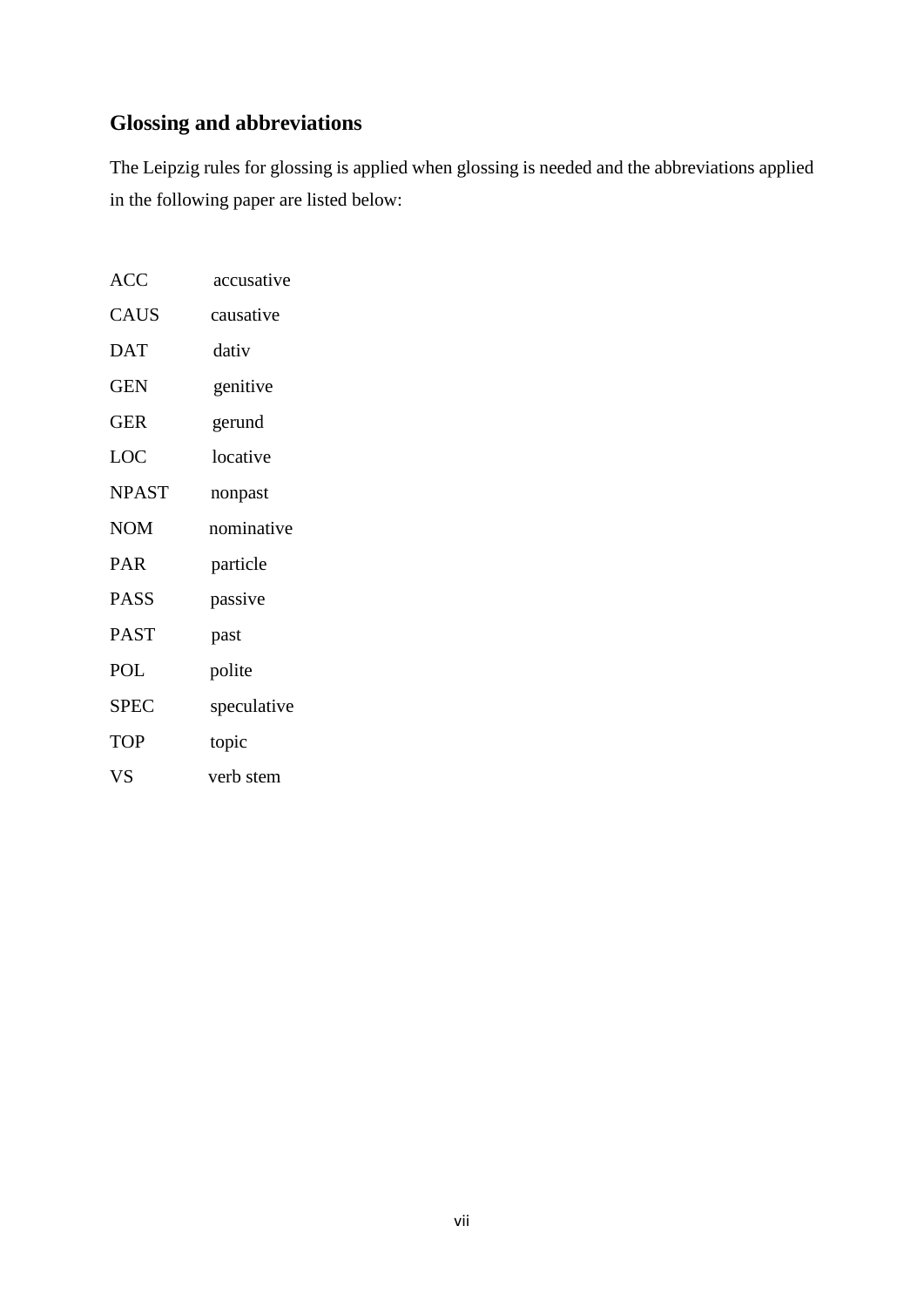#### <span id="page-8-0"></span>1**. Introduction**

#### <span id="page-8-1"></span>*1.1. Introduction*

The phenomenon grammaticalization is common in many languages around the globe. It is the process where a lexical item loses its own lexical identity as it begins to serve grammatical functions instead. An example of this process is how the old English word "willian" (to want, to wish) evolved into the English auxiliary verb "will", which is often used today. According to Hopper and Traugott (1993), once a lexical item has begun to be grammaticalized it will continue to evolve, and with time be further grammaticalized. The evolution of the word "willian" nicely illustrates those particular thoughts. However, this is not restricted to the English language. The Japanese language has today through grammaticalization developed its own share of auxiliary verbs. In the sentences below, two Japanese auxiliary verbs, *shimau* and *oku*, are presented. If these two sentences would be examined from the viewpoint of grammaticalization theory, one can immediately identify that both *shimau* and *oku* are not used in their lexical form, instead they are used in a grammatical way (examples taken from Martin 2004).

- (1) Okane o otoshi-te shimat-ta. money ACC drop-GER finish-PAST 'Oh damn, I dropped all my money'
- (2) Teeburu o yoyaku shi-te oi-ta. table ACC reservation do-GER place-PAST 'I have made a table reservation (in preparation).

In the case with (1) *shimau* when used grammatically expresses an idea of "oh damn" which its lexical counterpart does not. Similarly*, oku* when used grammatically expresses another idea than that from its lexical counterpart. In the case with (2), *oku* expresses an idea of "in preparation".

 Within the Japanese language there exist a large number of auxiliary verbs, however, due to the vast amount not all of them can be discussed in the following thesis. The auxiliary verbs that have been chosen are *shimau* and *oku*.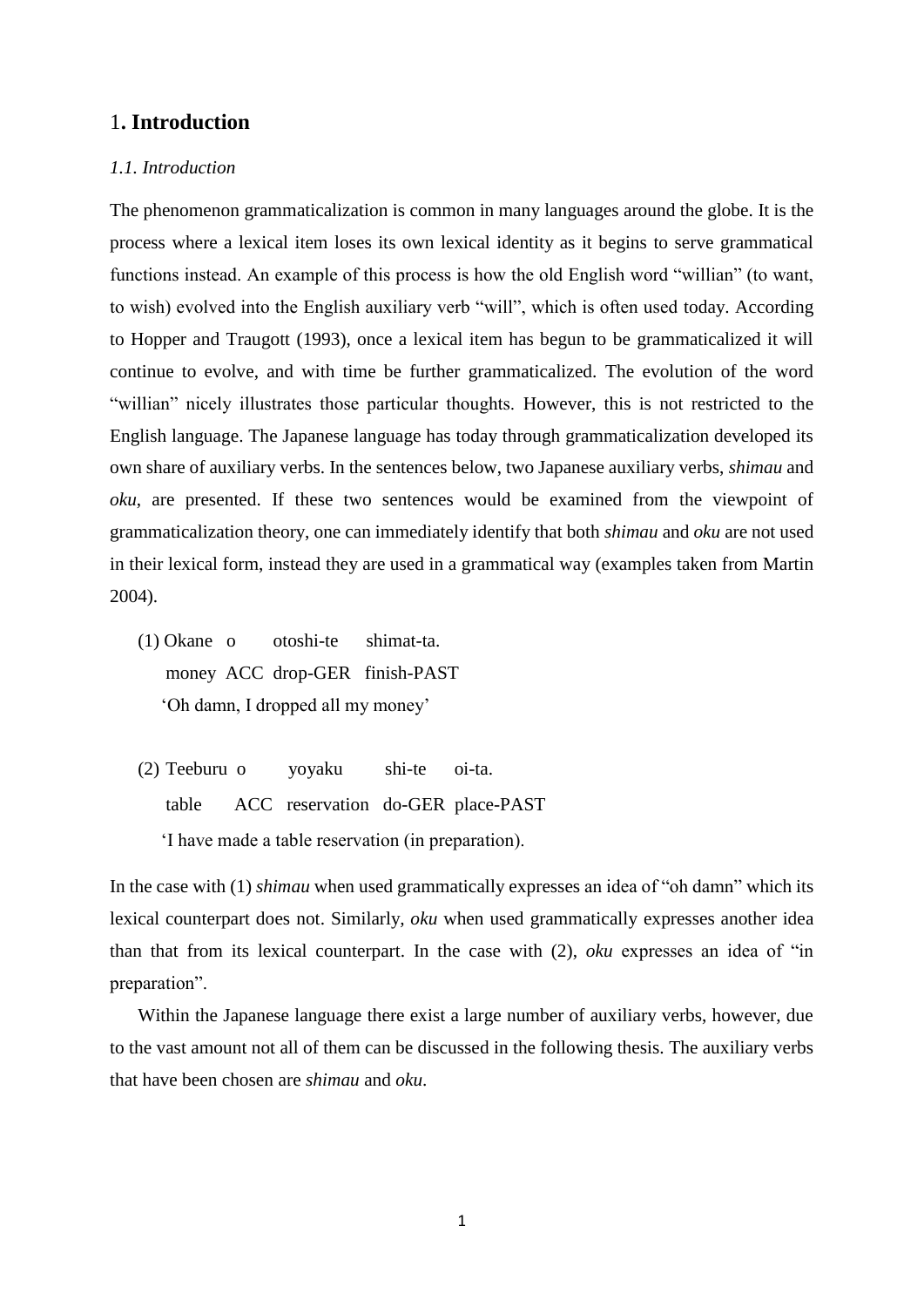#### <span id="page-9-0"></span>*1.2. Purpose and methodology*

The purpose of this thesis is to determine whether or not the meanings of the grammaticalized forms of *oku* and *shimau* can be emphasized by using them together with other words, words that has a similar meaning as *oku* and *shimau* in these forms. This is of interest because a detailed research has never previously been written concerning this topic. To investigate this particular phenomenon interviews with native Japanese speakers will be conducted. A more detailed explanation and introduction to the chosen method will be presented in 4.3.

#### <span id="page-9-1"></span>*1.3. Structure*

The following thesis consists of five sections, each divided into several subsections. This section is utilized as the first. The next section, section two, describes the grammaticalization phenomenon in general. In the third section, the Japanese auxiliary verbs *oku* and *shimau* are introduced and discussed. The grammaticalization process that these two verbs has undergone will also be presented within this section. As for section four, the research conducted for this thesis will be discussed through the results received from the interviews. The last section, section five, will work as a summary and conclusion.

#### <span id="page-9-2"></span>**2. Grammaticalization**

#### <span id="page-9-3"></span>*2.1. Definition of grammaticalization*

To define the term that is grammaticalization can be a rather difficult task. The reason for this is that within the world of linguistics, there are a large diversity of views on this phenomenon. However, many linguistics look at the definition by Jerzy Kurylowicz, which is presented below. Nowadays it is considered a classic definition of grammaticalization.

> Grammaticalisation consists in the increase of the range of morpheme advancing from a lexical to a grammatical or from a less grammatical to a more grammatical status, e.g. from a derivative formant to an inflectional one. (Kurylowicz 1975[1965]: 52).

Although, ever since Kurylowciz formulated his definition of grammaticalization the field has expanded and with it, came new discoveries. This made it possible for linguists to make their own interpretation within the field and for them to find their own way through the grammaticalization world. Because of this very reason one might come across alternating definitions when studying grammaticalization. Definitions such as "Grammaticalization is the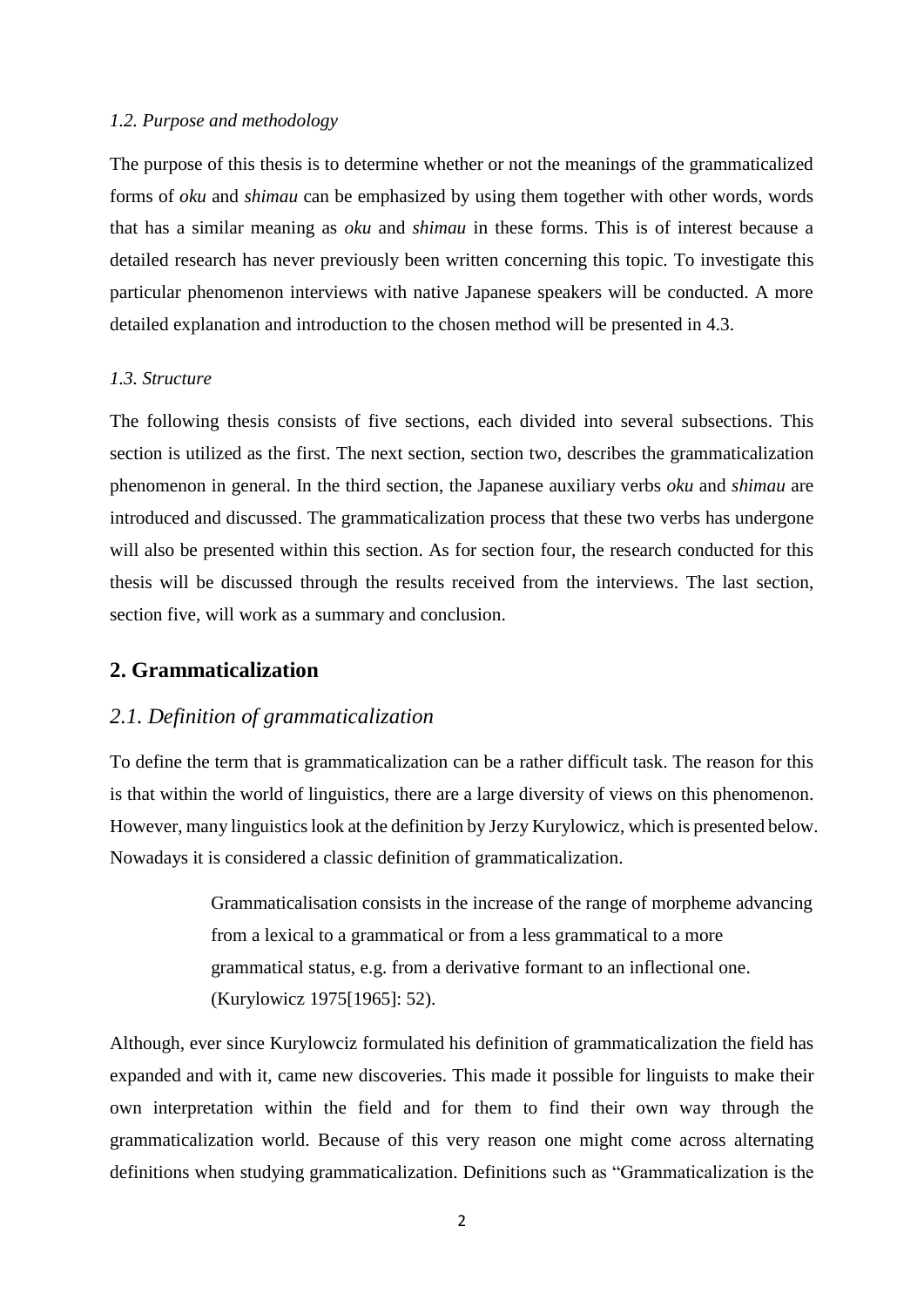diachronic change which gives rise to linguistic expressions which are coded as discursively secondary" which was stated by Peter Harder and Kasper Boye (Narrog & Heine 2011: 63). However, consulting another linguist may result in them providing another definition. For example Zygmunt Frajzyngier believes that grammaticalization is whatever coding of a function inside the grammatical part of a language (Narrog & Heine 2011: 625), while Steve Nicolle considers it to be when the semantic of an expression obtains procedural information, that a grammaticalization has occurred (Narrog & Heine 2011: 401). However, this large diversity of definitions, can often lead to difficulties when discussing this phenomenon. Depending on which definition is chosen, there can arise huge differences when discussing grammaticalization. Because of this, most educated within the area agree on applying the standard definition by Kurylowicz whenever the diversity described above becomes too great of a problem to handle. This has made Kurylowicz definition one of the most referred whilst discussing this phenomenon and therefore it is also adapted into this paper.

#### <span id="page-10-0"></span>**3. The grammaticalization process of** *oku* **and** *shimau*

To describe the grammaticalization process of the Japanese auxiliary verbs, *oku* and *shimau*, with its end results and history as comprehensible as possible, a detailed section of the two verbs will first have to be addressed. How they are being used today, what meaning they have as an auxiliary verb as well as a comparison between their lexical and the grammatical counterpart will be addressed. The mentioned section will be followed by a part that will describe the grammaticalization process that these two verbs have undergone throughout history.

#### <span id="page-10-1"></span>*3.1. The oku and shimau of today*

**.** 

The verbs *oku* and *shimau* which are used today coexist with their grammaticalized counterpart. However the lexical and the grammaticalized form are being used differently and they have different meanings. When these auxiliary verbs come in their grammatical forms they always follow the gerund -**te** verb form of the main verb. In his work "A Reference Grammar of Japanese" (2004), Samuel Elmo Martin presents statistics on modern written Japanese which was first published in  $KKK<sup>1</sup>$  25.78b. The statistics presents the frequency of occurrence in the gerund form whilst used together with an auxiliary verb. In table 1 below, it appears that of all the occurrences of the gerund verb form, roughly half of them occurs with an auxiliary verb.

<sup>&</sup>lt;sup>1</sup> KKK stands for Kokuritsu Kokugo Kenkyuu-jo [National Language Research Institute]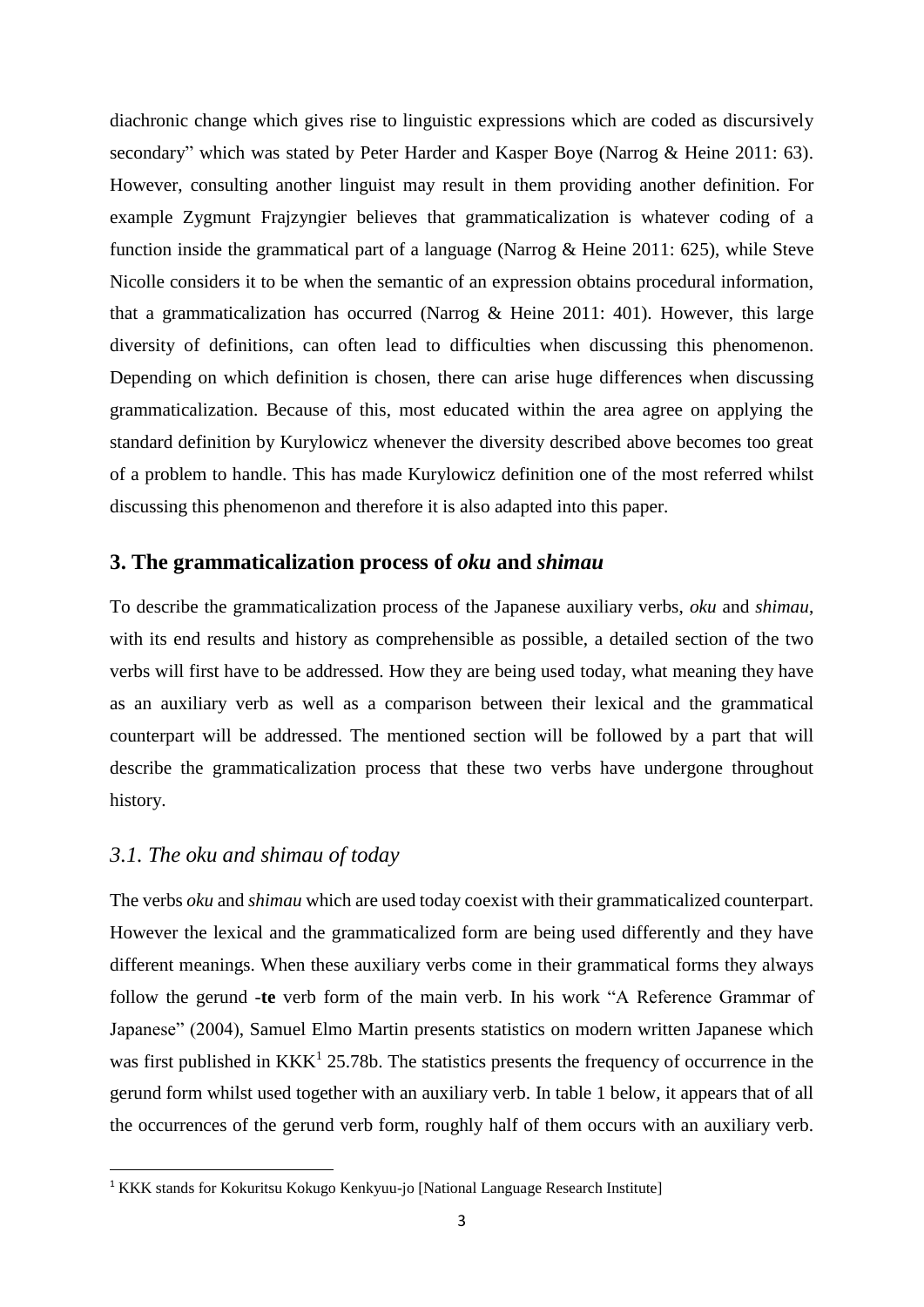The Japanese language has many auxiliary verbs, however, in this paper only *oku* and *shimau* is of relevance. Consequently, only the said verbs frequencies are presented in table 1. (Martin 2003: 512)

Table 1: Statistic of occurrence

| All occurrences of V -te | 1.0000 |
|--------------------------|--------|
| V -te + Auxiliary        | .4819  |
| shimau                   | .0222  |
| oku                      | .0113  |

According to table 1, the grammaticalized usage of *oku* corresponds to roughly 2.345% (0.0113/0.4819 = 0.02345) and *shimau* as an auxiliary verb is used approximately 4.607%  $(0.0222/0.4819 = 0.04607)$  of all the occurrences of V -te + Auxiliary.

 The example sentences which are presented below are created with the verb *oku* which means 'to place' or 'to keep'. Both the lexical and its grammaticalization form is used to show the reader the syntactic and the semantic differences between the two usages. Examples 3-5 has the lexical form and examples 6 and 7 illustrates the grammaticalized form. Example 3 is taken from Tsuyoshi Ono (1992: 368), whereas the others (4-7) are taken from Kiyoharu Ono (2000: 59):

- (3) Yooki ni ire, nijup-pun ok-i-masu. container LOC put twenty-minute place-VS<sup>2</sup>-POL. NPAST 'Put (it) in a container and keep (it there) for twenty minutes'
- (4) Taroo wa tsukue o madogiwa ni oi-ta. [name] TOP desk ACC near the window LOC place-PAST 'Taroo placed a desk near the window.'
- (5) Hanako wa te o hiza no ue ni oi-ta. [name] TOP hand ACC lap GEN top LOC place-PAST 'Hanako placed her hands on her lap.'

**.** 

<sup>2</sup> Verb stem is a Japanese verb construction.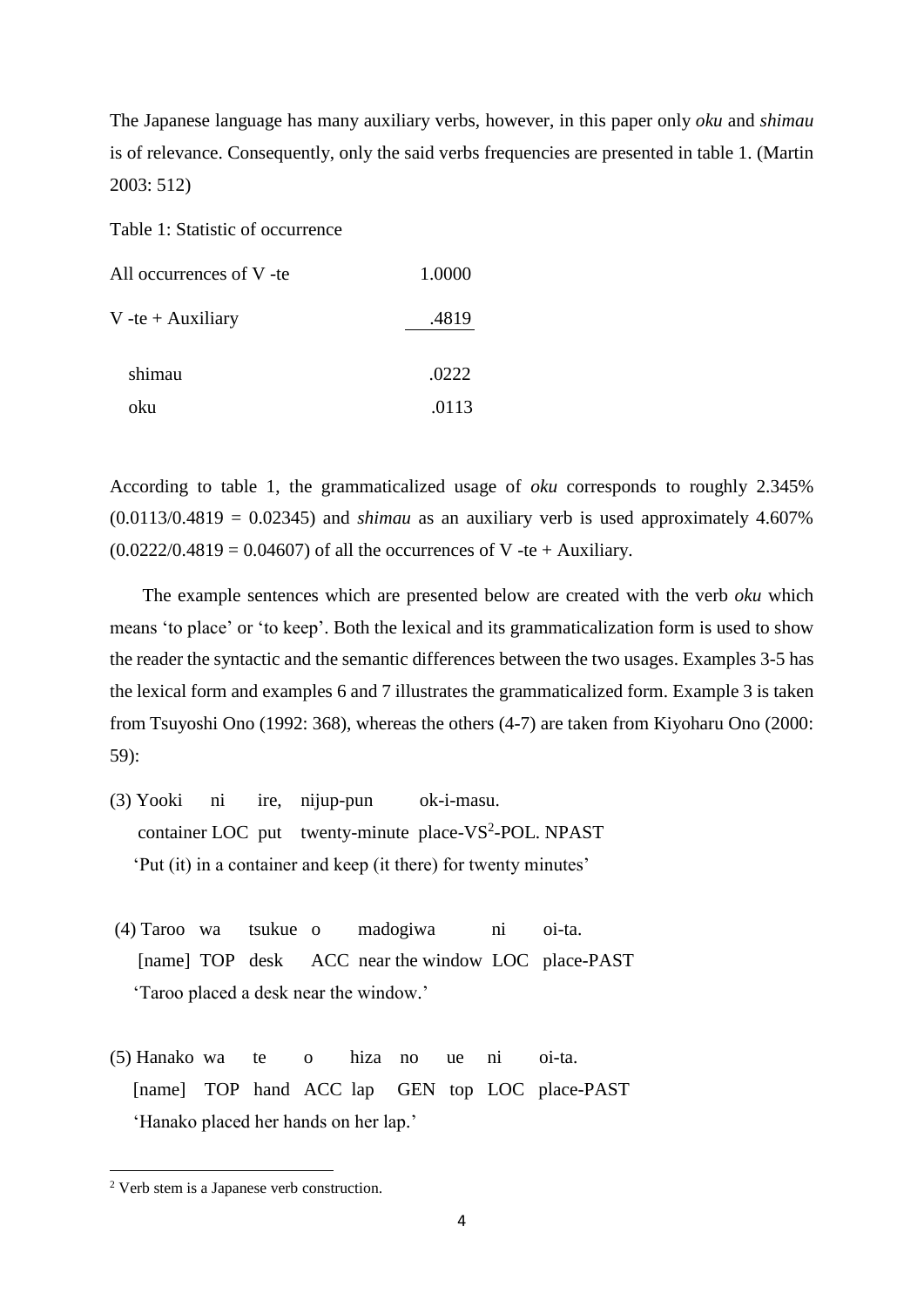(6) Hanako wa kodomotachi o sonomama asob-ase-te oi-ta. [name] TOP children ACC as they were play-CAUS-GER place-PAST 'Hanako let the children continue to play as they had been.'

(7) Taroo wa yokuzitu ni sonae sono yo zyuubun ne-te [name] TOP following day in preparation for that night thoroughly sleep-GER oi-ta.

place-PAST

'Taroo had slept thoroughly on that night in preparation for the following day's activity.'

The examples above illustrates the different meanings between the lexical and the grammatical form of *oku*. The lexical form which stated previously means 'to place' or 'to keep' and has a clearer and a concrete meaning, whilst the grammaticalized form *oku* (which only adds an additional meaning to the proposition already expressed by the main verb) has an abstract meaning and contributes with meanings such as "leave things alone; leave it as it is" according to Martin (2004), which is illustrated in example 6. A second meaning the grammaticalized form has, is according to Kikuchi (2009) "[o]ne intentionally conducts an action, anticipating a certain effect that will result from that action". This meaning is addressed for in example 7. It is also notable that the lexical form of *oku* cannot be used in an intransitive construction because *oku* in its lexical form is a transitive verb. This is in contrary to the grammaticalized form of *oku*, which can be used in an intransitive construction, this is also shown in example 7. This is a common trait when a verb is grammaticalized and used this way. Although the grammaticalized counterpart works with an intransitive construction the lexical part does not, it only works in a transitive construction. This is also the case with *shimau* which will be accounted for later. A second notable trait with *oku,* is that no matter if it is applied in its lexical or grammaticalized form, it seems that it has an animacy restriction when selecting the subject (Kiyoharu 2000: 59). This can be summarized as syntactic persistence, since the same restriction persisted throughout the grammaticalization process. Later one should realize that *shimau* does not have the same animacy restriction as *oku* while in its grammaticalized form.

 The examples below are created with regard to a different verb, the verb *shimau*. Both the lexical form but also the grammaticalized counterpart is being accounted for. The verb, *shimau* in its lexical form means 'to finish something' or 'to put something away'. Both forms are used for the same purpose as with *oku*, to show the reader the syntactic and the semantic differences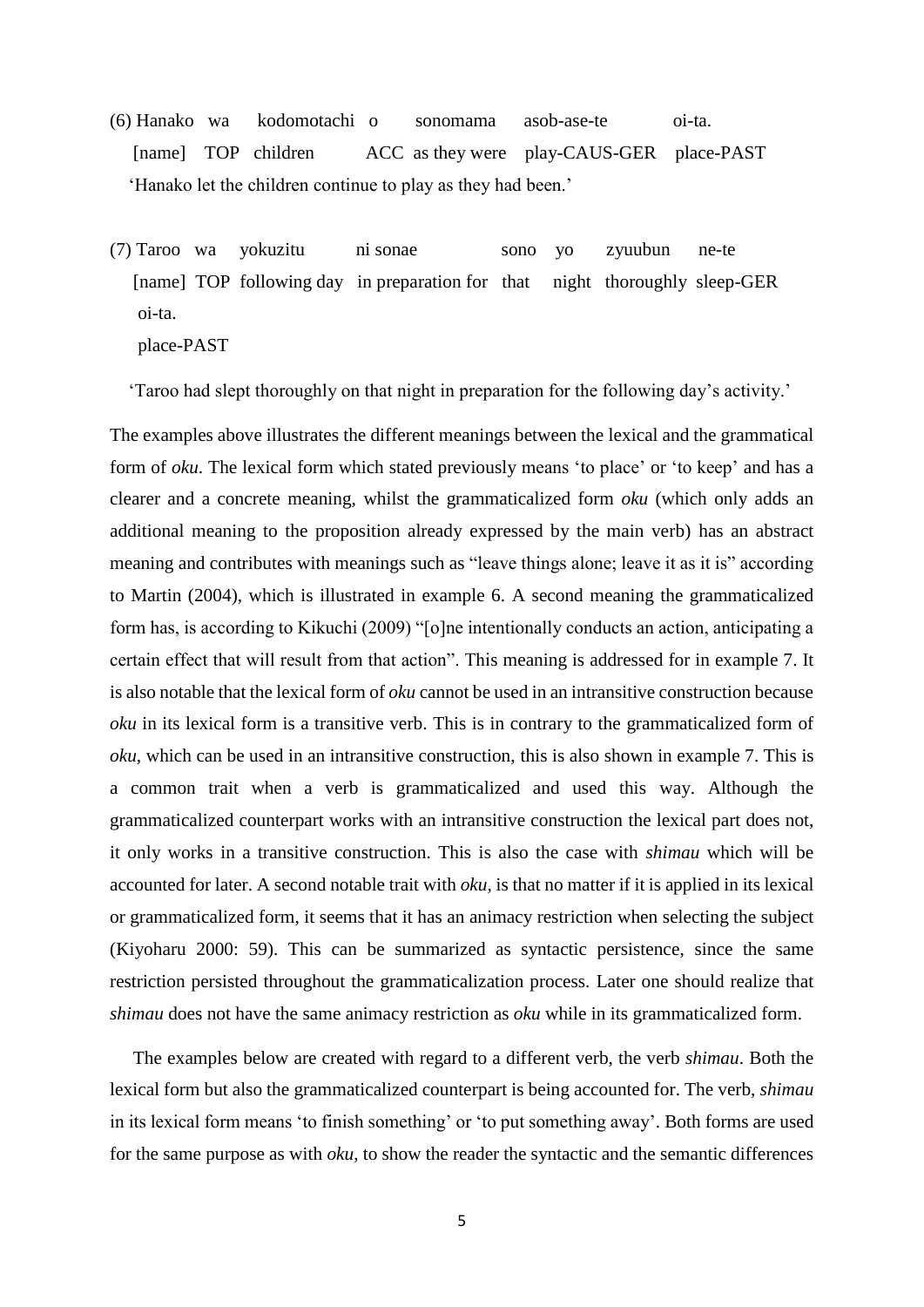between the two usages. Examples 8 and 9 has the lexical meaning while example 10-12 has the grammaticalized. Examples 8-12 are taken from Kiyoharu (2000: 60):

- (8) Taroo wa 6-ji ni shigoto o shimau. [name] TOP 6 o'clock at work ACC finish. NPAST 'Taro finishes work at six.'
- (9) Kodomotachi wa kichinto omocha o shimat-ta. children TOP neatly toys ACC put away-PAST 'The children tidied the toys away.'
- (10) Taroo wa moo repooto o kai-te shimat-ta. [name] TOP already report ACC write-GER finish-PAST 'Taro already finished his report.'
- (11) Hanako wa repooto no teishutsu kigen o ukkari wasure-te [name] TOP report GEN submission deadline ACC inadvertently forget-GER shimat-ta. finish-PAST

'Hanako inadvertently forgot the deadline for the report.'

(12) Momiji ga sukkari chit-te shimat-ta. Autumm-leaves NOM completely fall-GER finish-PAST 'The autumn leaves have completely fallen.'

Similar to *oku,* it is easily understood that the two forms have different meanings. As previously stated, the lexical form of *shimau* has the meaning 'to finish' or 'put away', and as with *oku*, the lexical form possesses a clearer and concrete meaning. The grammaticalized form on the other hand has as claimed by the writer Kiyoharu (2000) "its grammatical form *te shimau* gives the modal meaning of emphatically stating things such as finishing some action or ending up doing something inadvertently." In addition to the statement above the "finishing" meaning in the grammaticalized case also implies a feeling of "completely finish something" as opposed to the lexical form, which only implies 'to finish' (Martin 2003: 533). In the above examples, where the grammaticalized form is used and has the 'to finish' meaning, it also contains the feeling of "completely finishing it". As can be understood by looking at examples 10 and 12.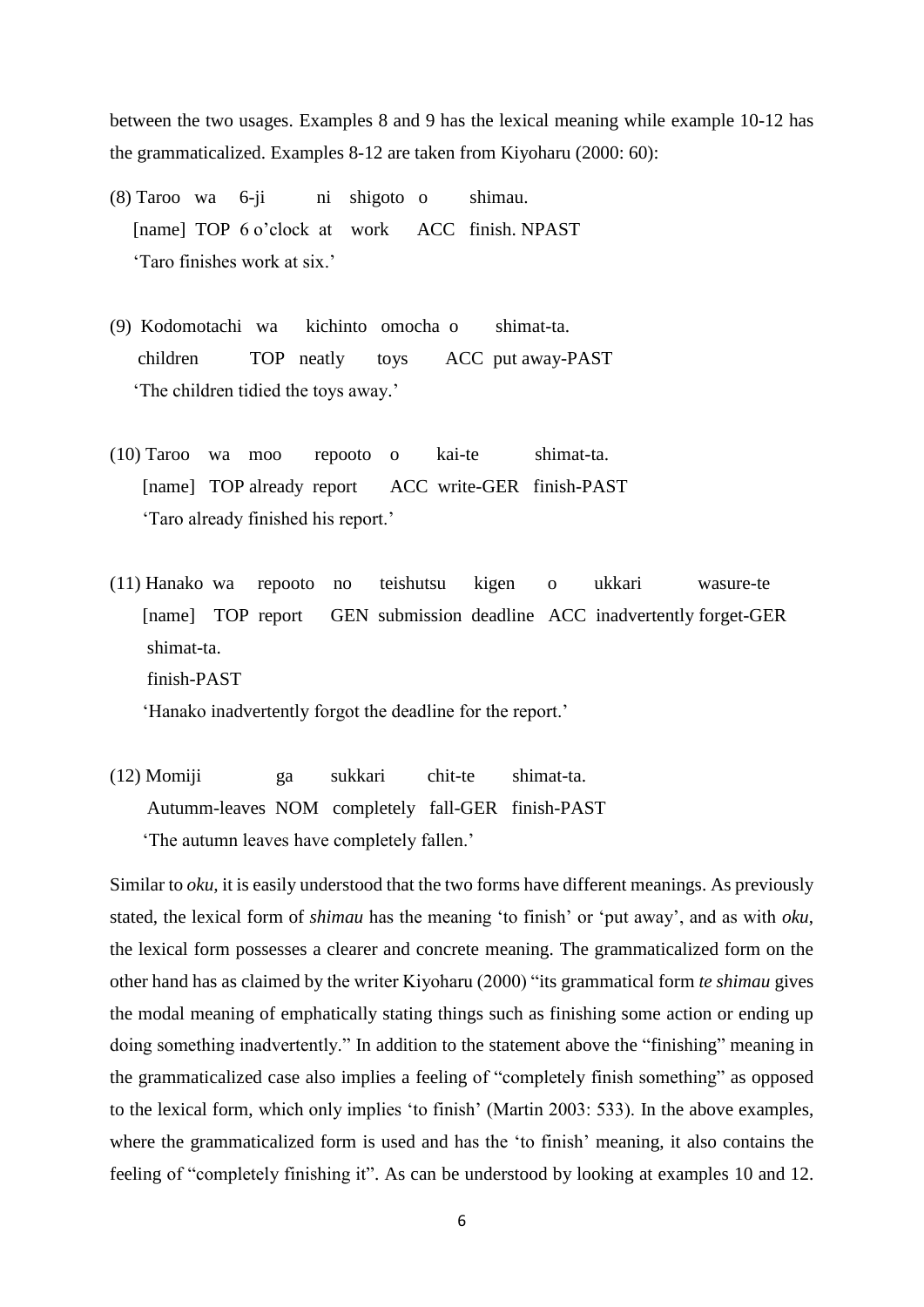However, the most noticeable difference in interpretations between the two forms is the interpretation of "ending up doing something inadvertently" as can be seen in example 11. Another example of this is provided below. This example is taken from the Japanese language textbook Genki:

(13) Densha no naka ni kaban o wasure-te shima-i-mashi-ta. train GEN inside LOC bag ACC forget-GER finish-VS-POL-PAST 'I inadvertently left my bag on the train.'

The grammaticalized form of *shimau* can also contribute a "negative feeling" or a "frustration feeling". Those interpretations are often accompanied by the "inadvertently" interpretation as can be noticed in example 13. However, there are cases where they do not come as a pair. Consider the following example (Kondo 2014: 102):

(14) Akachan o miru to shizenni warat-te shimau. baby ACC see when automatically smile-GER finish. NPAST 'I smile unintentionally when I see a baby.'

In example 14, the "inadvertently" interpretation can be shown, however, there is no evidence of a "negative feeling" or any "frustration". The sentence simply expresses the idea that the person in this sentence, upon seeing a baby, unintentionally smiles. In contrary to this, there are also cases where the grammaticalized form of *shimau* is used only to contribute a "negative feeling" or a "frustration feeling" but are not accompanied by the "inadvertently" interpretation. Consider the following example below taken from Iwasaki (2013):

(15) Taroo ga kega o shi-te shimat-ta. [name] NOM injury ACC do-GER finish-PAST 'Oh, Poor Taro was injured'

In example 15, a "negative feeling", in this case a feeling of sadness, can be interpreted. As for the "inadvertently" interpretation, there is no evidence of it being expressed in this sentence. The sentence only express the speakers' opinion to Taro getting hurt and has nothing to do with "inadvertently". It should also be taken under consideration that the "negative feeling" or "frustration" is always assigned to the speaker and is not addressed from someone else. This means that in the case with example 15, it cannot be guaranteed that Taro feels the same about this incident, even though it is likely he does. However, there may be cases where Taro wanted to get hurt. In such cases, he would not have the same "negative feeling" as the speaker. The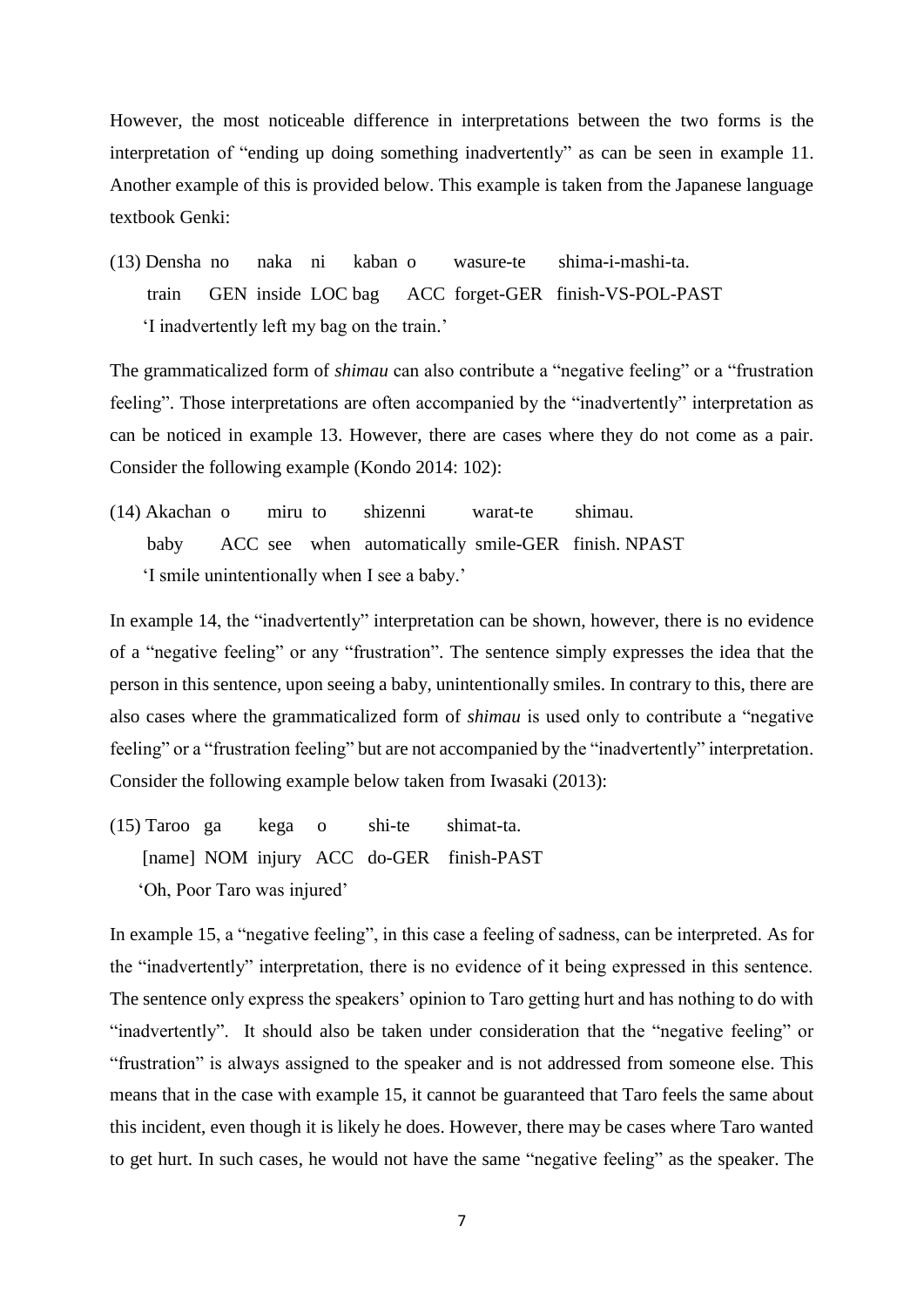same idea applies for example 16. This means that when the grammaticalized form of *shimau* is used in this way it only expresses the speakers' emotions. Therefore outsiders and sometimes even the subject of a sentence is not always included in these *shimau* expressions.

 Another notable fact is that according to Iwasaki, there are ways to emphasize this "negative feeling" or "frustration" that the grammaticalized form of *shimau* already expresses. The grammaticalized form of *shimau* often appears together with the indirect passive verb construction, and doing so enhances the kind of interpretations that *shimau* possess. See example 16 (Iwasaki 2013: 302). When the indirect passive is not followed by the grammaticalized form of *shimau* it indicates adversity or psychological affect (Iwasaki 2013: 160) which is similar to the interpretations of negative emotions the grammaticalized *shimau* also possess.

(16) Taroo ga ame ni fu-rare-te shimat-ta. [name] NOM rain DAT fall-PASS-GER finish-PAST 'Poor Taro got rained on'

This usage of indirect passive together with the grammaticalized form of *shimau* is not only restricted to the speakers' feelings towards a third person and the incident. Iwasaki also claims that "[…] the speaker can encode his stance toward himself as well". This can be seen in example 17 below.

(17) Boku wa aitsu ni aidea o nusu-mare-te shimat-ta. I TOP that guy DAT idea ACC steal-PASS-GER finish-PAST 'I got my idea stolen by that guy'

As Iwasaki claims, example 17 illustrates that this usage of the grammaticalized form of *shimau* can also be used by the speaker towards himself.

 Returning to example 12, the reader should notice that there is an intransitive construction occurring. As stated earlier, the grammaticalized form works with intransitive sentences while the lexical works only with transitive ones, the same as with *oku*. Example 12 also express that the grammaticalized form does not have the same animacy restriction when selecting the subject as the lexical form has. Consequently, *shimau* underwent a syntactic neutralization during its grammaticalization process, as its grammaticalized form lost some of its restrictions.

 Finally to clarify how far these two auxiliary verbs has come in their respectively grammaticalization processes, consider the following examples: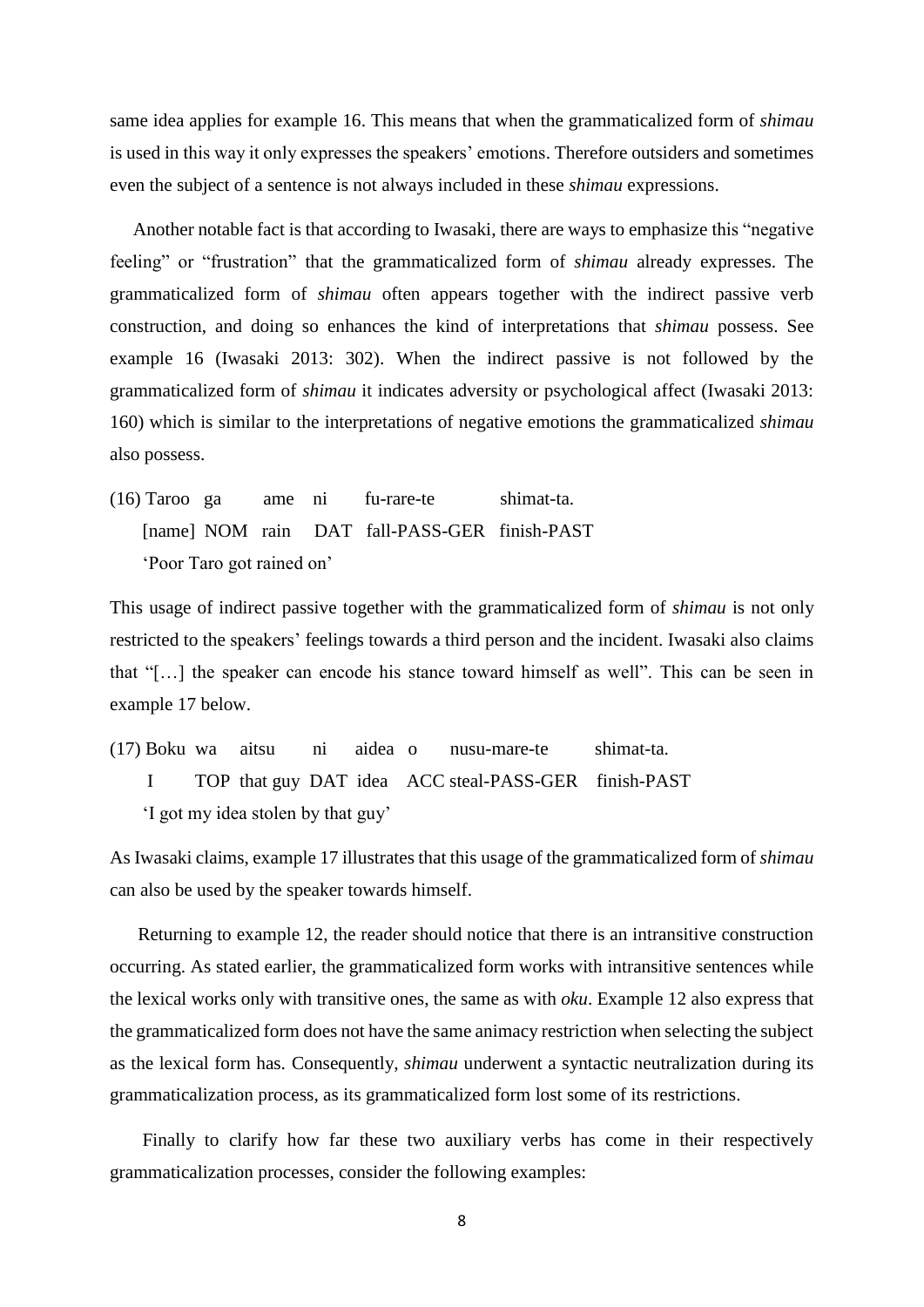- (18) Hon o oi-te oi-ta. book ACC place-GER place-PAST 'I have put the book (somewhere) (for some purpose).'
- (19) Hon o shimat-te shimat-ta. book ACC put away-GER put away-PAST 'I have (finished) put the book away.'

In both of these examples, the lexical and the grammaticalized form is both used in the same sentence. The lexical is first used which is later followed by the grammaticalized ones. This neatly shows how far these two verbs have come in their grammaticalization development, since it is possible for both of these forms to coexist in the same sentence. According to Ono (1992: 372) which refers to Hopper's (in press) grammaticalization theory, this trait, expresses one of the four grammaticalization pillars, mainly, the pillar divergence. Divergence is the tendency for the lexical and the grammaticalized form to coexist side by side with each other. The above examples both illustrates this particular pillar nicely.

#### <span id="page-16-0"></span>*3.1.1. Clitic forms*

**.** 

*Oku* and *shimau* have developed clitic forms which originated from their respectively clauselinking system usage<sup>3</sup>. In most dictionaries these forms are not presented with their original lexical verb, simply because they do not have the lexical meaning. These clitic forms are only used in a grammatical purpose. In modern Japanese these clitic forms all co-exist with their respective origin. However, these forms are only used between family and friends (familiar colloquial speech), as they are considered to be impolite in formal settings. The diagrams below presents the clitic forms for each verb (Kiyoharu 2000: 62)<sup>4</sup>:

 $3$  This construction refers to the system presented earlier in this thesis where a verb in its gerund form (which is marked by the suffix –te) is followed by an auxiliary verb without any over conjunction morpheme.

<sup>4</sup> Depending on which Japanese verb the auxiliary verb is attached to, the gerund form is manifest differently.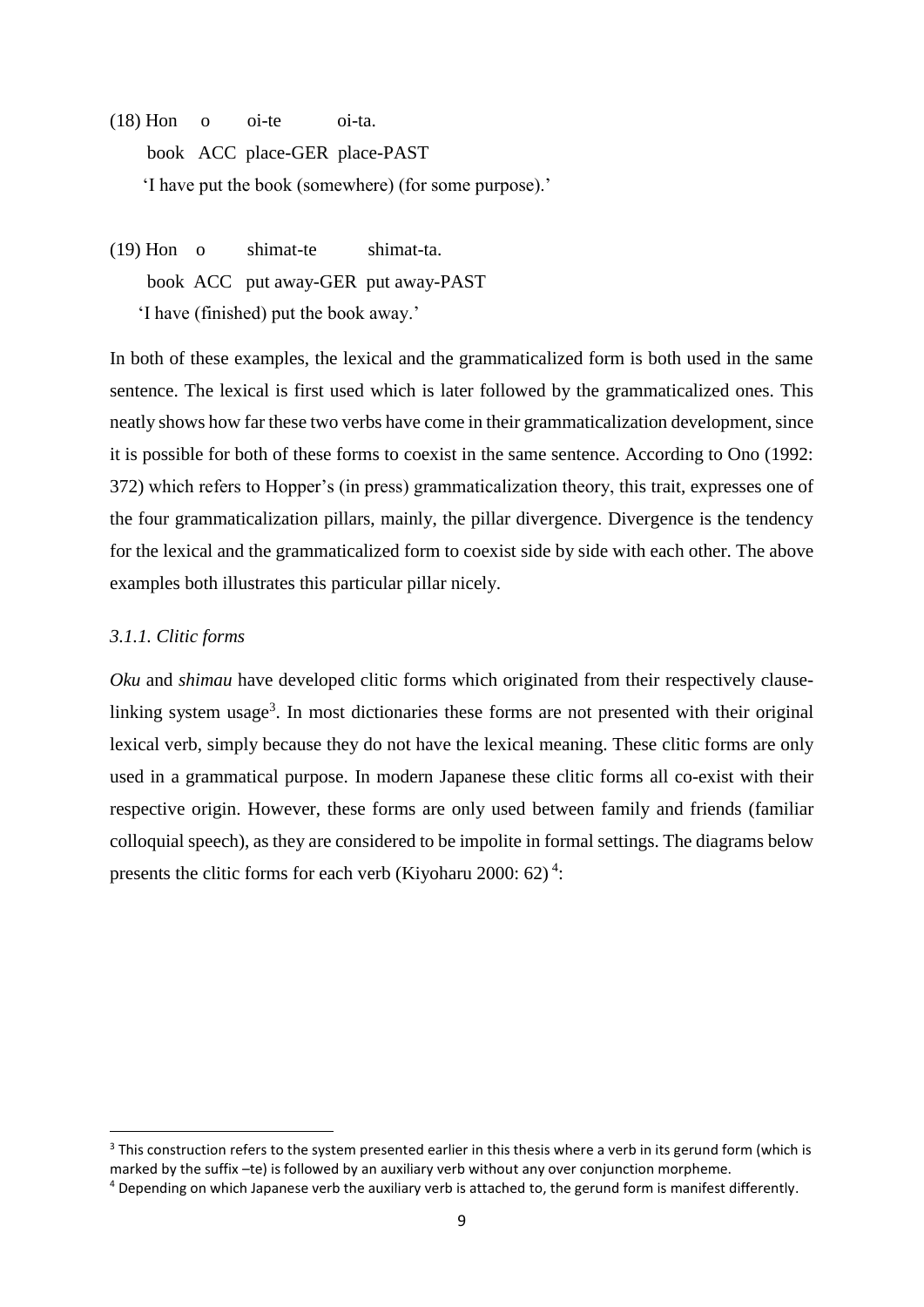#### '*oku*' 'to place'

| <b>Non-clitic forms</b> | <b>Clitic forms</b> |
|-------------------------|---------------------|
| -te oku                 | -toku               |
| -de oku                 | -doku               |
| -te oita (past)         | -toita (past)       |
| -de oita (past)         | -doita (past)       |

| Table 2: Non-clitic forms and clitic forms of <i>oku</i> |
|----------------------------------------------------------|
|----------------------------------------------------------|

'*shimau' '*to finish, to put away'

Table 3: Non-clitic forms and clitic forms of *shimau* 

| <b>Non-clitic forms</b> | <b>Clitic forms</b>    |
|-------------------------|------------------------|
| -te shimau              | -chau/-chimau          |
| -de shimau              | -jau/-jimau            |
| -te shimatta (past)     | -chatta/-chimatta      |
|                         | (past)                 |
| -de shimatta (past)     | -jatta/-jimatta (past) |

Clearly, as the reader can see, *shimau* has two different clitic forms when it is used grammatically, as opposed to *oku* which only has one clitic variation. In addition, the second variation of clitc forms that *shimau* has is considered to be more masculine and vulgar in comparison to the other form. It should also be noted that, according to Martin (2004: 533) the grammaticalized form of *shimau* has to obey certain rules depending on whether the gerund is positive or negative. For example, 'nonde shimau' which means 'ends up drinking', has a positive gerund and it can be abbreviated to 'non jimau' or 'non jau'. However, if the gerund would have been negative, clitic forms cannot be made. Therefore, if a negative gerund sentence is desired only constructions such as 'nomanai de shimau' which means 'ends up not drinking', which is the non-clitic form will be found, it will not be contracted to '\*nomanai chimau' or '\*nomanai chau'.

#### <span id="page-17-0"></span>*3.1.2. Derivative meanings*

The lexical form of *oku* hassome derivative meanings on top of its other meanings. It is believed that these interpretations are an outcome of metonymical or metaphorical extensions. Some of *oku*s' derivative meanings are presented in the examples below (Kiyoharu 2000: 63),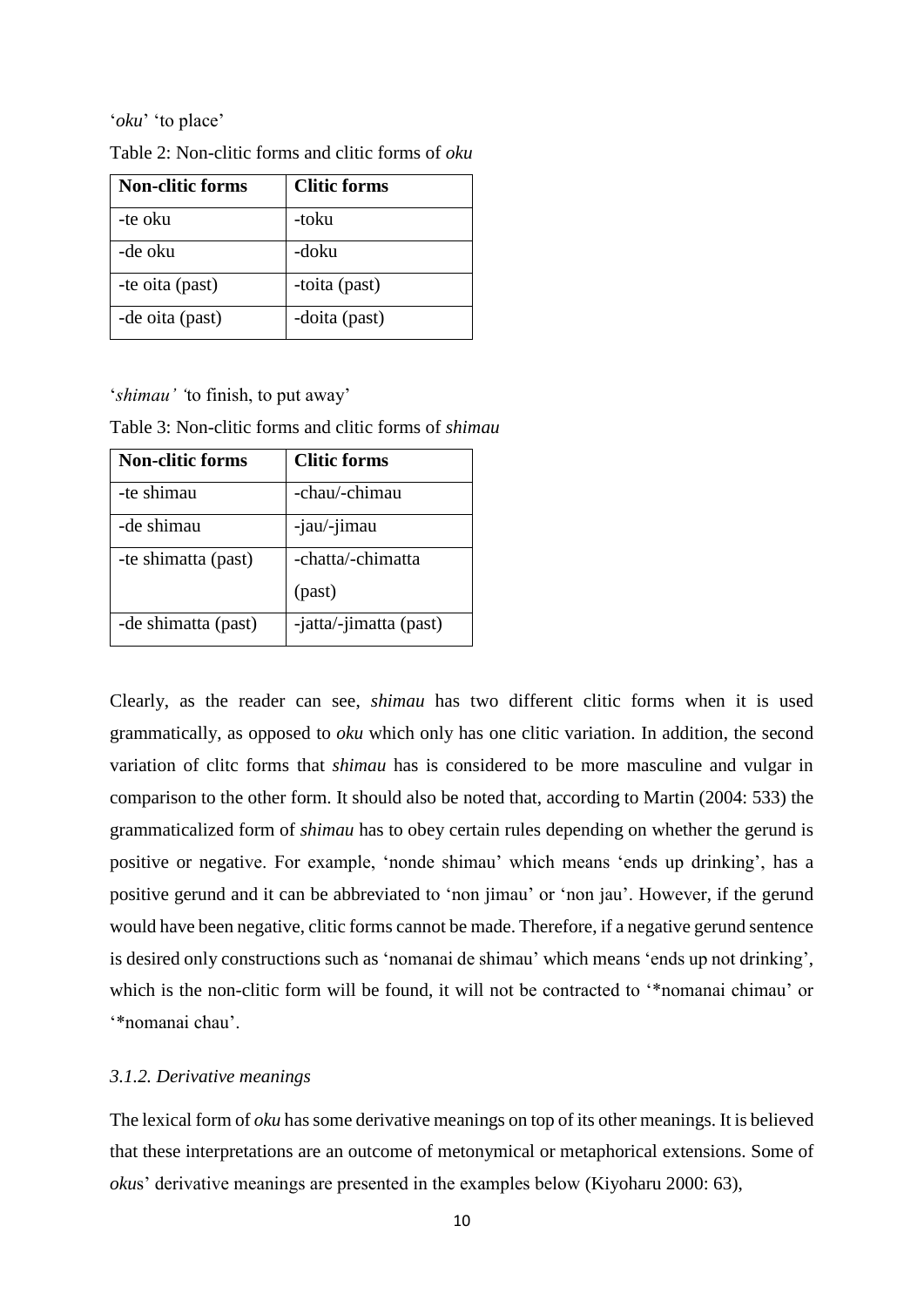- (21) Kaigai ni shiten o oku. overseas LOC branch ACC place. NPAST 'to establish a branch overseas.'
- (22) Reikyaku kikan o oku. cooling off period ACC place. NPAST 'to allow some time for things to cool off.'
- (23) Biru ni kanrinin o oku. building LOC janitor ACC place. NPAST 'to employ a janitor for the building.'

In the examples above, *oku* has different meanings compared to previous encounters. It illustrates metaphorical or metonymical usages such as 'to establish', 'to allow' and 'to employ'. An interesting aspect is that the derivative meanings are thought to have been at least partly involved in the development of the grammaticalized meanings *oku* has acquired.

*Shimau* on the other hand, did not develop such a metaphorical or metonymical usage as *oku* did. However, there is one usage where *shimau* has a derivative meaning. The following example illustrates this usage (Kiyoharu 2000: 63),

(24) Shimat-ta! finish-PAST 'damn it!'

This usage of *shimau* is widely and commonly used all around Japan in everyday life. Although apart from the utilization above, *shimau* does not seem to have any other derivative meanings. As with *oku*, the derivative meaning *shimau* has, resembles to some degree the meaning the grammaticalized form has acquired, meanings such as 'ending up doing something inadvertently'.

#### <span id="page-18-0"></span>*3.1.3. Words that co-occur with the grammaticalized forms*

For the last subsection of this part, a small introduction to a number of different Japanese words that occasionally occur in the same sentences and has a similar meaning as the grammaticalized forms of *oku* and *shimau* will be explained. These words also play a significant role in the research that was conducted for this paper which will be addressed in section four.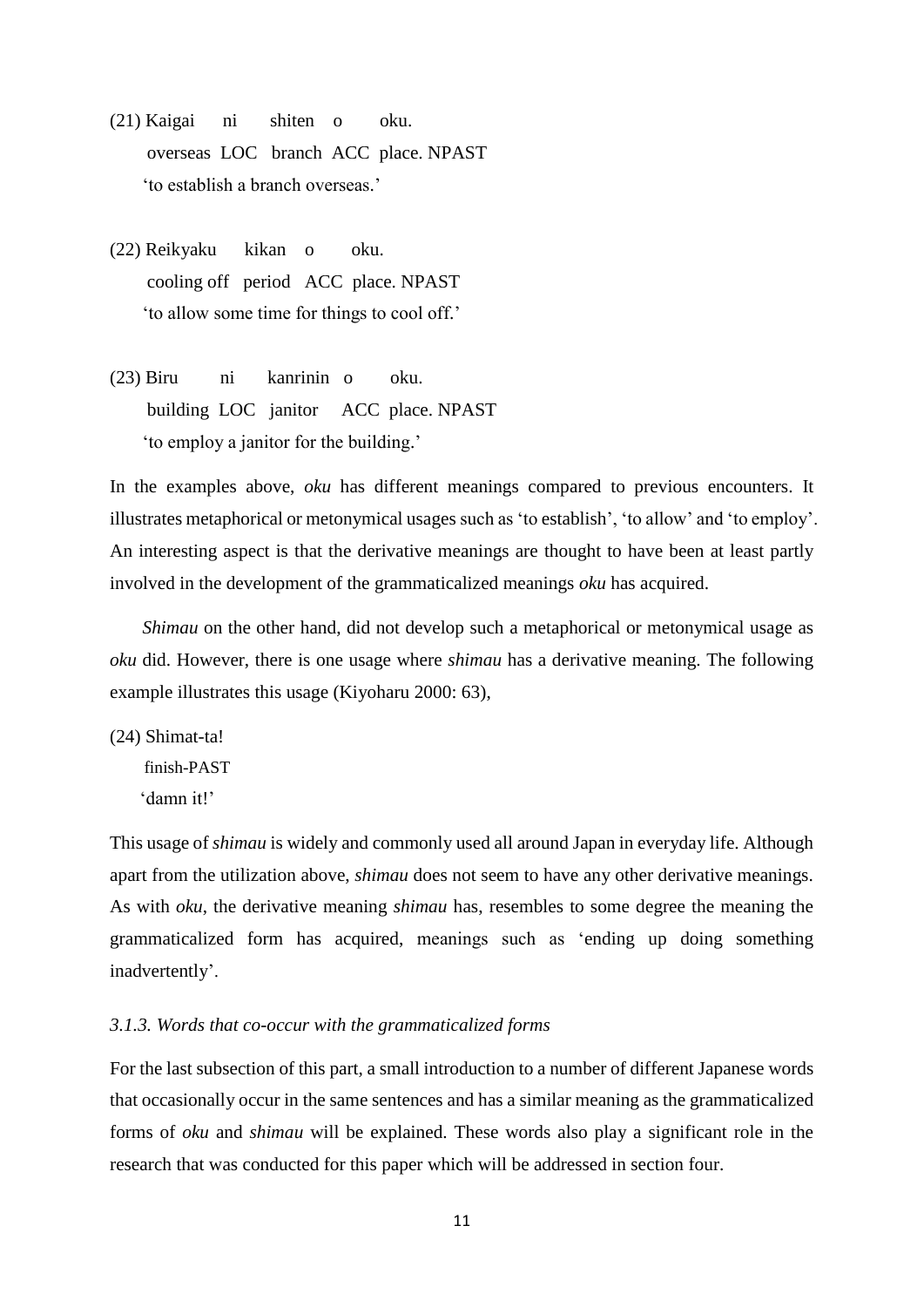#### <span id="page-19-0"></span>*3.1.3.1. Ukkari*

*Ukkari* can be used both as an adverb and a noun, and it can be translated as 'carelessly', 'thoughtlessly' or 'inadvertently'. It has fairly the same meaning as *tsui* (presented below), and in some situations they can be used interchangeably (Makino & Tsutsui 2008: 670). However, the difference between the two words will be discussed in 3.1.4.2. *Ukkari* sometimes occur in sentences with the grammaticalized form of *shimau* where the desired interpretation of *shimau*  is 'ending up doing something inadvertently'. An example of this interaction can be seen in example 11.

#### <span id="page-19-1"></span>*3.1.3.2. Tsui*

*Tsui* is an adverb and when used with the grammaticalized form of *shimau* it can be translated as 'unintentionally', 'carelessly', 'without meaning to' or that 'one could not control oneself'. *Tsui* can also be used as a time adverb and in that usage it can be translated to 'close to the present time' (Makino & Tsutsui 2008: 670). However, that usage is not of relevance for this thesis. The usage between the grammaticalized *shimau* and *tsui* is showed below:

(25) Tsui tabe-sugi-te shimat-ta. without meaning to eat-to much-GER finish-PAST 'I ate too much (without meaning to).'

*Tsui* and *ukkari* can also be used together in the same sentence, as illustrated below (Kotonoha):

(26) Kabin o tsui-ukkari otoshi-te shimat-ta. vase ACC carelessly drop-GER finish-PAST 'I carelessly dropped a vase'

As stated earlier there were cases where *ukkari* and *tsui* could be used interchangeably, an example of this is showed below (Makino & Tsutsui 2008: 699):

(27) Emi ni [tsui / ukkari ] Aki no himitsu o hanashi-te shimat-ta. [name] LOC carelessly [name] GEN secret ACC tell-GER finish-PAST 'I carelessly told Aki's secret to Emi.'

However, an important point regarding *ukkari* and *tsui* are the situations where they are not interchangeably. The difference between them lies in their usages. Makino & Tsutsui (2008: 670) states that *ukkari* is used "[…] when a careless action comes from the person's absentmindedness or lack of attention". *Tsui* on the other hand is used when an action is made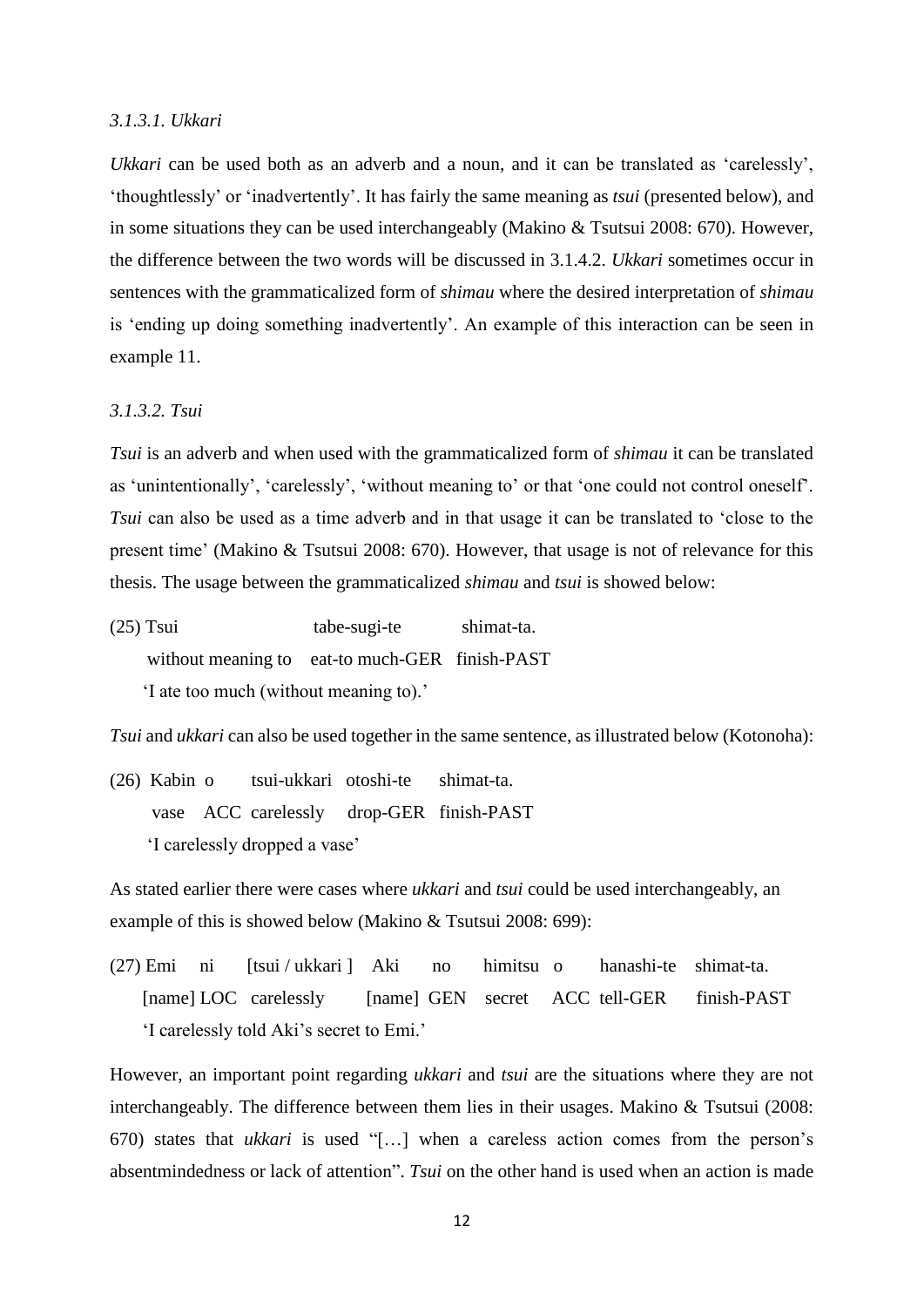because the actor could not control oneself, due to lack of self-control. Subsequently, *tsui* does not work in sentences that involve verbs that describe actions that cannot be controlled. For example verbs like forget, miss (like in missed the train), etcetera. In following examples, situations where *ukkari* and *tsui* can/cannot be used is illustrated (Makino & Tsutsui 2008: 699):

(28) {ukkari / \*tsui} chigau mono o kat-te shimat-ta. carelessly wrong thing ACC buy-GER finish-PAST 'I carelessly bought the wrong thing'

(29) Yasukat-ta node {tsui / \*ukkari} kat-te shimat-ta. cheap-PAST because without meaning buy-GER finish-PAST 'It was cheap, so I just bought it (even though I did not mean to).'

*Tsui* does not work in example 28 because of the word *chigau* which can be translated to wrong. It was due to carelessness and not because of lack of self-control that the subject bought the wrong thing. However, in example 29 *ukkari* does not work because in this case it was due to lack of self-control (the object was on sale) that the subject bought the thing, it was not because of carelessness.

#### <span id="page-20-0"></span>*3.1.3.3. Sukkari*

*Sukkari* is an adverb and when used with the grammaticalized form of *shimau* it can be translated to 'completely' or 'thoroughly'. *Sukkari* sometimes occur in sentences with the grammaticalized form of *shimau*, for example in cases where the desired interpretation of *shimau* is "completely finish something". The usage between *sukkari* and *shimau* can be seen in example 12.

#### <span id="page-20-1"></span>*3.1.3.4. Tameni*

*Tame* is originally a noun and can be translated to 'good', 'advantage' or 'benefit'. However when used with Japanese particle *ni* it becomes a complex postposition instead. In that case it can be translated to 'for the sake of', 'in favor of', 'to one's advantage' or 'in preparation for'. *Tameni* can be found in a lot of different situations throughout the Japanese language, one of them being with the grammaticalized form of *oku*. One of those situations is presented below (Kotonoha):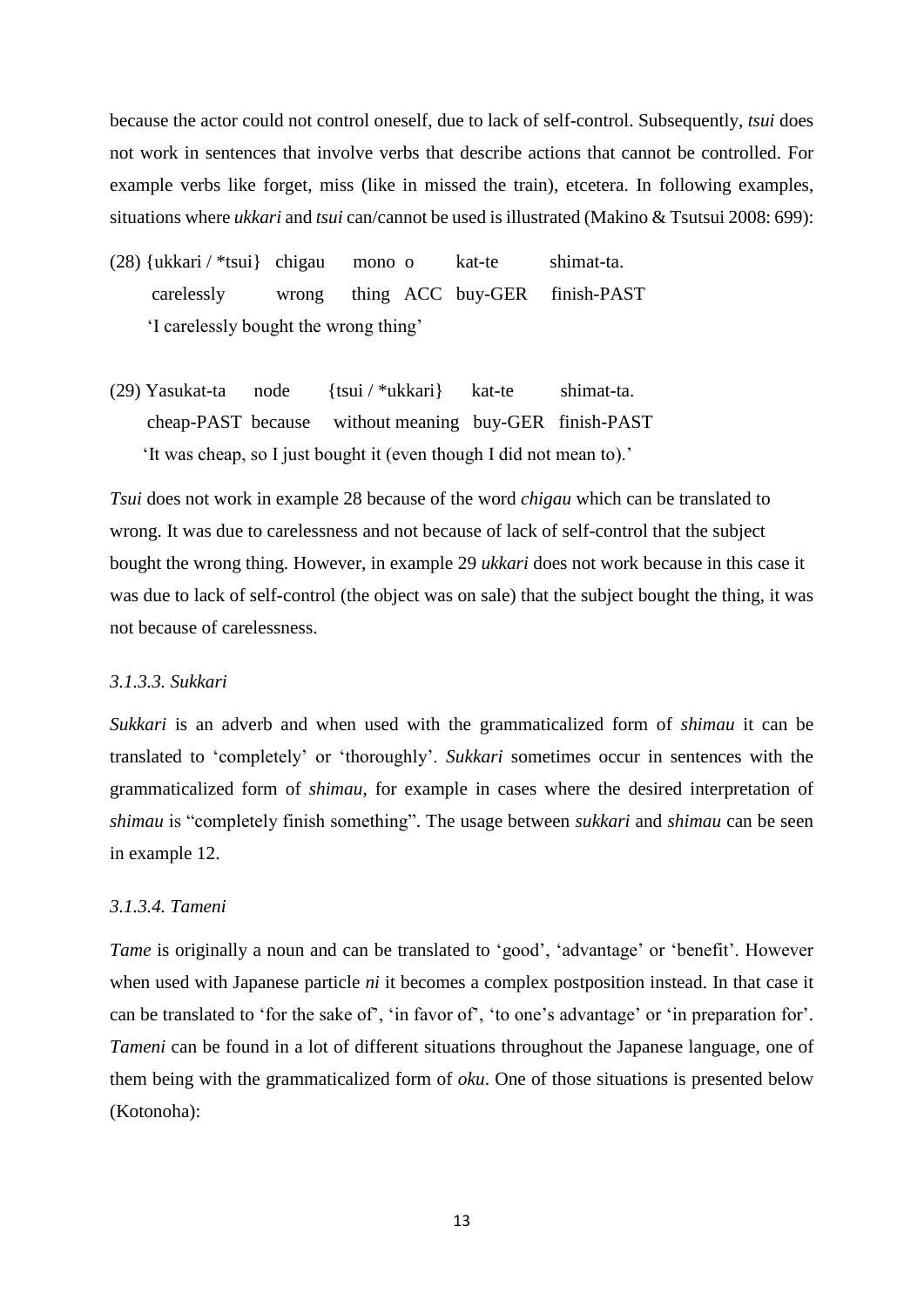(30) Kongo no tameni shit-te o-ki-tai. future GEN in favor of know-GER place-VS-want 'I want to know in preparation for the future'

#### <span id="page-21-0"></span>*3.1.3.5. Mama*

Mama is a noun and can be translated to 'condition' or 'state'. Mama is used as a grammatical phrase and it indicates a 'lack of change' or 'leave it as it is'. As with *tameni* it can be found in various situations in the Japanese language, one of them being together with the grammaticalized form of *oku*. One of those situations is accounted for in example 6.

#### <span id="page-21-1"></span>*3.2. The grammaticalization process throughout history*

Firstly, the grammaticalization process that *oku* and *shimau* underwent will be summarized in this part. Secondly a description of how the clitic forms emerged will be presented.

#### <span id="page-21-2"></span>*3.2.1. Theory of the grammaticalization process*

Many linguistics around the world who have researched the grammaticalization phenomena concerning the grammaticalized form of *oku* and *shimau* and its historical background, all agree, without doubt that it is from their lexical counterpart that these forms originated from. In other words, they did not originate as individual words. Two linguists who investigated this phenomena to a great extent is Tsuyoshi Ono and Susan Strauss. In this thesis their work regarding this process will be addressed to some extent, in a summarizing manner. Firstly Strausss' thoughts will be presented and thereafter Ono's ones.

 Strauss, together with the Korean linguist Sung-Ock Sohn wrote a paper concerning the similarities between the Korean *–a/e pelita* and the Japanese *–te shimau.* These grammaticalization processes share many properties with each other. (Strauss and Sohn (1998). In their paper, Strauss describes the grammaticalization process that *shimau* underwent, therefore their paper is of relevance to this thesis, even though the comparison to the Korean *– a/e pelita* which has little to no relevance. Strauss theory about *shimau* and its transformation up to this day can be summarized in four stages. The first stage is when *shimau* only existed as a lexical verb, in other words, the grammatical form had not yet begun to develop. Strauss refers to this as the psychical domain. The second stage is when *shimau* started to occur in combinations with other verbs through the gerund form. It also became an aspectual marker during stage two. Stage two can be thought of as the start of the grammaticalization. After that,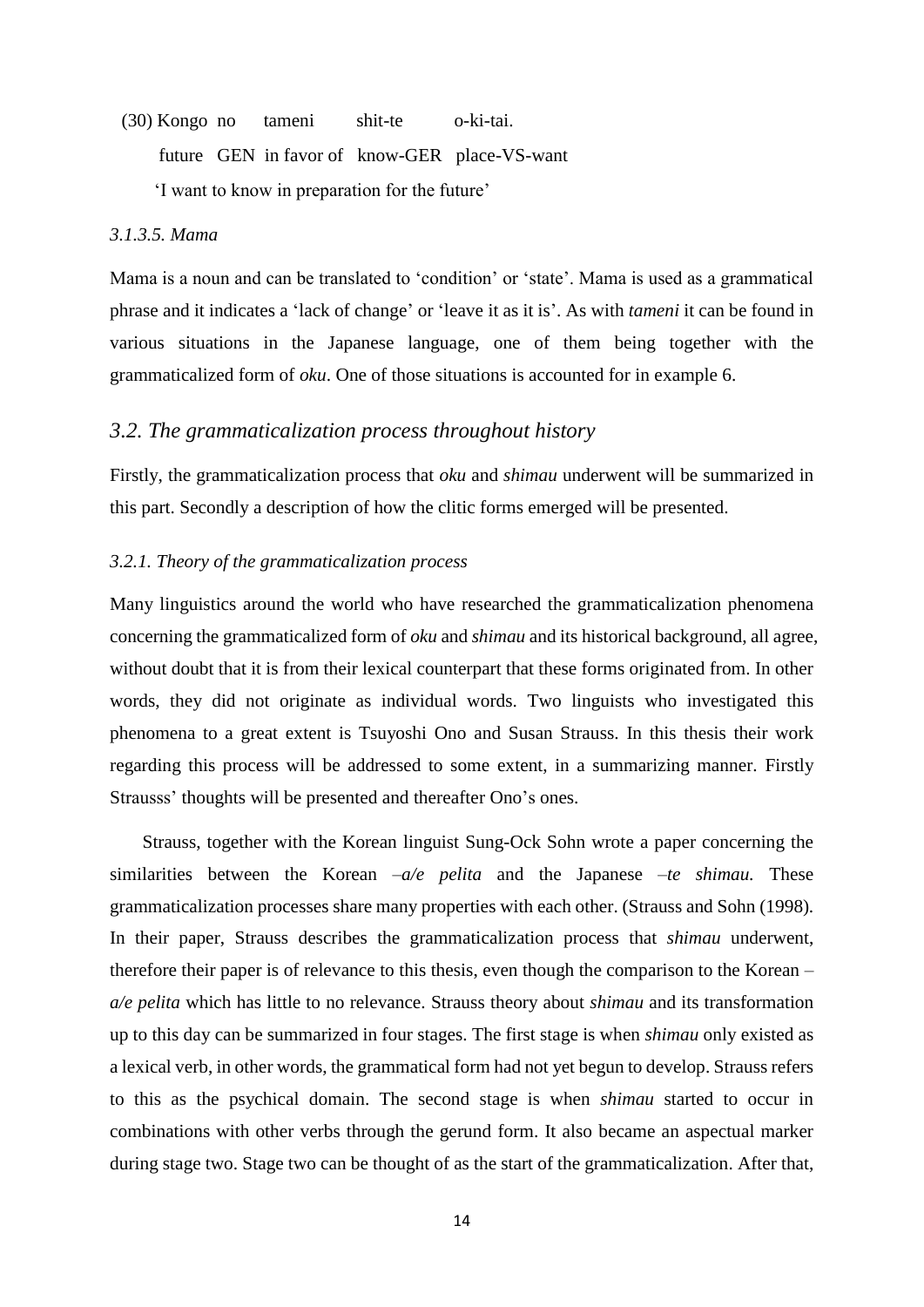the process moved on to stage three, which according to Strauss is when *shimau* became an affective or an emphatic marker. It is also during stage three where clitic forms for *shimau* first appeared. During the last stage, stage four, *shimau* underwent a light or no emphasis "social dialect" development. It was during this stage the clitic forms developed further. With the end of stage four, *shimau* had come a long way in its grammaticalization. A summary of Strauss theory is showed below:

| STAGE 1 | STAGE 2    | STAGE 3                                                                                  | STAGE 4                                 |
|---------|------------|------------------------------------------------------------------------------------------|-----------------------------------------|
|         |            | Psychical domain $\rightarrow$ Aspectual marker $\rightarrow$ Affective or $\rightarrow$ | Light or no                             |
| Shimau  | -te shimau |                                                                                          | emphatic marker emphasis social dialect |
|         |            | -te shimau / chau                                                                        | chau                                    |

Figure 1. The grammaticalization process of *–te shimau a* (Strauss and Sohn 1998: 221)

With Strauss theory summarized, Onos theory which is similar to Strauss will be explained and summarized. Ono, in his work "The grammaticization of the Japanese verbs oku and shimau"<sup>5</sup> (1992), highlights one interesting aspect in this phenomena. According to Ono, grammaticalization is achievable through merging verbs together in to something that Ono refers to as a clause linking construction. Ono claims that in this usage one of the two verbs obtains some grammatical traits as it loses some of its lexical meaning. This would then make this merge a highly important change in these processes. The summary below regarding the grammaticalization process of *oku* and *shimau,* with consideration to Onos work, clearly shows that the clause linking construction emerges early in the grammaticalization process. This merge applies for both *oku* and *shimau* (Ono 1992: 385).

(31) *Oku* 'to place' or 'to keep'

**.** 

(i) *Oku* has a meaning that implies purpose or preparative.

(ii) *Oku* when used as a grammatical mark, comes in a clause-linking construction.

(iii) Instead of simply having a meaning that implied purpose or preparative, it now became a part of *oku* itself. With it, the grammatical usage of *oku* developed to a marker for purpose and preparative. The meaning of volition, which was inherited with the purpose and preparative, contrast with the usage of non-volitional and evidential that *shimau* has.

<sup>&</sup>lt;sup>5</sup>Ono refers to grammaticalization when he writes grammaticization. They are not different words.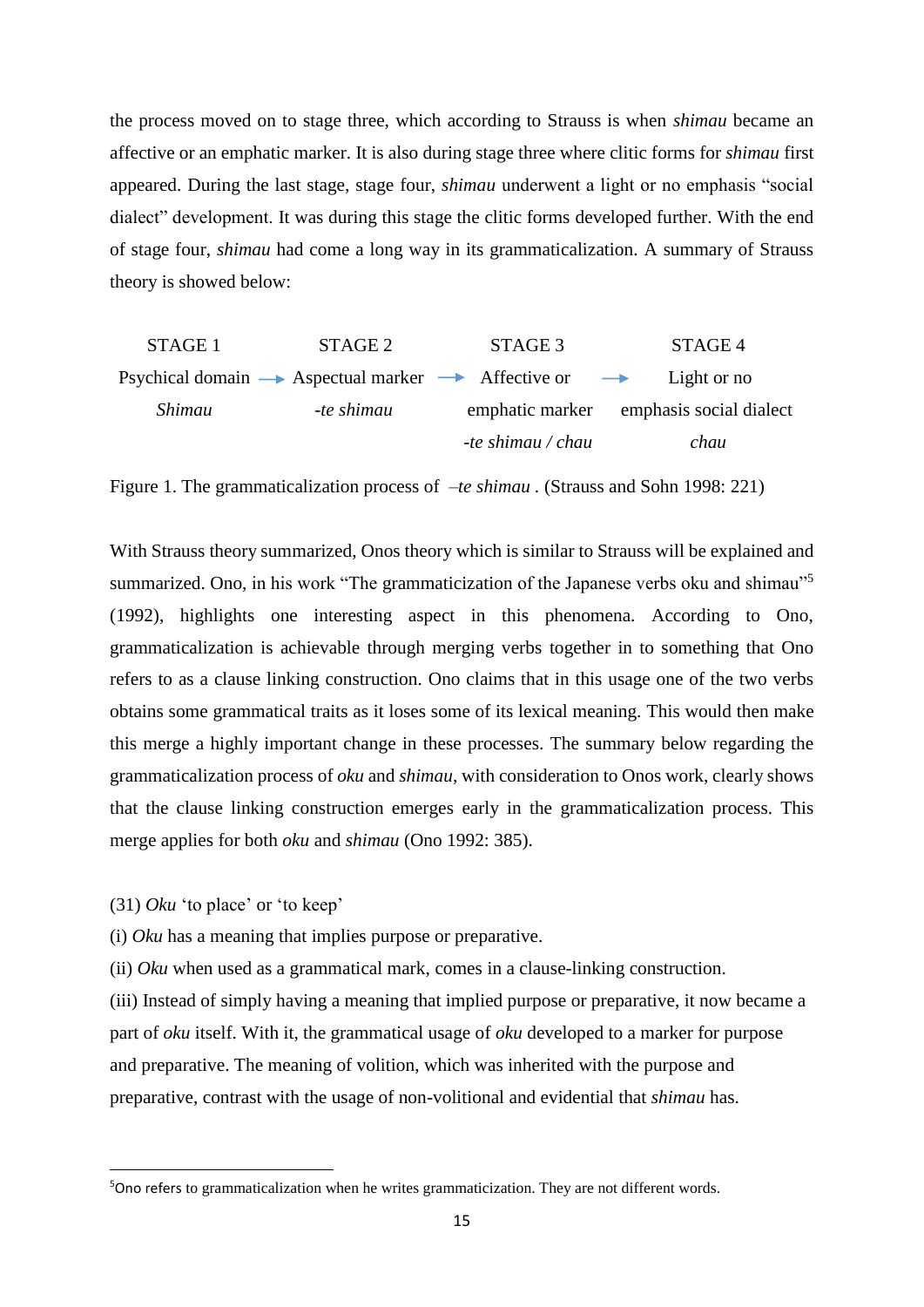(iv) *Oku* becomes a marker for perfect. This was due to the preparative/purpose meaning *oku*  had achieved, together with the meaning of relative length of time which the lexical meaning had, pushed *oku* in that direction.

Before moving on to the grammaticalization process of *shimau*, the reader should note that according to Ono (1992: 369), the verb *shimau* also implies that upon putting something away, it is of some difficulties for the speaker to have access to it. This additional meaning to *shimau*  is of some importance regarding this process according to Ono.

(32) *Shimau* 'to put away' or 'to finish'

(i) *Shimau* emphasized the ending of the sentence or the event.

(ii) *Shimau* when used as a grammatical mark, comes in a clause-linking construction.

(iii) The emphasis *shimau* had on the ending of the sentence/event become a marker for perfect through grammaticalization.

(iv) The perfect marker, together with the implications that the lexical meaning *shimau* has (the implications of inaccessibility for the subject after the event) became a marker for the interpretation frustrative as well.

(v) With help from the frustrative aspect, *shimau,* in its grammatical usage, further develops to become a marker for non-volitional, as well as an evidential marker.

Strauss, as well as Ono, states that the grammaticalization process of *shimau* began with the usage as an aspect marker, which is thought to have been inherited from the lexical *shimau* at the start of the development. Shortly after, the aspect marker, little by little expanded its usage to also indicate affectedness. These two linguists, like many other linguists who have researched the grammaticalization process of *shimau*, all share a common belief that during the second stage of the development for *shimau,* a transformation from simply expressing "aspect", to also indicate modality occurred. The kind of modality that the grammaticalized *shimau* would come to express has already been explained in this thesis. The modality and interpretations, such as "completely finishing something", "inadvertently", "negative feeling" and lastly "frustration".

#### <span id="page-23-0"></span>*3.2.2. The clitic forms development*

The clitic forms that *oku* and *shimau* developed, is a result of a phonological change that accompanied the grammaticalization process. In the figures below, this phonological change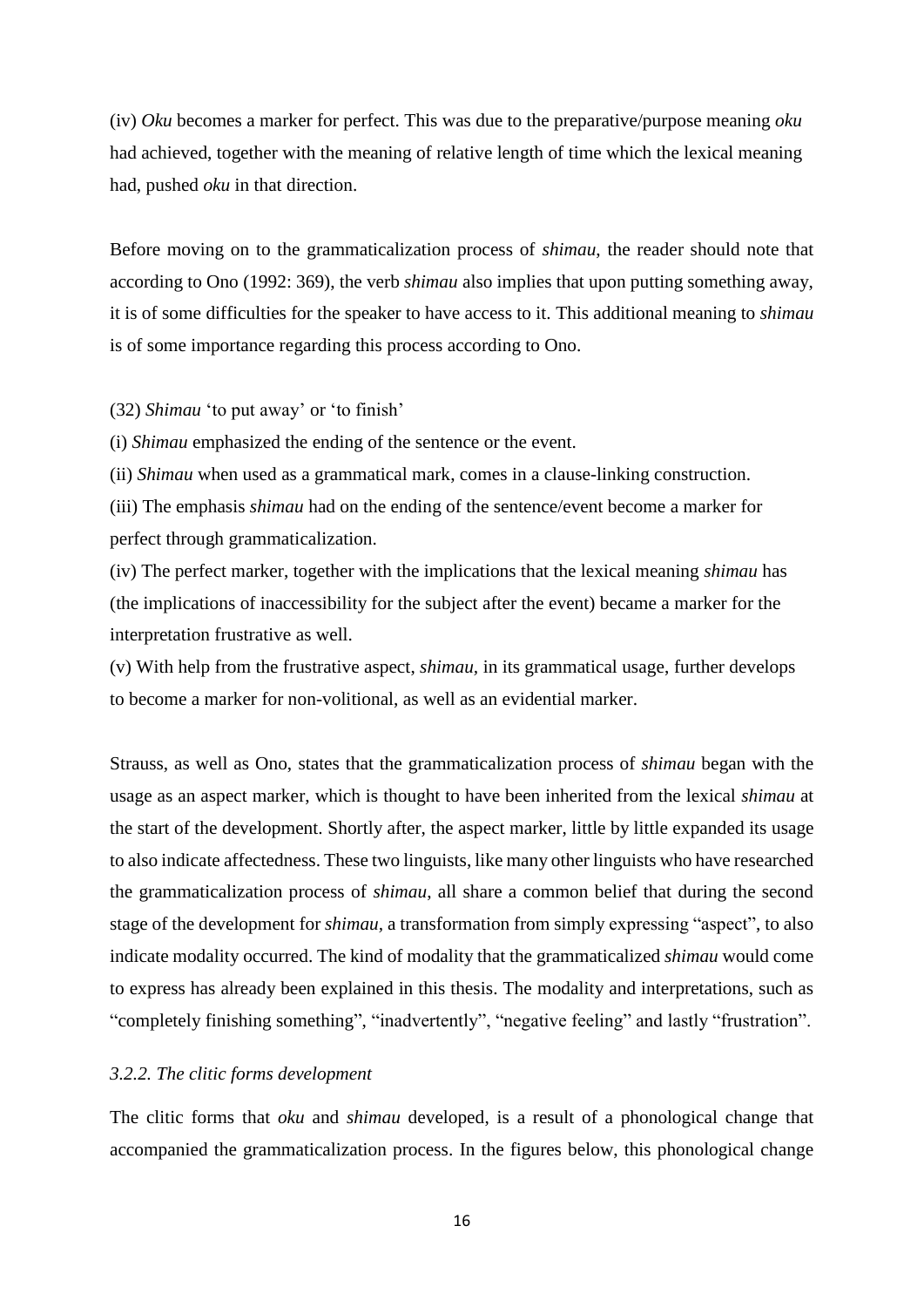can be observed. To make it as comprehensive as possible, phonetic symbols has been used instead of the Roman writing system.

*oku*

| <b>GER V-te-oku</b> | <b>GER V-de-oku</b> |  |
|---------------------|---------------------|--|
|                     |                     |  |
| Ø                   | Ø                   |  |
| GER V-toku          | GER V-doku          |  |

Figure 2: The phonological change that made *oku* achieve a clitic form.

| shimau                                 |                                        |
|----------------------------------------|----------------------------------------|
|                                        | GER V-te-shimau GER V-de-shimau        |
| $\downarrow$ $\downarrow$ $\downarrow$ | $\downarrow$ $\downarrow$ $\downarrow$ |
| ØQ                                     | Ø<br>øø                                |
| <b>GER V-chau</b>                      | GER V-jau                              |

Figure 3: The phonological change that made *shimau* achieve its clitics forms.

As can be observed in the figures, a phonological resegmentation has taken place, which has led to the grammaticalized forms being reduced. As mention earlier these clitic forms are not presented with their original lexical forms in dictionaries, simply because they do not have the same meaning. It is because of that reason these clitic forms can be interpreted as new auxiliary verbs (Ono 1992: 372).

#### <span id="page-24-0"></span>**4. My research**

#### <span id="page-24-1"></span>*4.1. Introduction*

If I simply state that harmonizing pairs in the Japanese languages do exist can be a rather hard concept to grasp at first as it can be interpreted in lots of different ways. However, in this thesis, the meaning of harmonizing pairs is very simple. It is the concept where two different words work together and interact with each other throughout the sentence to work as a single unit. Larm, in his work, "On the teaching of Japanese epistemic and evidential markers: theoretical considerations and practical application", states that "In sentences with modal concord two modal expressions with similar meanings interact to express one single modality". An example of this is where the Japanese word *hyottoshitara* 'possible' harmonizes with the word *kamoshirenai* 'may' which is illustrated below (Larm Forthcoming: 5):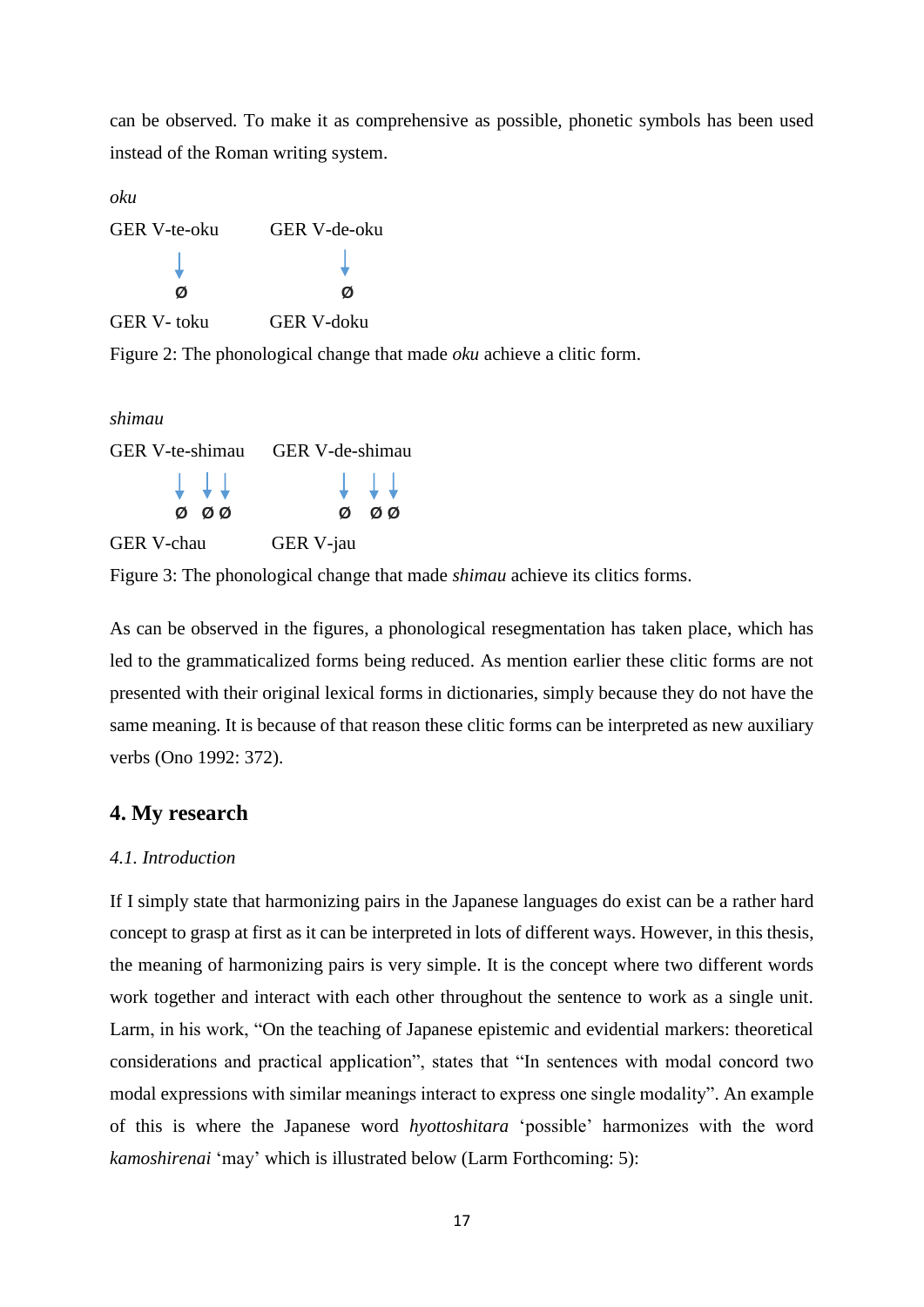(33) Hyottoshitara kare wa kuru kamoshirena-i. possibly he TOP come.NPAST SPEC-NPAST 'There is a chance that he will come.'

However, this concept is not only restricted to the Japanese language as it can be found in the English language as well, see below (Larm Forthcoming: 5):

(34) He may possibly have forgotten.

In example 34 the modal auxiliary "may" and the adverb "possibly" harmonizes with each other and works together to form a single modality.

 With the concept of harmonizing pairs in mind, I thought about whether the grammaticalized form of *oku* and *shimau* ever occurs in similar situations. A situation where they too act as a harmonizing pair with another word and together works as a single unit. Would this be true, and situations like this do exist, it would be an interesting aspect to look in to, whether a sentence change according to the usage of these different pairs, mainly in terms of if the meaning of the grammaticalized form of *oku* and *shimau* are being emphasized when used as a harmonizing pair. The research conducted specifically for this thesis investigates that particular aspect. The method of choice for this research is discussed later in this section.

#### <span id="page-25-0"></span>*4.2. Hypothesis*

Even before my research was conducted, and before I had read Iwasaki's work concerning *shimau* and that it was possible to emphasize the interpretation the grammaticalized form *shimau* possesses, I had a hunch that using the words presented in 3.1.4 with the grammaticalized forms they are presented with would emphasize the meanings these forms have. Even though Iwasaki said nothing similar about *oku*, I still believed that different ways to emphasize the meaning of the grammaticalized form of *oku,* existed*.* Simply because stating something more than once, makes it obvious that it is something of importance that the speaker wants the listener to understand, this in turn can also be described as emphasizing it. With mentioned reasoning in mind, I concluded the hypothesis that the words presented in 3.1.4 would come to have an emphasizing effect on these two verbs when they are used grammatically. This hypothesis was also strengthened later on when I read Iwasaki's work, at least concerning *shimau*. This made me determined that the outcome of my research concerning this, would point in the desired direction.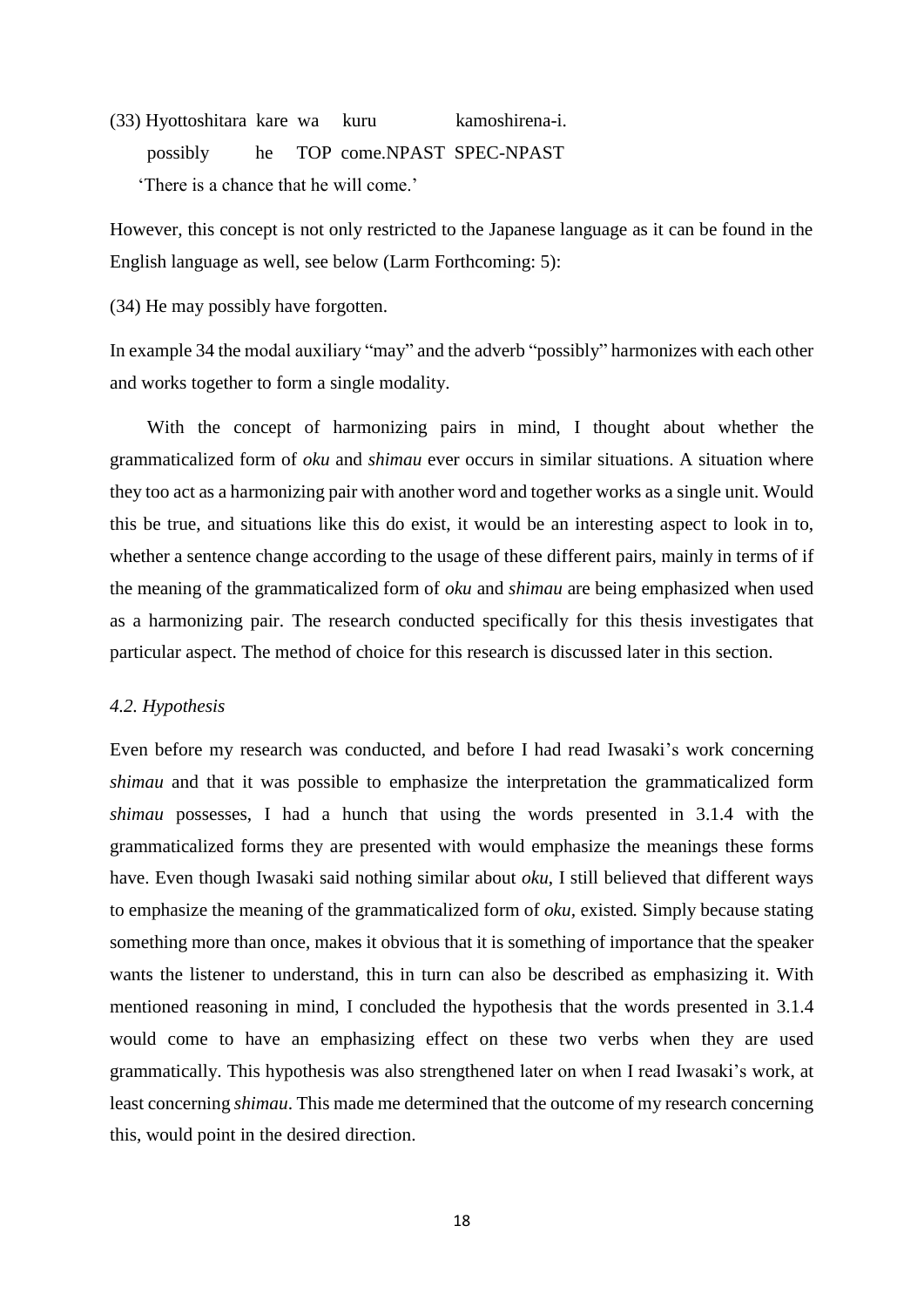#### <span id="page-26-0"></span>*4.3. Methodology*

To investigate whether the stated hypothesis was true, whether or not it is possible to emphasize the meanings of the grammaticalized forms of *oku* and *shimau*, I believed that conducting interviews with Japanese native speakers was the best way to research this. The topic and the hypothesis researched in this thesis is more abstract than concrete and for that reason sometimes a straight answer can be hard to give, when asked different questions concerning this. Because of that, doing a survey might have been problematic as it would not have given the people who would have answered the survey the same opportunity to elaborate their answer as with people being interviewed. Discussing a topic rather than only answering questions would also give more detailed answers and insights. With the points stated above taken in consideration, interviews were ultimately the researched method.

 Three Japanese native speakers were chosen as informants for the interviews. A brief introduction to the three informants will be presented in the next section. As for the questions asked, a small example will be reviewed. The words presented in section 3.1.4 was the chosen words to interact with the grammaticalized forms as a harmonizing pair. With those words, I created a set of sentences with every sentence having at least one different version of itself. This was achievable with the help of a Japanese corpus (Kotonoha)<sup>6</sup> and sources used in this thesis. *Shimau* had three different versions of every sentence created whilst *oku* had only two. For *shimau,* the first version had only the grammaticalized form (it did not come as a harmonizing pair with any of the words presented in 3.1.4), the next version had only one of the words presented in 3.1.4 (it was not accompanied by the grammaticalized form), and the last version had both the grammaticalized form and one of the words presented in 3.1.4. The example below illustrates the different versions of the same sentence, regarding *shimau*, so that the reader can understand how the questions were arranged (this example was also one of the questions asked during the interviews). The alterations between every version has been highlighted.

#### (35) *shimau*

**.** 

(i) Chigau mono o kat-**te shimat-ta**. wrong thing ACC buy-GER finish-PAST 'I carelessly bought the wrong thing.'

 $6$  The corpus which was used. For link see reference page at the end of the thesis.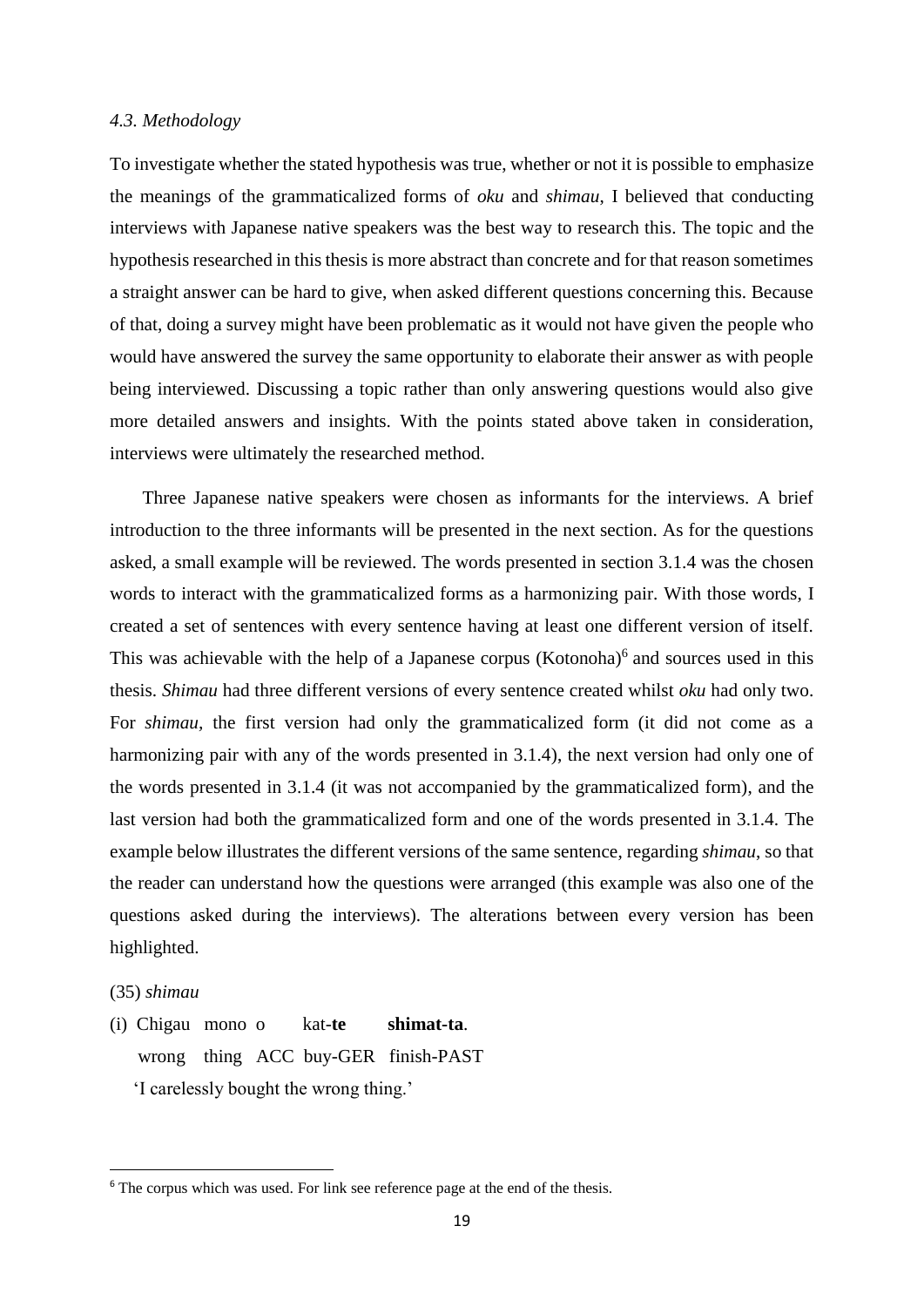- (ii) **Ukkari** chigau mono o kat-ta. carelessly wrong thing ACC buy-PAST 'I carelessly bought the wrong thing'
- (iii) **Ukkari** chigau mono o kat-**te shimat-ta**. carelessly wrong thing ACC buy-GER finish-PAST 'I carelessly bought the wrong thing.'

Concerning *oku,* the first version had only one of the words presented in 3.1.4 (it was not accompanied by the grammaticalized form) while the other one had both the grammaticalized form of *oku* accompanied by of the words from 3.1.4. As with *shimau* the example below illustrates the different versions of the same sentence. The alterations between every version has been highlighted.

(36) *oku*

- (i) Ashita no shiken no **tame ni** takusan tabe-ta. tomorrow GEN game GEN in preparation for a lot eat-PAST 'I ate a lot in preparation for the game tomorrow'
- (ii) Ashita no shiken no **tame ni** takusan tabe-**te oi-ta.** tomorrow GEN game GEN in preparation for a lot eat-GER place-PAST 'I ate a lot in preparation for the game tomorrow'

During the interviews the informants were showed one version at the time and after each version, questions were asked concerning "interpretation", "feeling", "nuance" etc. This was in general how the interviews were conducted.

#### <span id="page-27-0"></span>*4.3.1. Informants*

The people who were interviewed were all Japanese native speakers. Informant 1 was a 21 year old female from Tokyo, informant 2 was a 20 year old male from Nara and the last informant, informant 3 was a 20 year old male from Kyoto.

|             | Sex    | Age | Birthplace |
|-------------|--------|-----|------------|
| Informant 1 | Female |     | Tokyo      |
| Informant 2 | Male   | 20  | Nara       |
| Informant 3 | Male   | 20  | Kyoto      |

Table 4: Informants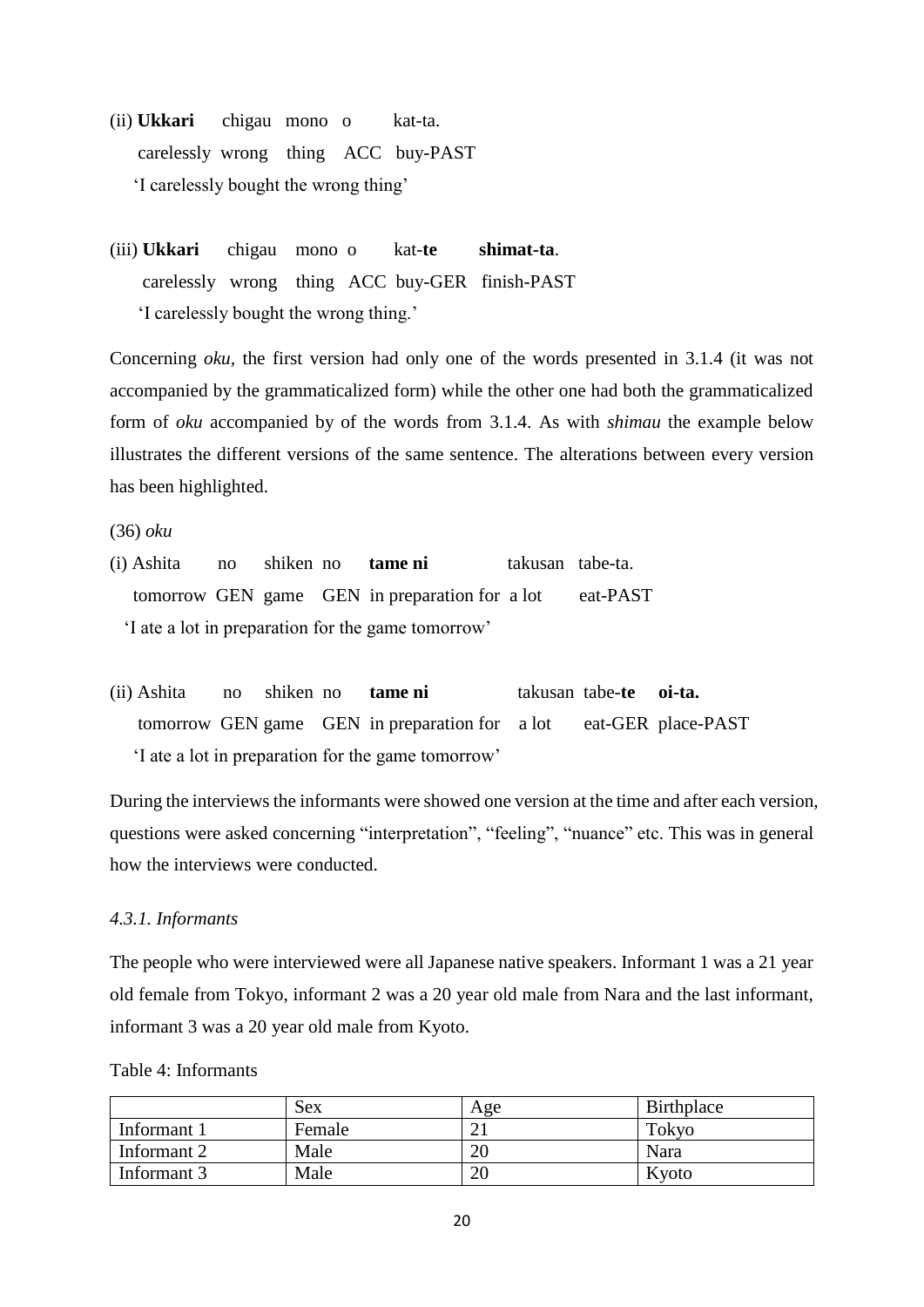#### <span id="page-28-0"></span>*4.4. Results*

The way the results will be presented is that only the version with both the grammaticalized form and its harmonizing word will be glossed, concerning *shimau* the other versions will be referred to as version (i) and version (ii). However they will only be presented and translated not glossed. However the alterations between every version will be highlighted. A summary of the different versions concerning *shimau* is showed below:

#### *Shimau*

Version (i): Only the grammaticalized form of *shimau* not accompanied by a harmonizing word.

Version (ii): Only the harmonizing word not accompanied by the grammaticalized form of *shimau.*

Version (iii): Both the grammaticalized form of *shimau* and a harmonizing word.

(For a concrete example of this summary look at example 35)

For *oku,* the version that will be fully glossed is the version with both the grammaticalized form of *oku* and its harmonizing word. The other version will be referred to as version (i) and will be presented but not glossed. However the alterations between every version will be highlighted. A summary of the different versions concerning *oku* is presented below:

#### *Oku*

Version (i): Only the harmonizing word not accompanied by the grammaticalized form

Version (ii): Both the grammaticalized form of *oku* and a harmonizing word.

(For a concrete example of this summary look at example 36)

#### <span id="page-28-1"></span>*4.4.1. Emphasizing the grammaticalized form of shimau*

#### <span id="page-28-2"></span>*4.4.1.1. Shimau with ukkari*

As has been presented earlier in 3.1.4.1, *ukkari* has a meaning which is similar to the grammaticalized form of *shimau,* such as 'carelessly', inadvertently' etc. In the following part the results regarding *shimau* and its interaction with *ukkari* will be presented.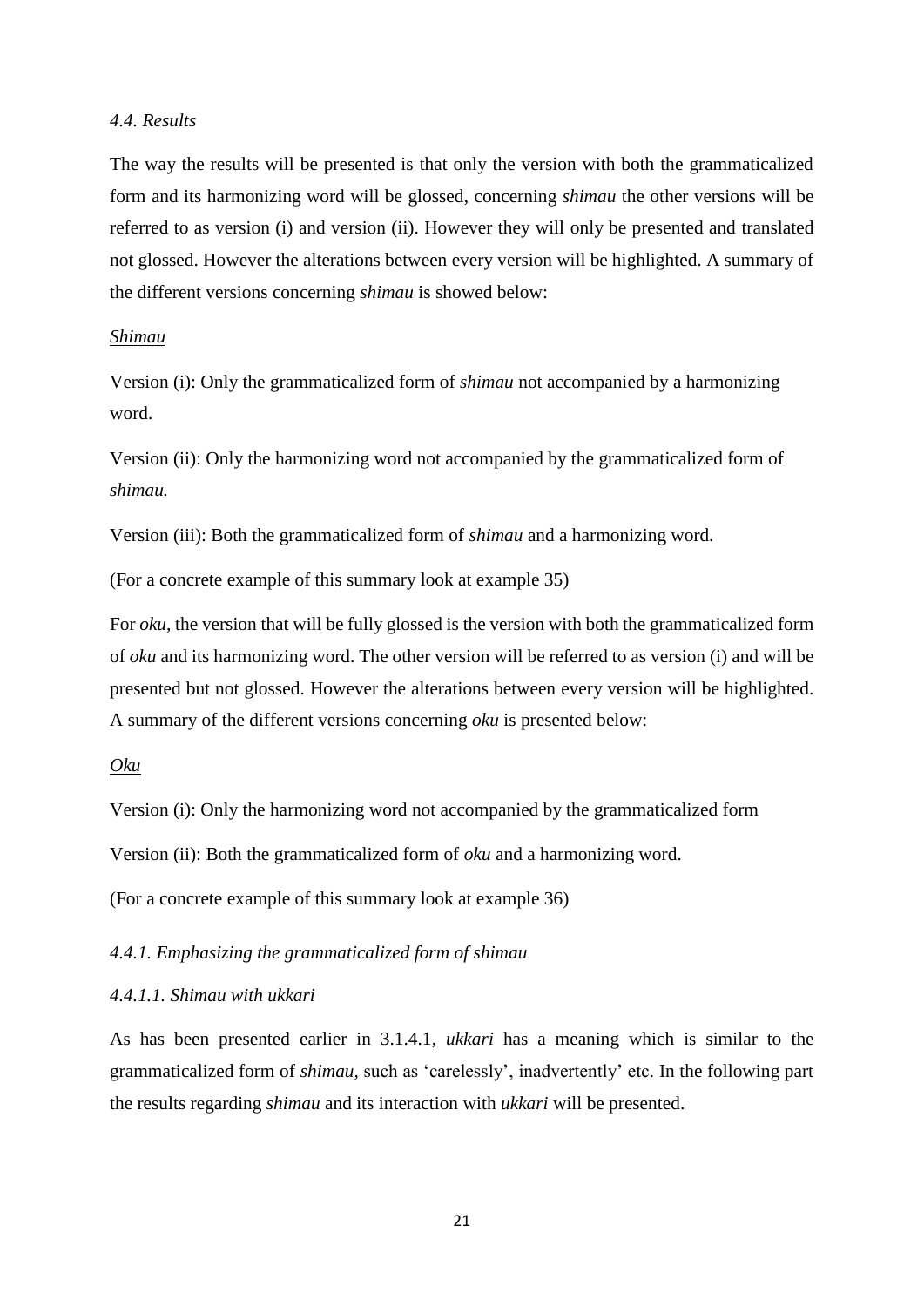Question 1:

Version (i): Chigau mono o kat**te shimatta**. 'I (carelessly) bought the wrong thing.'

Version (ii): **Ukkari** chigau mono o katta. 'I carelessly bought the wrong thing'

Version (iii): **Ukkari** chigau mono o kat**-te shimat-ta**. carelessly wrong thing ACC buy-GER finish-PAST 'I carelessly bought the wrong thing.'

Every informant agreed that version (iii) had the most "carelessly" feeling about it, and when they were asked to compare version (i) with version (iii), they said that having *ukkari* in the sentence together with the grammaticalized form was the reason why version (iii) had the most "carelessly" feeling. However they had some different opinions regarding version (i) and version (ii). Informant 1 and informant 2 felt that version (i) (the version without a harmonizing word) was simply a fact, only stating "I bought the wrong thing", whilst version (ii) (the version with only a harmonizing word) expressed regret over the action, in this case buying. It was also more emotional in comparison to version (i). Informant 3, claimed that both version (i) and (ii) was regretful. In regard to their different opinions, they all believed version (iii), as has been stated, were the most emotional and regretful.

Question 2:

Version (i): Boku wa shiranai neko o koroshi**te shimatta** 'I (carelessly) killed a cat I did not know.'

Version (ii): Boku wa shiranai neko o **ukkari** koroshita. 'I carelessly killed a cat I did not know.'

Version (iii): Boku wa shi-ranai neko o **ukkari** koroshi**-te shimat-ta**. I TOP know-NEG cat ACC carelessly kill-GER finish-PAST 'I carelessly killed a cat I did not know'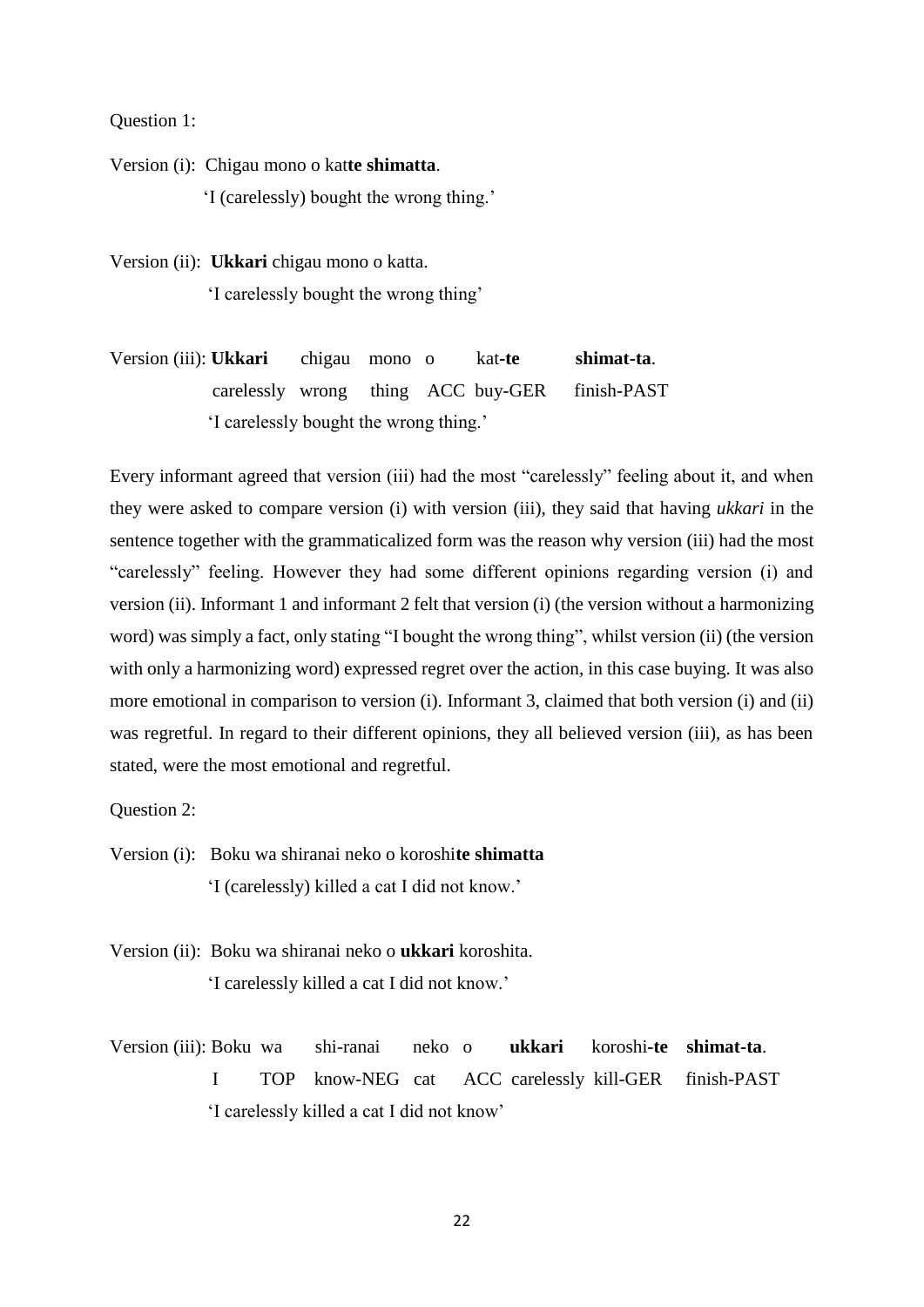As with question 1, all of the informants agreed that in version (iii) the interpretation of "carelessly" was the strongest. Such as 'you truly **carelessly/accidentally** killed the cat and you feel regretful over it'. However, informant 1 claimed that it could be interpreted as an excuse because the extensive-usage of "carelessly" coming from both the grammaticalized form and *ukkari*. Informant 1 also stated that version (i) was more of a fact with a slight hint of regret, simply stating "I carelessly killed the cat', whilst version (ii) as with version (iii) could be interpreted as an excuse. Informant 2 and 3 expressed similar comments however according to them, version (i) had more regret than only a slight hint of it.

Question 3:

Version (i): Dame na koto o yat**te shimatta.**

'I (thoughtlessly) did something I was not allowed to'

Version (ii): Dame na koto o **ukkari** yatta.

'I thoughtlessly did something I was not allowed to'

Version (iii): Dame-na koto o **ukkari** yat**-te shimat-ta**. not-allowed something ACC thoughtlessly do-GER finish-PAST 'I thoughtlessly did something I was not allowed to'

Every informant, as with the other questions, stated that version (iii) had the most "thoughtlessly" interpretation of all the versions. The answers after that were similar to the rest, with informant 1 claiming that version (i) was a fact, however informant 2 also said the same thing, also stating that it felt narrative. Whilst informant 3 stated that it expressed some regret/guilt. Such as the subject feeling guilty of what he/she did. Concerning version (ii) informant 1 once again expressed that it felt excuse-like. Informant 2 and informant 3 had similar opinions regarding version (ii), claiming that it expressed guilt and regret.

Question 4:

Version (i) Hanako wa repooto no teishutsu kigen o wasure**te shimatta.** 'Hanako (inadvertently) forgot the deadline for the report.'

Version (ii): Hanako wa repooto no teishutsu kigen o **ukkari** wasureta. 'Hanako inadvertently forgot the deadline for the report.'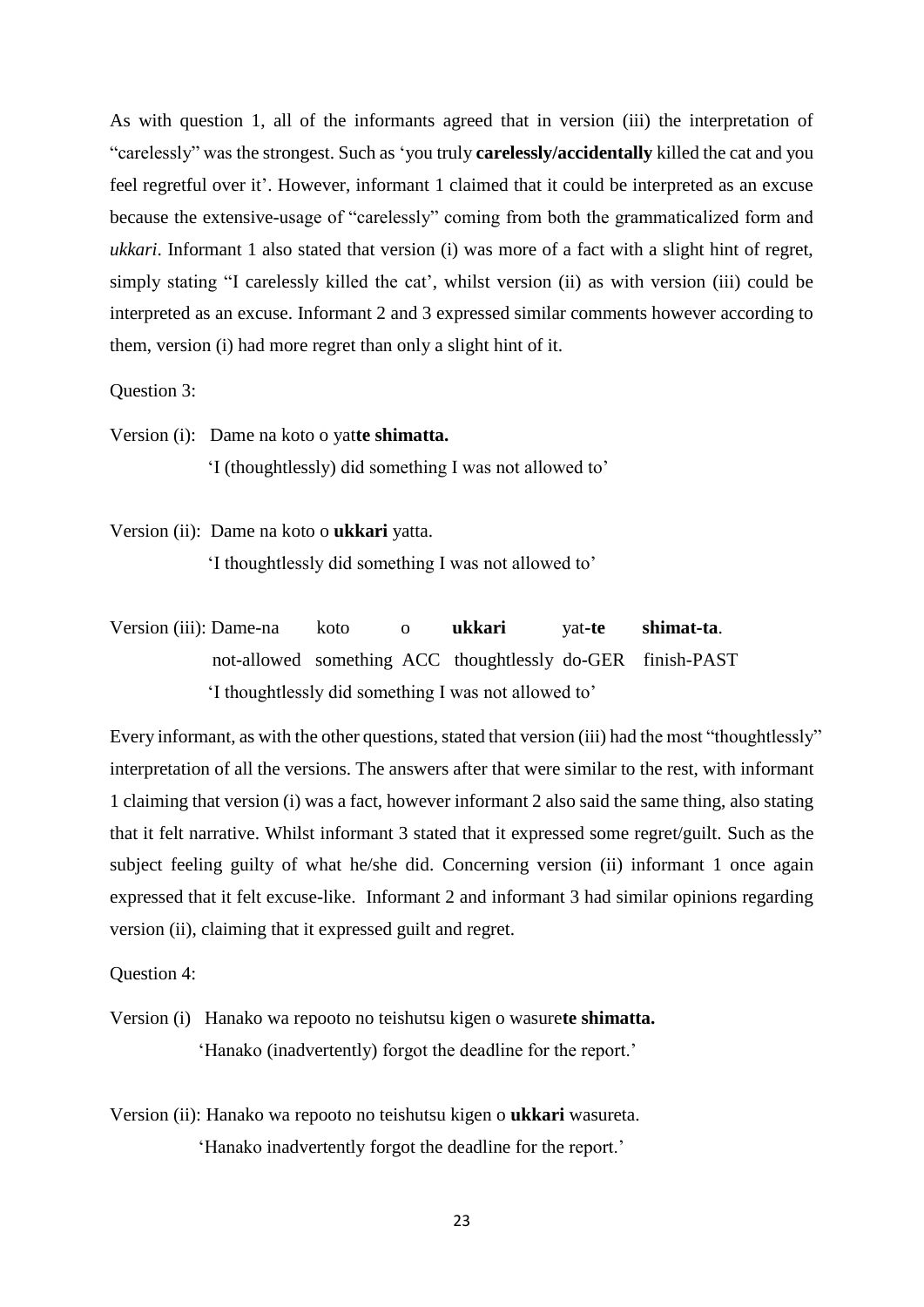Version (iii) Hanako wa repooto no teishutsu kigen o **ukkari**  [name] TOP report GEN submission deadline ACC inadvertently wasure**-te shimat-ta**. forget-GER finish-PAST 'Hanako inadvertently forgot the deadline for the report.'

All of the informants had similar answers concerning this question. Version (iii), according to them, had the strongest feeling of regret and was the most emotional of the three versions. Informant 2 and 3 also interpreted version (iii) as a strong excuse, claiming that the context is probably a student apologizing to a teacher regarding the report. The reason for the strong excuse-like interpretation is similar to informant 1's answer concerning question 2, that the over usage of "inadvertently" is probably the cause for the strong excuse-like interpretation. Concerning version (i), all agreed that it was only a fact, simply stating that you forgot the deadline, whilst version (ii) according to informant 1, was more emotional than version (i) but not more than version (iii). Informant 2 and 3, claimed version (ii) to also be an excuse but not quite as strong as version (iii), commenting the context for version (ii) is most likely between friends.

Question 5:

Version (i): Okotta kara sono hidoi koto o it**te shimatta.** 'Because I was angry, I (thoughtlessly) said those awful things'

Version (ii): Okotta kara sono hidoi koto o **ukkari** itta. 'Because I was angry, I thoughtlessly said those awful things'

Version (iii): Okot-ta kara sono hidoi koto o **ukkari** it**-te**  angry-PAST because those awful things ACC thoughtlessly say-GER  **shimat-ta.** finish-PAST 'Because I was angry, I thoughtlessly said those awful things'

Question 5 received similar answers as the rest, with version (iii) expressing the most regret and "thoughtlessly" in comparison to the other versions. Version (i) and (ii) were similar as their nuance was almost the same, however the informant could not quite put their finger on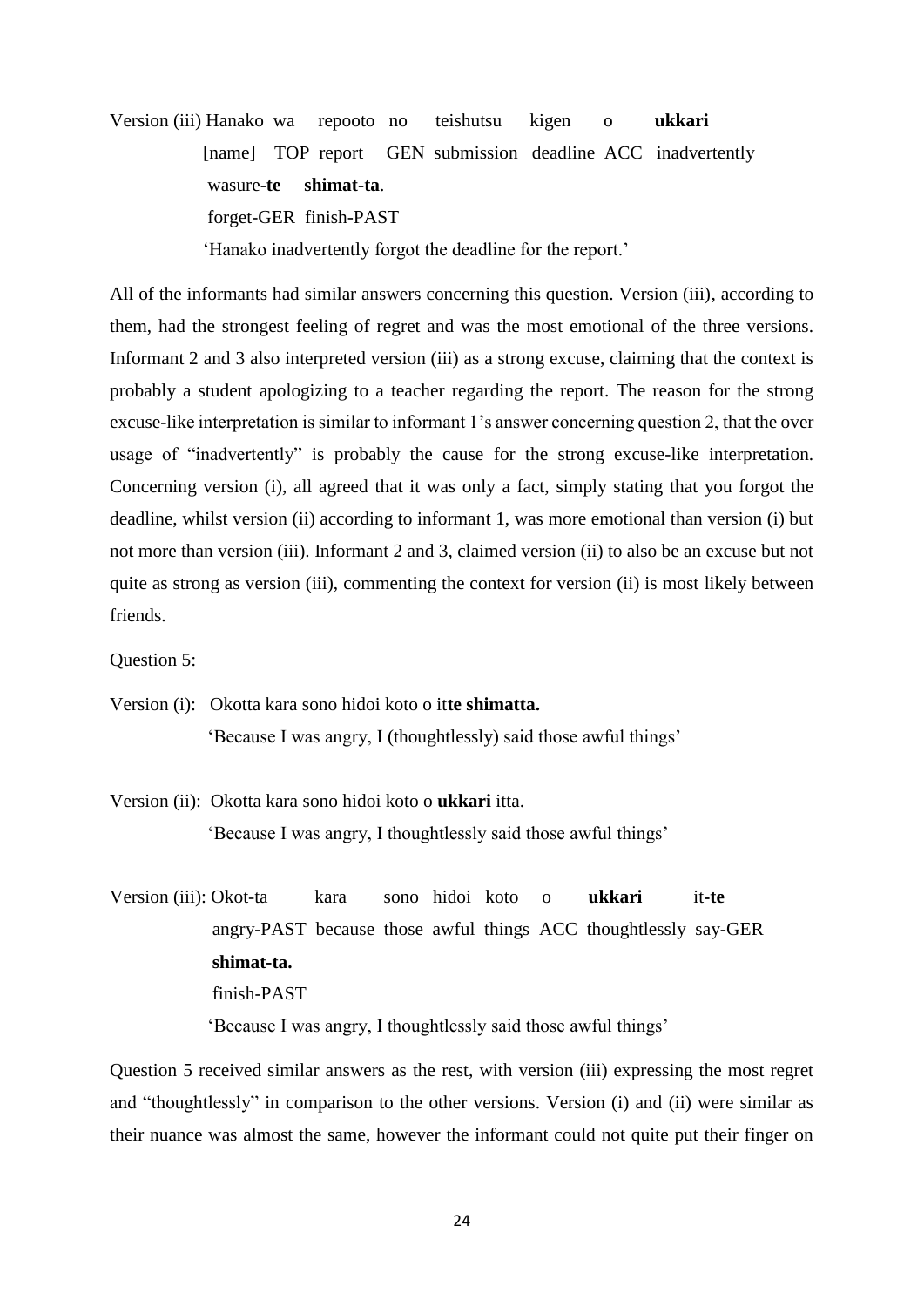what the difference in nuance were. Informant 1 and 2 commented that version (i) felt more emotional than version (ii) which felt more narrative and like a fact.

#### <span id="page-32-0"></span>*4.4.1.2. Shimau with tsui*

As has been presented earlier in 3.1.4.2, *tsui* has a meaning which is similar to the grammaticalized form of *shimau. Tsui* can be translated as 'carelessly', 'without meaning to' etc. In the following part the results regarding *shimau* and its interaction with *tsui* will be presented.

Question 6:

Version (i): Omoshirosugita kara, mi**te shimatta.** 'It was too funny so I (carelessly) watched it.'

Version (ii): Omoshirosugita kara, **tsui** mita. 'It was too funny so without meaning to I watched it.'

Version (iii): Omoshirosugi-ta kara **tsui** mi**-te shimat-ta.** too funny-PAST because without meaning to watch-GER finish-PAST 'It was too funny so without meaning to I watched it.'

In this case, all of the informants had similar opinions regarding every version. They stated that version (i) was a fact, however, without *tsui* they interpreted it as the subject watched it on purpose and was not due to lack of self-control. Version (ii) which was also only a fact was however also expressing that the subject could not control oneself. This is in contrast to version (i). As with *ukkari* the informants felt that concerning version (iii) using *tsui* with the grammaticalized form emphasized the meaning "could not control myself", was the most emotional and regretful of the three versions.

Question 7:

- Version (i): Sono koto ga hidoi to shitteiru noni kangae**te shimatta**. 'Even though I knew those things were awful I (carelessly) thought about it.'
- Version (ii): Sono koto ga hidoi to shitteiru noni **tsui** kangaeta. 'Even though I knew those things were awful, without meaning to I thought about it.'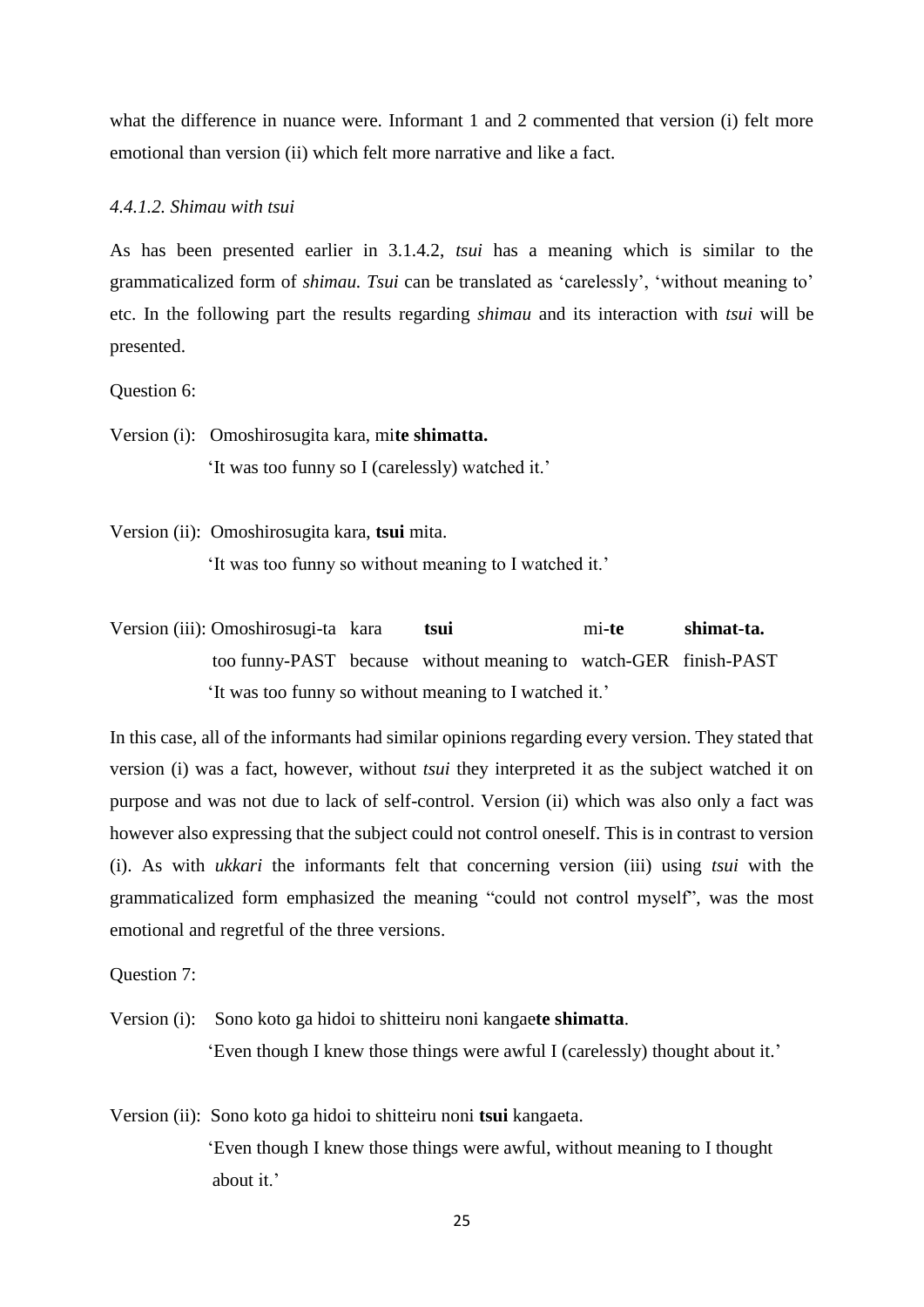Version (iii): Sono koto ga hidoi to shitteiru noni **tsui**  those things NOM awful PAR knew even though without meaning to kangae-**te shimat-ta.** think-GER finish-PAST 'Even though I knew those things were awful, without meaning to I thought about it.'

Informant 1 had trouble separating version (i) and (ii), stating that they were similar. She had a feeling that they were different in some way however had trouble determine what that different was. She however claimed that version (ii) was emotionless. Informant 2 and 3 stated that version (i) had some regret/guilt over the fact that the subject thought about those things however the same regret/guilt could not be found in version (ii), it remained a fact, illustrating that the subject simply, not on purpose thought about those things. Concerning version (iii), the informants claimed that it emphasized the interpretation of "not on purpose", "without meaning to" and was also the most emotional.

#### Question 8:

Version (i): Okotta kara sono hidoi koto o it**te shimatta.**

'Because I was angry, I (from lack of self-control) said those awful things'

Version (ii): Okotta kara sono hidoi koto o **tsui** itta. 'Because I was angry, I could not control myself from saying those awful things'

Version (iii): Okot-ta kara sono hidoi koto o **tsui** it**-te** angry-PAST because those awful things ACC lack of self-control say-GER **shimat-ta.** finish-PAST

'Because I was angry, I could not control myself from saying those awful things'

This question and question 5 is similar except instead of *ukkari*, *tsui* is used instead. The answers were similar concerning that version (i) expressed that the subject was emotional concerning the event. Version (ii), according to the informants, was emotionless and only a fact stating that the subject could not control oneself. Version (iii) was interpreted as the version with the strongest feeling of "could not control oneself" and was the most emotional. However, using *ukkari* or *tsui* had an effect on the sentence as a whole. When *ukkari* was used it was an interpretation of 'thoughtlessly" and that the subject did not realize that those things he/she said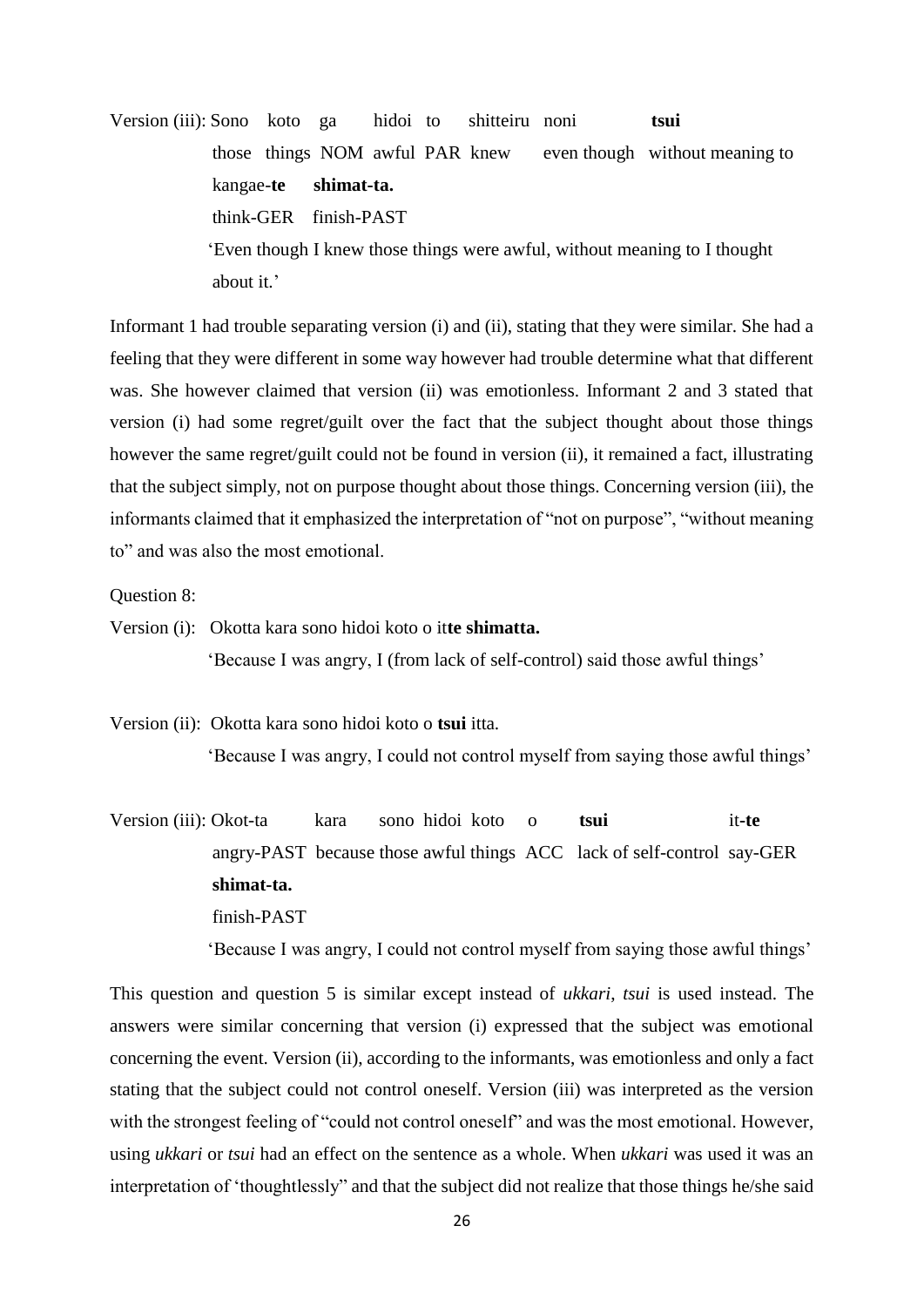were bad until after he/she had said them. However, using *tsui*, the subject knew the things were bad, but could not control oneself from saying them*,* according to the informants.

Question 9:

Version (i): warai dashi**te shimatta**. 'I (without meaning to) started to laugh.'

Version (ii): **tsui** warai dashita. 'I without meaning to started to laugh.'

Version (iii): **tsui** wara-i dashi**-te shimat-ta.** without meaning to laugh-VS start-GER finish-PAST 'I without meaning to started to laugh.'

Question 9 received similar answers as the above question with all the informants stating that the subject in version (i) had some regret/guilt over the fact he/she laughed. Version (ii) was interpreted as a fact, was objective and with no regret or guilt from the subject. The answers regarding version (iii) remained the same, with it having the strongest feeling of "without meaning to" and was the most emotional.

#### <span id="page-34-0"></span>*4.4.1.3. Shimau with tsui ukkari*

*Tsui* and *ukkari* can be used together which was presented in 3.1.4.2. In the following part the results regarding *shimau* and its interaction with *tsui* together with *ukkari* will be presented. These versions will be different from previous versions (only at this part will they be different), version (i) had *ukkari* with the grammaticalized from of *shimau*, whilst version (ii) had *tsui* with *shimau*. Lastly, version (iii) had both *tsui*, *ukkari* and the grammaticalized form of *shimau*.

Question 10:

Version (i): Emi ni **ukkari** Aki no himitsu o hanashite shimatta. 'I carelessly told Aki's secret to Emi.'

Version (ii): Emi ni **tsui** Aki no himitsu o hanashite shimat-ta. 'I carelessly told Aki's secret to Emi.'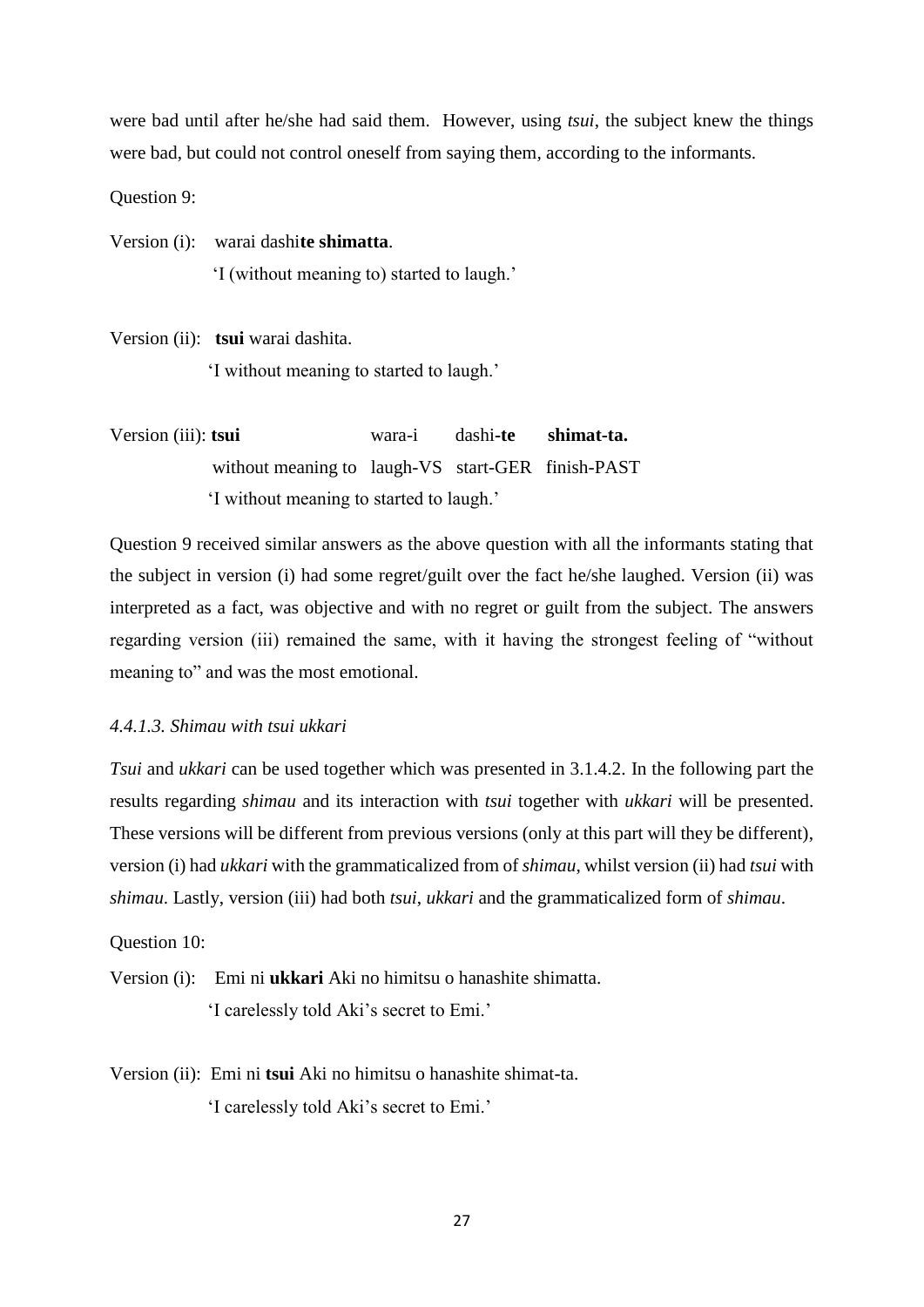Version (iii): Emi ni **tsui-ukkari** Aki no himitsu o hanashi**-**te [name] LOC carelessly [name] GEN secret ACC tell-GER shimat-ta. finish-PAST 'I carelessly told Aki's secret to Emi.'

Of these three versions, all the informants felt that version (i) was the most emotional. This proves that using *tsui* together with *ukkari* does not emphasize the grammaticalized form more than when *tsui* and *ukkari* were used alone. There is also a difference between version (i) and (ii). In version (i) with *ukkari*, the subject accidently told Emi about Aki's secret. However, with version (ii) with *tsui* the subject due to lack of self-control told the secret to Emi. According to the subjects, the secret might have been a funny one and therefore the subject could not resist telling it. Because of that reason the informants felt that version (i) had more guilt than version (ii). They also claimed that version (iii) felt more of an excuse than the others, however, which has already been stated, version (iii) did not emphasize the meanings of the grammaticalized form.

Question 11:

Version (i): **ukkari** shite shimatta. 'I carelessly did it.'

Version (ii): **tsui** shite shimatta. 'I could not control myself from doing it.'

Version (iii): **tsui-ukkari** shi-te shimat-ta. carelessly do-GER finish-PAST 'I carelessly did it.'

Identical answers for question 11 were received as with the previous question. Version (iii) was not the most emotional and did not emphasize the grammaticalized form. As with question 10, version (i) expressed more guilt than version (ii).

#### <span id="page-35-0"></span>*4.4.1.4. Shimau with sukkari*

As has been presented earlier in 3.1.4.3, *sukkari* has a meaning which is similar to the grammaticalized form of *shimau,* such as 'completely' or 'thoroughly'. In the following part the results regarding *shimau* and its interaction with *sukkari* will be presented.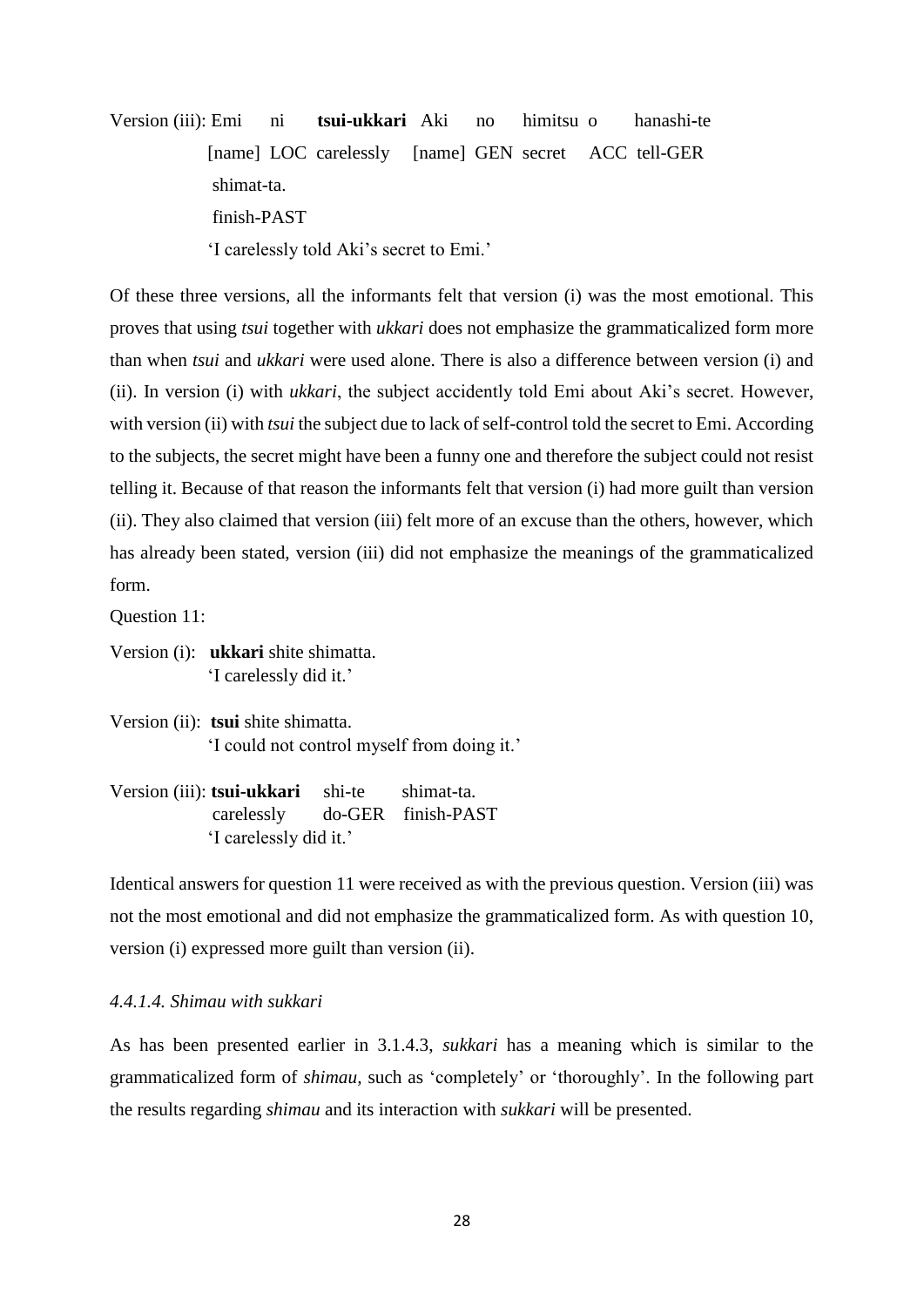Question 12:

- Version (i): Hanako wa repooto no teishutsu kigen o wasure**te shimatta.** 'Hanako completely forgot the deadline for the report.'
- Version (ii): Hanako wa repooto no teishutsu kigen o **sukkari** wasureta. 'Hanako completely forgot the deadline for the report.'

Version (iii): Hanako wa repooto no teishutsu kigen o **sukkari** [name] TOP report GEN submission deadline ACC completely ……………..wasure-**te shimat-ta.**  forget-GER finish-PAST 'Hanako completely forgot the deadline for the report.'

Question 4 and 12 is similar except instead of *ukkari* which was used in question 4, in question 13 *sukkari* is used instead. By using *sukkari* the answers changed. However as version (i) was the same for both questions (because neither *ukkari* nor *sukkari* was present in that version) the answers concerning that version did not change. It remained simply stating a fact. Version (ii) with *sukkari* on the other hand was interpreted as a fact and not as an excuse as version (ii) with *ukkari* was. Version (ii) simply stated that the subject totally forgot about the deadline. Version (ii) also expressed no guilt according to them. Informant 3 expressed that he felt that the difference between *ukkari* and *sukkari* was that when using *ukkari,* the subject, as the deadline approached forgot it as he/she was doing something else, whilst *sukkari* expressed a stronger feeling of "Oh damn, that's right, I totally forgot that". Lastly according to every informant version (iii) with both *sukkari* and the grammaticalized form of *shimau* was the most emotional and had the strongest feeling of "completely".

Question 13:

Version (i): Momiji ga chit**te shimatta.** 'The autumn leaves have completely fallen.'

Version (ii): Momiji ga **sukkari** chitta.

'The autumn leaves have completely fallen.'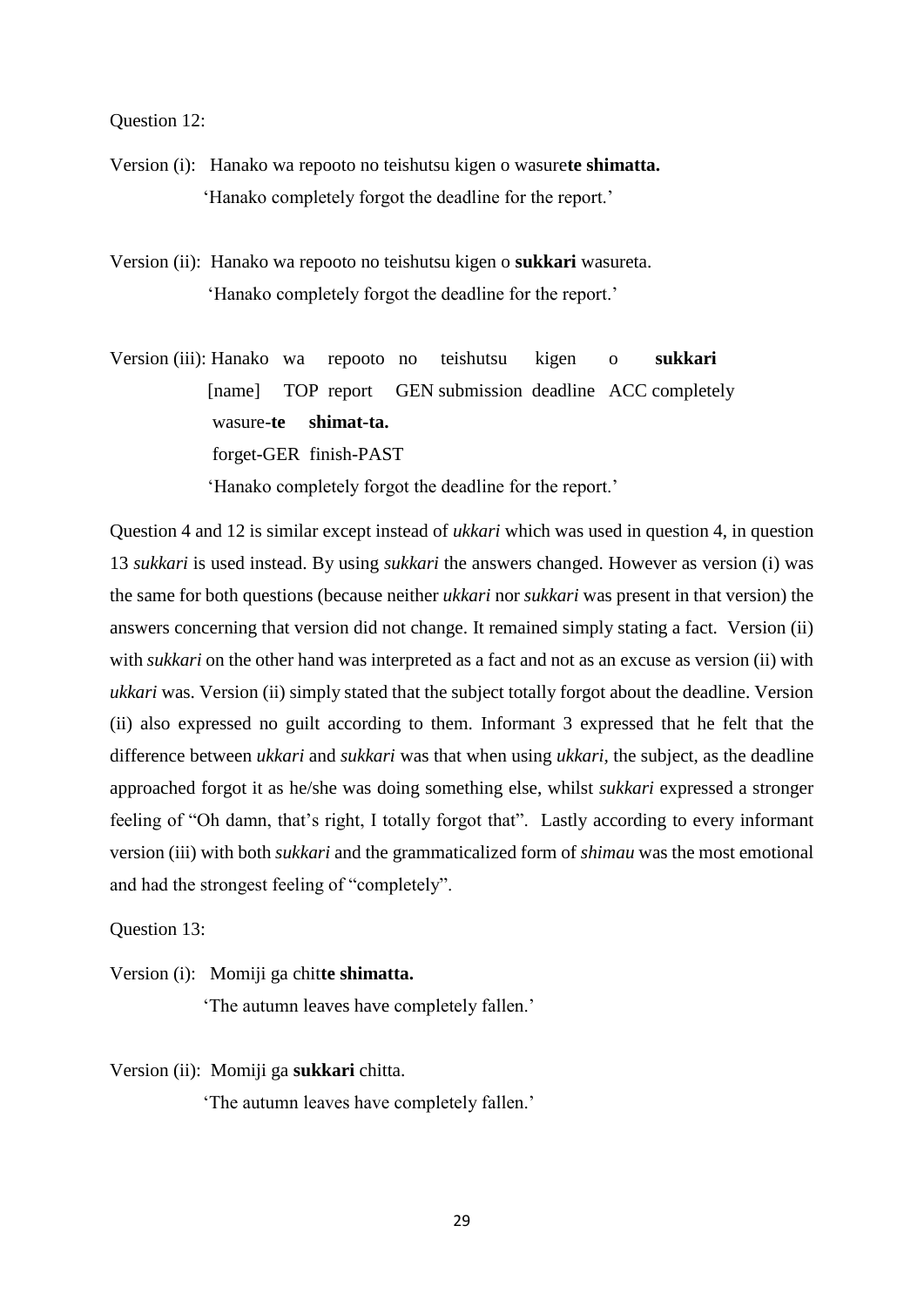Version (iii): Momiji ga **sukkari** chit-**te shimat-ta.** autumm-leaves NOM completely fall-GER finish-PAST 'The autumn leaves have completely fallen.'

Regarding question 14 the informants had similar opinions. Informant 1 claimed that for some reason version (i) felt emotional and was not only stating a fact. This is interesting as she often claimed the other first versions to be. Informant 2 and 3 also claimed version (i) contained an emotional touch. As for version (ii), they all agreed that it was only a fact. The emotional touch could not be found in version (ii). It simply illustrated, from an objective perspective, that the leaves had completely fallen. Version (iii), which contained both *sukkari* and the grammaticalized form, was the version with the strongest interpretation of "completely" and was the most sentimental.

Question 14:

Version (i): Watashi no kanojou ga kawat**te shimatta**. 'My girlfriend has completely changed.'

Version (ii): Watashi no kanojou ga **sukkari** kawatta. 'My girlfriend has completely changed.'

Version (iii): Watashi no kanojou ga **sukkari** kawat**-te shimat-ta.** I GEN girlfriend NOM completely change-GER finish-PAST 'My girlfriend has completely changed.'

Once again the informants claimed that version (iii) had the strongest the "completely" interpretation, on top of that, they also felt that in version (iii) the subject did not like that his/her girlfriend changed. Concerning version (i) and (ii), informant 1 interpreted them as facts. However version (ii), she said expressed a more complete change in comparison to version (i). In fact informant 2 and 3 also stated that version (ii) was simply a fact, only expressing the overall change in the girlfriend. However they stated that version (i) had a similar feeling of "did not want her to change" as version (iii) did, but not quite as strong.

Question 15:

Version (i): Denki ga kie**te shimatta.**

'The light turned off completely.'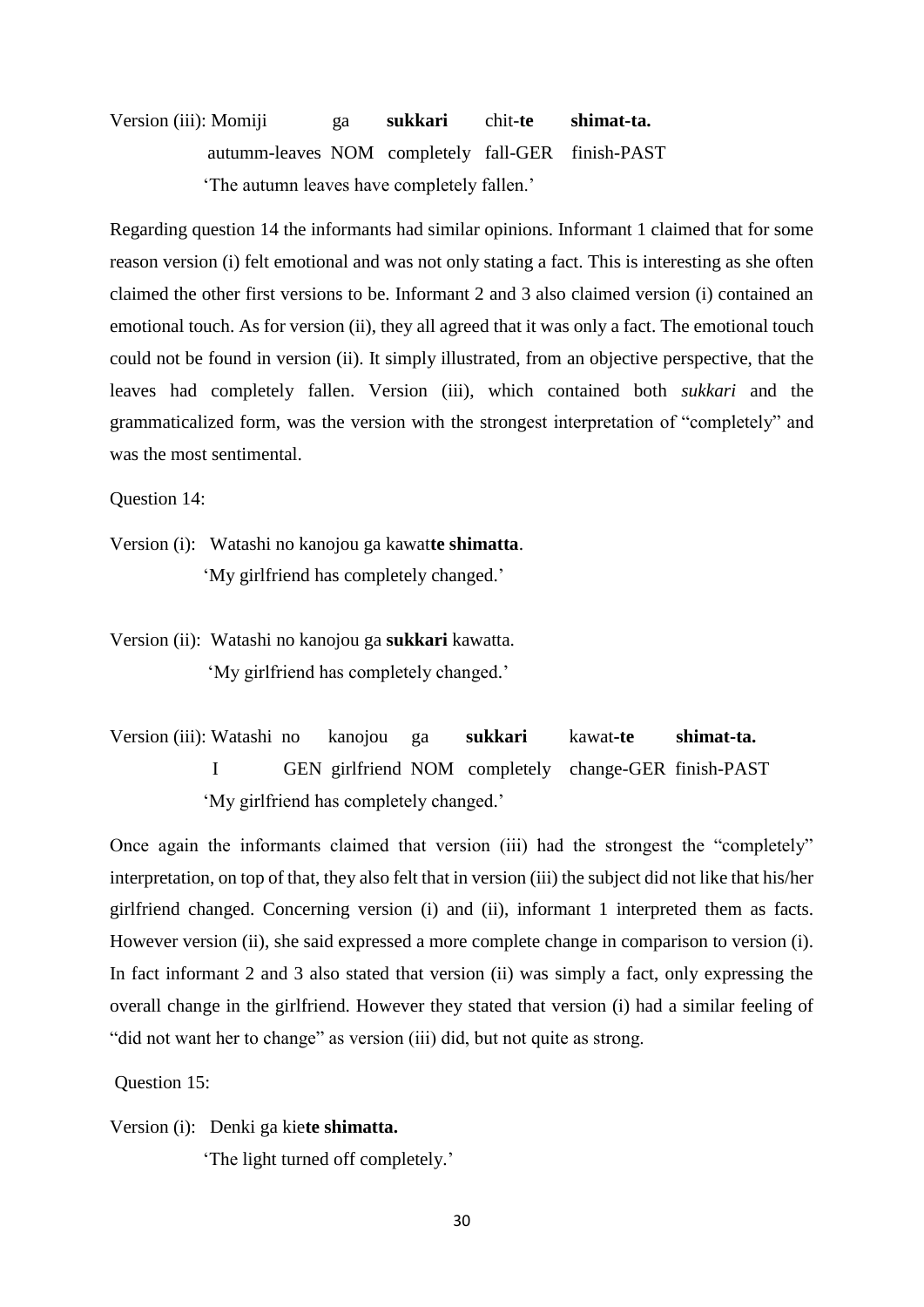Version (ii): Denki ga **sukkari** kieta.

'The light turned off completely.'

Version (iii): Denki ga **sukkari** kie**-te shimat-ta.** light NOM completely turn off-GER finish-PAST 'The light turned off completely.'

The answers for question 15 were similar to the answers for question 14, with informant 1 stating that version (i) and (ii) being a fact, with version (ii) expressing the "completely" stronger. Informant 2 and 3 answered similar as well, as they expressed that version (i) had a slight interpretation as "did not want for the light to be turned off". Version (iii) once again, expressed the most emotional and emphasized "completely" the most.

#### <span id="page-38-0"></span>*4.4.1.5. Ambiguous meanings with shimau*

The grammaticalized form of *shimau,* because of its many interpretation it has, can be ambiguous. With the two following questions I wanted to clarify how strong of interaction these words have on the grammaticalized form of *shimau*, more than has already been. The difference in every version is that they had either *ukkari, tsui* or *sukkar* with the first version without any of them.

Question 16:

Version (i): tabe-te shimat-ta. eat-GER finish-PAST 'I (completely/due to lack of self-control/thoughtlessly) ate it.'

Version (ii): ukkari tabete shimatta. 'I thoughtlessly ate it.'

Version (iii): sukkari tabete shimatta. 'I completely ate it.'

Version (iiii): tsui tabete shimatta.

'I (due to lack of self-control) ate it.'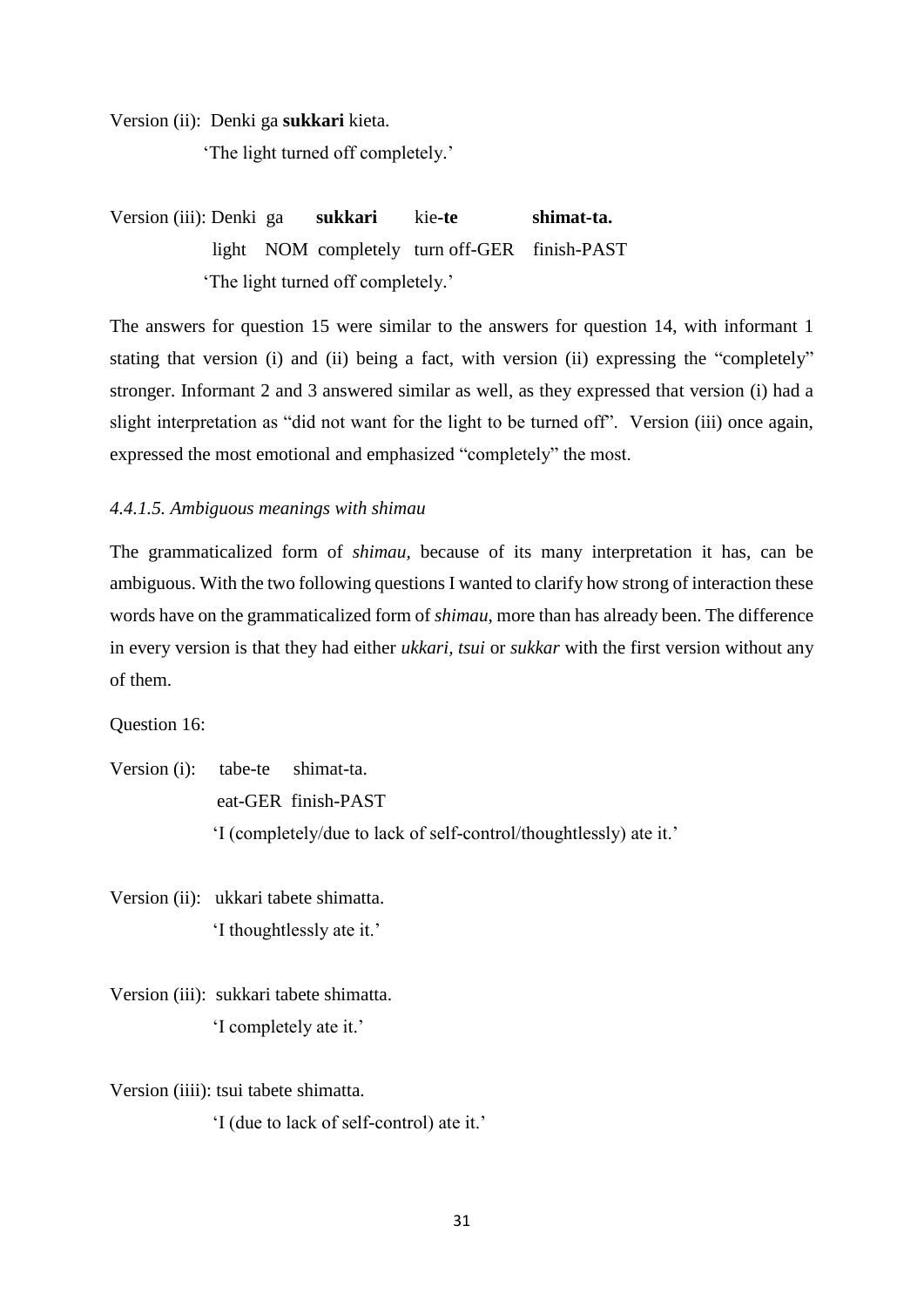#### Question 17:

Version (i): non-de shima-ta. drink-GER finish-PAST 'I (completely/due to lack of self-control/thoughtlessly) drank it.'

Version (ii): ukkari nonde shimatta. 'I thoughtlessly drank it.'

Version (iii): sukkari nonde shimatta. 'I completely drank it all.'

Version (iiii): tsui nonde shimatta.

'I (due to lack of self-control) ate it.'

Both question 16 and 17 received similar answers from the informants. They all claimed that without context, the first version (i) could be interpreted in many ways. However, when one of these words were used, that word alone determined the interpretation of the grammaticalized form of *shimau*. That is why version (ii)-(iiii) could only be interpreted one way. This neatly illustrates how strong the interaction between these words can be with the grammaticalized form of *shimau*.

#### <span id="page-39-0"></span>*4.4.1.6. Summary of the interaction concerning shimau*

The results concerning the interaction between the chosen words and the grammaticalized form of *shimau,* is straightforward. It appears that regardless of the context and which informant asked, the version with both a harmonizing word and the grammaticalized form had always the strongest interpretation of the meaning that *shimau* possesses*.* It was also the most emotional in comparison to the other versions. When asked about the interaction between these words and *shimau* in general, concerning the research topic, they all agreed that the meaning *shimau* has is emphasized. This concerns other contexts and situations as well. However, when *tsui* and *ukkari* were used together it did not emphasize more than when they were used alone with *shimau* (look question 10-11). It also appears that the context can make version (iii) to be interpreted as a strong excuse because the extensive usage of these meanings. Concerning version (i) and (ii), depending on which informant asked the answers changed. Informant 1 and informant 3 sometimes had different comments regarding the two versions. Informant 2 had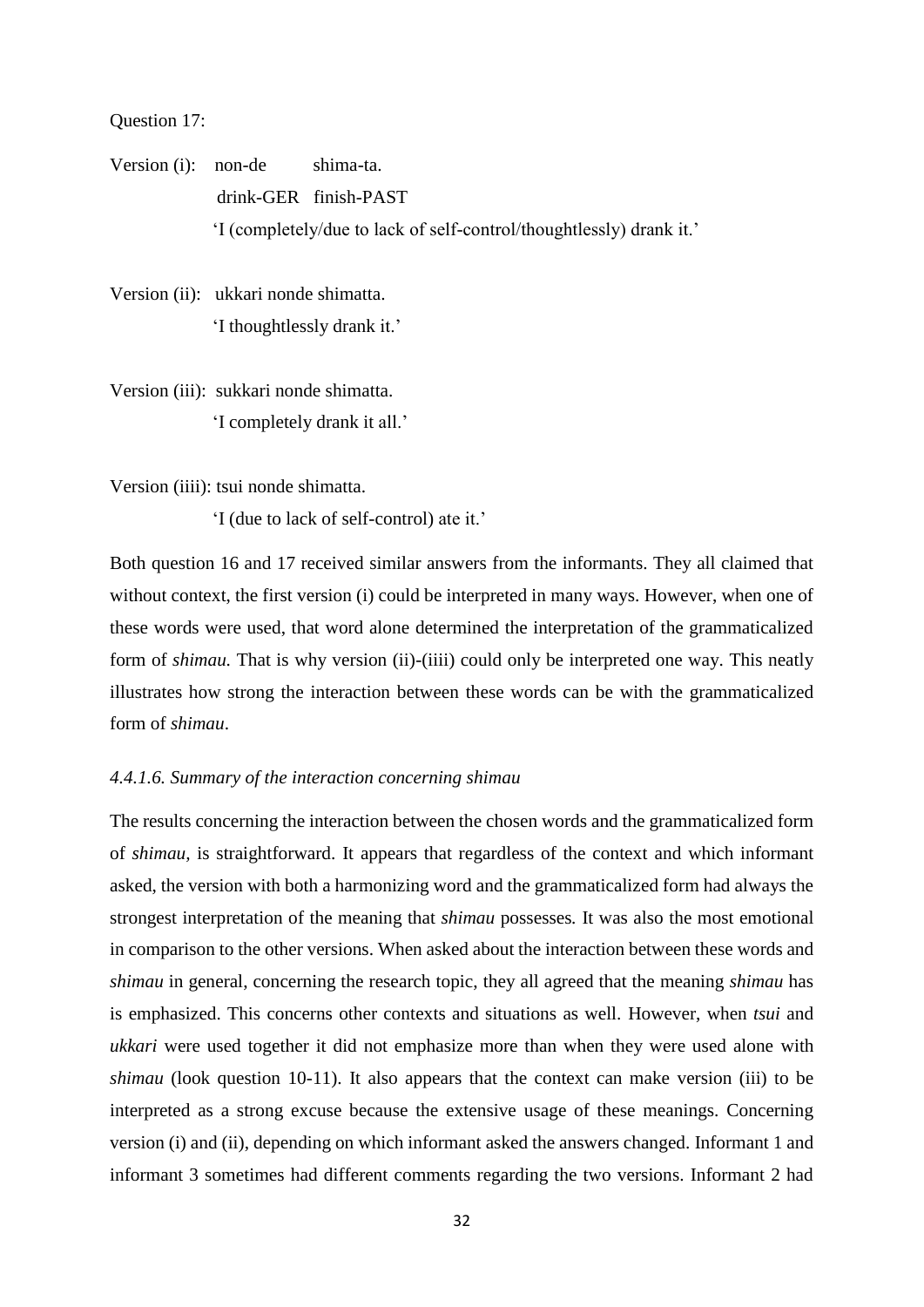similar comments with both the informants at some point. The difference is not related to gender as informant 2, who was a male, agreed with informant 1, who was a female. Birthplace might be the cause why they answered differently, as all the informants had different birthplaces. However, the cause might simply lie on an individual level, and then it would not be related to gender, age and birthplace etcetera. Regardless of the above acknowledgements, the answers can be summarized as, depending on the context and which informant asked, version (i) or (ii) is either a fact or emotional. For example, informant 1 believed that most of version (i) was only a fact with a few exception such as question 13 with *sukkari*, where she stated it was not only a fact as it was emotional as well. The same for question 8 with *tsui,* as she also felt an emotional feeling concerning the event. Informant 2 and especially informant 3 on the other hand more often stated that version (i) felt emotional and was simply not only a fact (but cases where they too felt that version (i) was only a fact existed as with question 4). However, version (i) were never more emotional than version (iii). Concerning version (ii), informant 1 at some cases also interpreted that version as more emotional in comparison to version (i), as with question 1 with *ukkari*. She had similar comments on question 4, that the 2<sup>nd</sup> version felt more emotional than version (i). Informant 2 and 3 also stated that version (ii) sometimes were emotional. However, the cases where they expressed those thoughts was only with *ukkari.* For *tsui* and *sukkari* the 2<sup>nd</sup> version was always a fact. All of the informants agreed on this. This indicates that *ukkari* might have an emotional touch to it, a touch that both *tsui* and *sukkari* does not possess. Whether or not if *ukkari* has an emotional touch it did not affect the emphasizing ability as both *tsui* and *sukkari* also had that effect on the grammaticalized form of *shimau.* As for the ambiguous questions, they neatly illustrate that depending on which harmonizing word one uses, the meaning of the grammaticalized form changes. This once again illustrates the bond between these words and *shimau.* 

#### <span id="page-40-0"></span>*4.4.2. Emphasizing the grammaticalized form of oku*

#### <span id="page-40-1"></span>*4.4.2.1. Oku with tameni*

As has been presented earlier in 3.1.4.4, *tameni* has a meaning which is similar to the grammaticalized form of *oku,* such as 'in preparation'. In the following part the results regarding *oku* and its interaction with *tameni* will be presented.

Question 18:

Version (i): Ashita no shiken no **tame ni** takusan tabe-ta.

'I ate a lot in preparation for the game tomorrow.'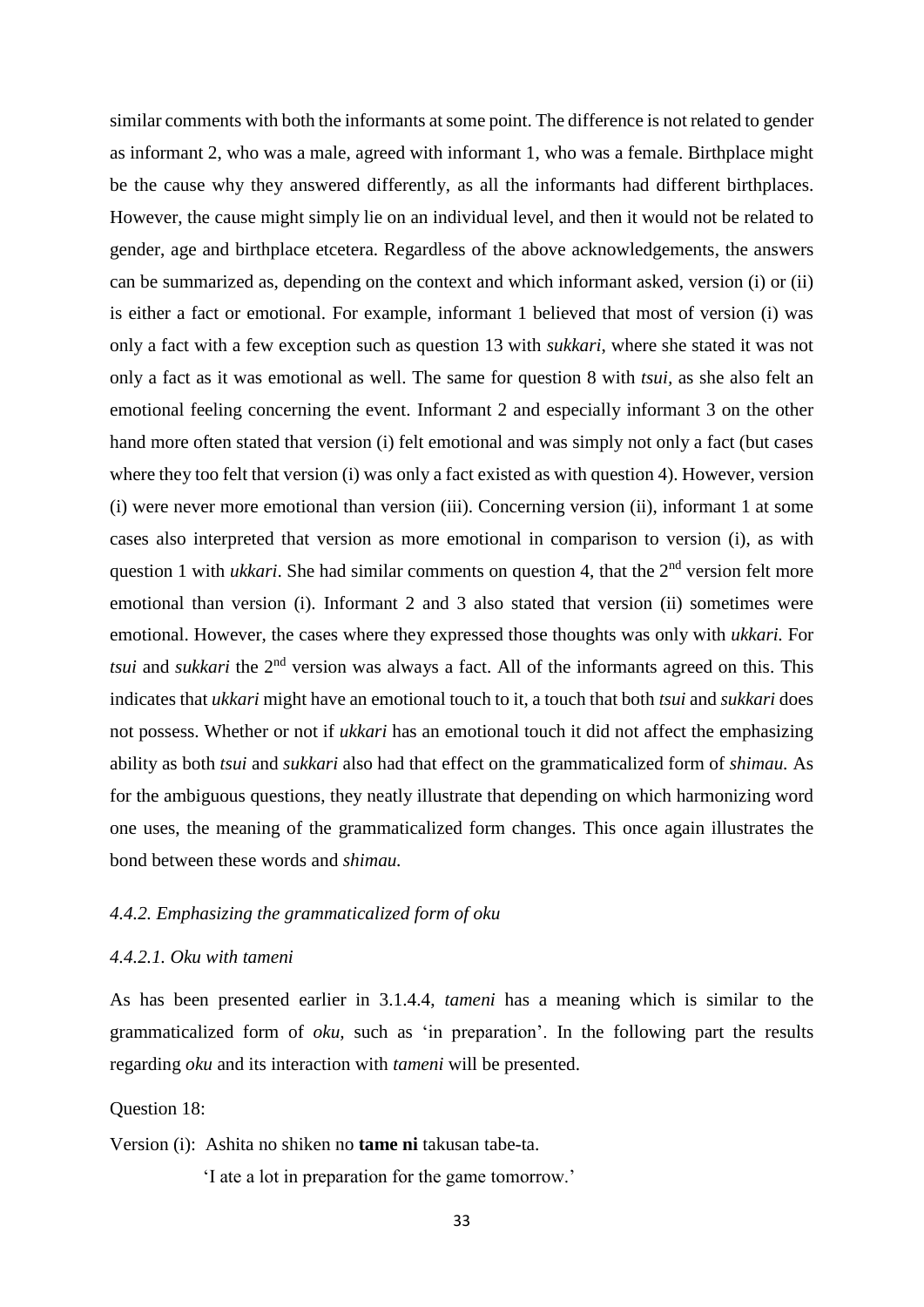Version (ii): Ashita no shiken no **tame ni** takusan tabe-**te**  tomorrow GEN game GEN in preparation for a lot eat-GER  **oi-ta.** place-PAST 'I ate a lot in preparation for the game tomorrow.'

Concerning question 18, the informants had similar answers. Version (i) was only a fact, stating why you ate so much. Version (ii) on the other hand, because of the grammaticalized form of *oku,* the informants interpreted it as the subject of the sentence being more invested for the game tomorrow in comparison to version (i). They also stated that the "in preparation" was being emphasized, as it had a stronger feeling of that meaning.

Question 19:

Version (i): tesuto no **tameni** kono kanji o oboete kudasai.

'Please remember this kanji in preparation for the test.'

Version (ii): tesuto no **tame ni** kono kanji o oboe**-te oi-te** test GEN in preparation for this kanji ACC remember-GER place-GER kudasai. please 'Please remember this kanji in preparation for the test.'

The informants, once again had similar comments regarding every version. They stated that version (i) was an instruction and harder in the tone than version (ii). Version (ii), was also a suggestion more than an instruction and therefore softer in the tone. It also implied "you should better", "in your benefit" etc. However the interpretation of "in preparation" was not stronger than version (i). They were similar in that aspect.

Question 20:

Version (i): Kyou, tomodachi no tanjoubi no **tame ni** purezento o katta.

'Today I bought a present for my friends' birthday.'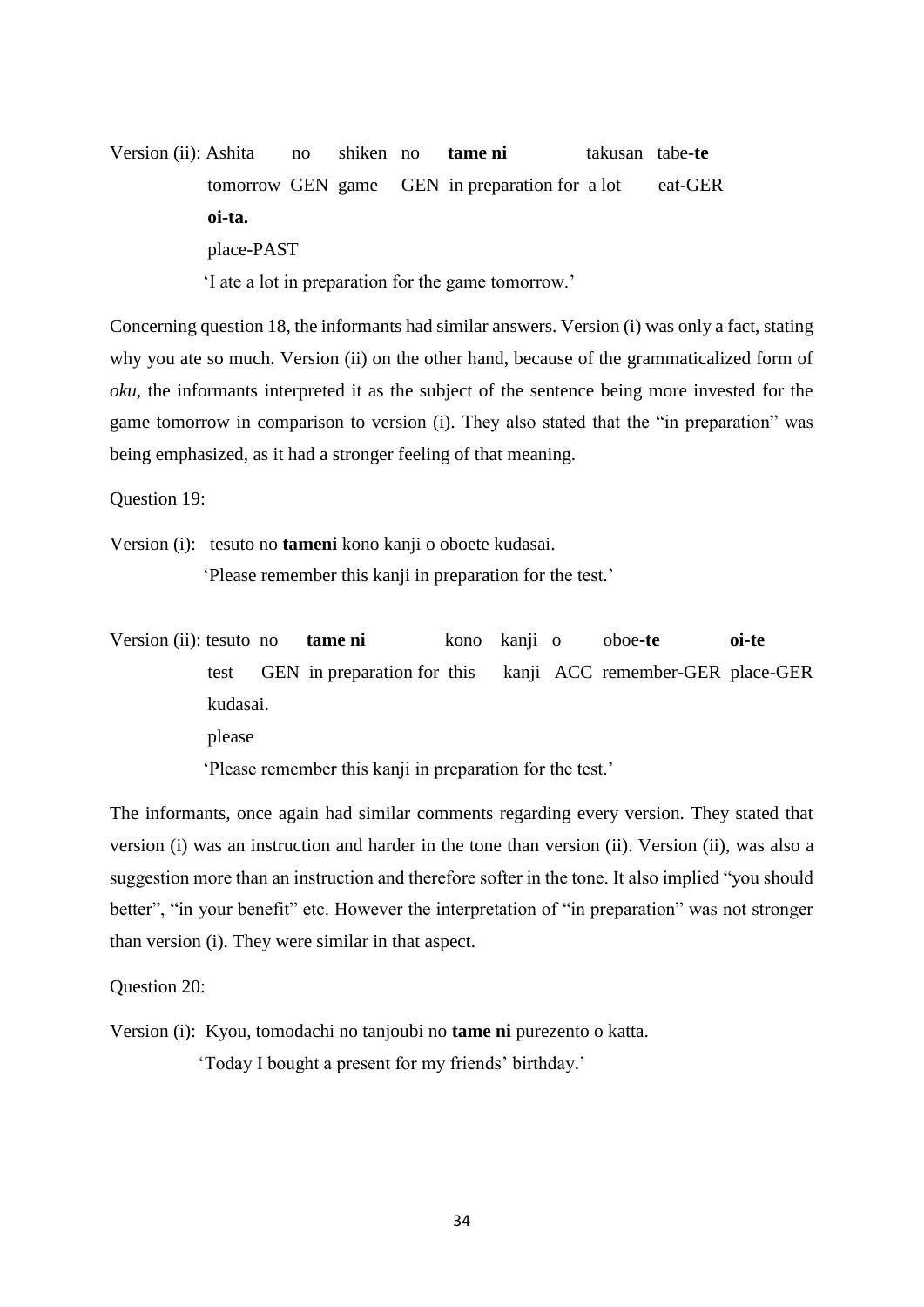Version (ii): Kyou, tomodachi no tanjoubi no **tame ni** purezento o kat**-te**  today friend GEN birthday GEN for present ACC buy-GER **oi-ta.** place-PAST 'Today I bought a present for my friends' birthday.'

Question 20 received similar answers as question 18, with all the informants stating that version (i) was only a fact, simply stating why the subject went and bought a present, there is no point of focus as well according to the informants. As for version (ii), the informants felt that the focus was tilted to why the subject went and bought a present, in this case for the subjects' friends' birthday. This in turn expressed a stronger feeling of "in preparation" than version (i) according to them.

Question 21:

Version (i): raishuu no supiichi kontesuto no **tame ni** takusan renshuu shinakya.

'I must practice a lot in preparation for next week speech contest.'

Version (ii) raishuu no supiichi kontesuto no **tame ni** takusan renshuu next week GEN speech contest GEN in preparation for a lot practice shi-**te oka-nakya**. do-GER place-must

'I must practice a lot in preparation for next week speech contest.'

Concerning version (i) all of the informants agreed that it was only a fact stating that the subject seriously needs to practice for the speech contest, however it was still only stating a fact. As for version (ii), informant 1 explained that her interpretation was that the subject was more invested in training for the speech contest. However, informant 2 and 3 interpreted it as (in comparison to version (i)) that the subject was not in the same rush to practice for the contest. It was not quite as urgent as in version (i). Regardless of their individual comments none of them felt that the "in preparation" meaning was emphasized.

#### <span id="page-42-0"></span>*4.4.2.2. Oku with mama*

As has been presented earlier in 3.1.4.5, *mama* in its usage as a grammatical phase has a similar meaning to the grammaticalized form *oku,* such as 'leave it as it is'. In the following part the results regarding *oku* and its interaction with *mama* will be presented.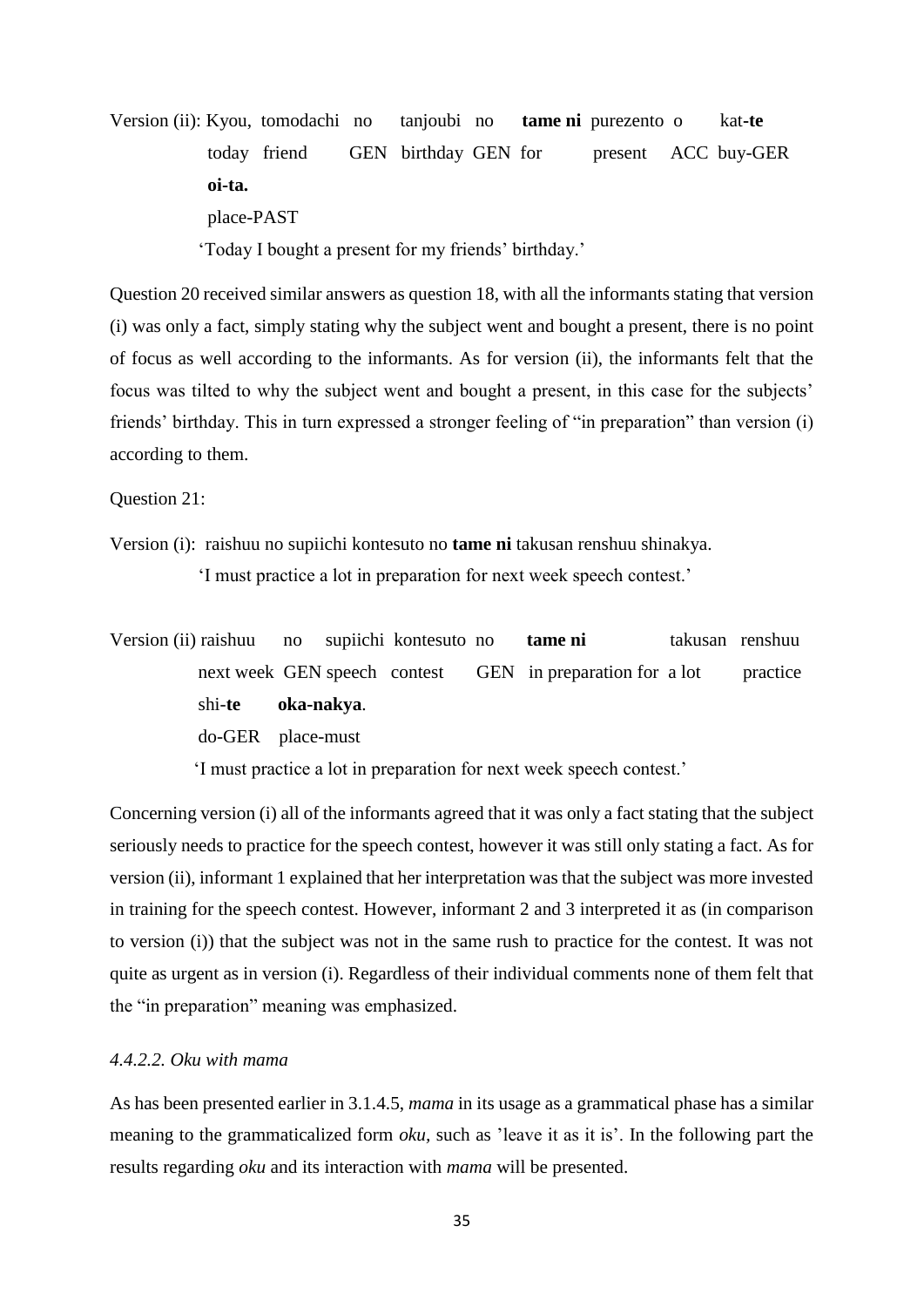Question 22:

Version (i): Okaasan wa musuko ni sono **mama** geemu o saseta. 'The mother let her son play as he was doing.'

Version (ii): Okaasan wa musuko ni sono **mama** geemu o sase-**te**  mother TOP son in that state game ACC do-CAUS-GER **oi-ta**. place-PAST 'The mother let her son play as he was doing.'

Both version (i) and (ii) were similar in the way, that the informants interpreted the two versions, similar to each other. They both expressed the idea that the mother let her son keep playing as he was doing. However according to them, version (ii) emphasized the idea of "as he were" more than version (i). This was due to the combination of *mama* and the grammaticalized form of *oku*.

Question 23:

Version (i): Sono **mama** ni shite kudasai. 'Please leave it as it is.'

Version (ii): Sono **mama** ni shi**-te oi-te** kudasai. in that state do-GER place-GER please 'Please leave it as it is.'

The answers for question 23 were similar to question 19, in the sense that version (i) was interpreted as more rude, harder in the tone and a stronger order than version (ii). Version (ii) was also order-like however softer. As with question 19, the informants did not feel that the meaning of "leave it as it is" were being emphasized. The similarities between 19 and 23 is the usage of "please" at the end of the sentence. This might be the cause of why it is not being emphasized, however the informants could not clarify this.

Question 24:

Version (i): Gohan dakedo sono **mama** nesaseru?

'Even though it is dinner should we let him sleep?'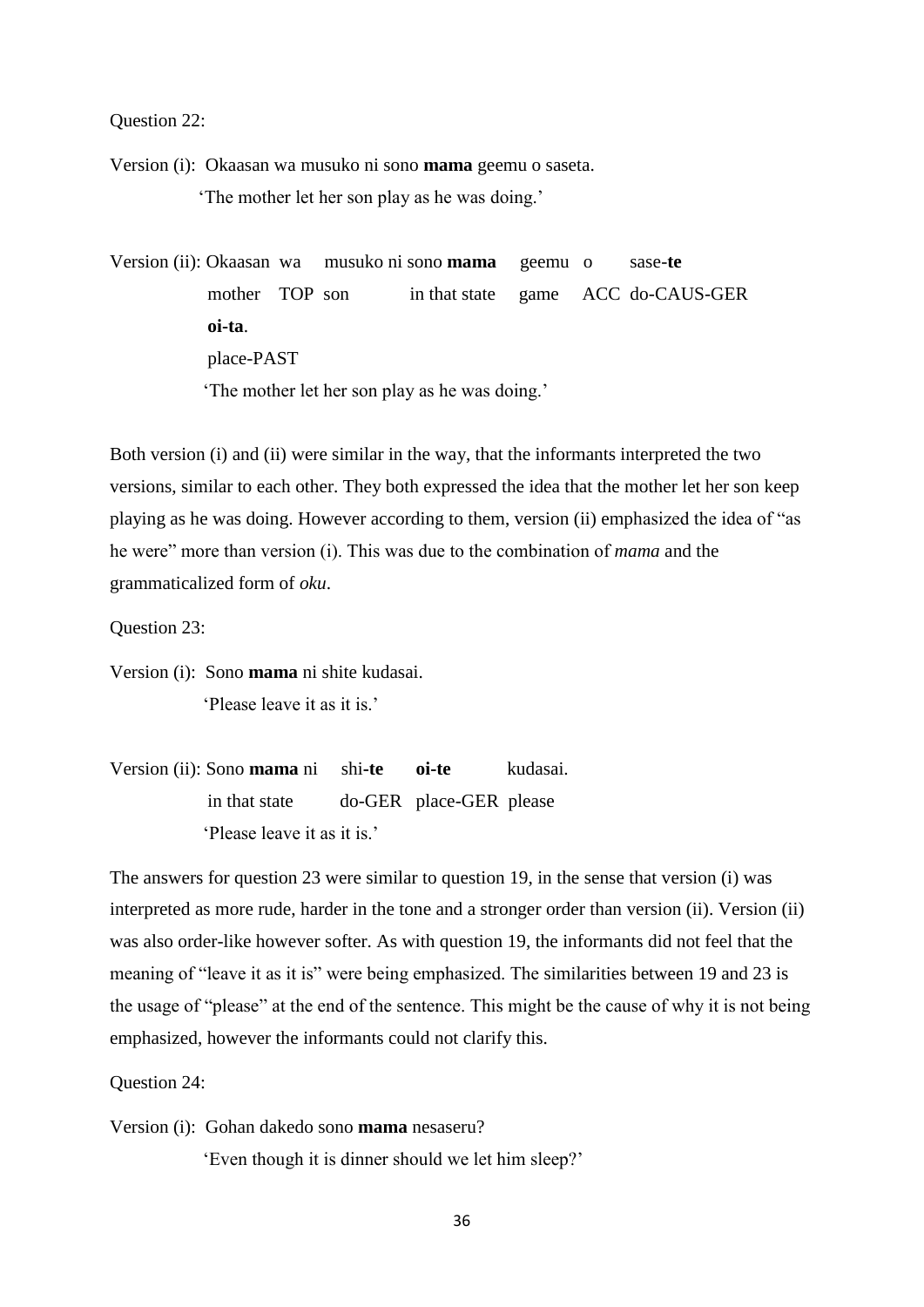### Version (ii): Gohan dakedo sono **mama** ne-sase-**te oku?** dinner even though in that state sleep-CAUS-GER place.NPAST 'Even though it is dinner should we let him sleep?'

This question received similar answers as question 22. Version (i) and (ii) both implied a "leave him as it is" feeling. However, version (i) was colder in comparison to version (ii). The informants all claimed that version (ii) had a feeling of and I quote informant 2, "It has a feeling of his face is so cute so let him sleep". The other informants said similar things, expressing that version (ii) felt kinder because of this interpretation, this in turn emphasized the "leave it as it is" meaning according to them.

#### <span id="page-44-0"></span>*4.4.2.3. Summary of the interaction concerning oku*

Regarding *oku* all of the informants always had similar comments. The clear difference in answers as with *shimau* was not found with *oku.* The results concerning the harmonizing words and their interaction with the grammaticalized form of *oku* was not as straightforward and clear as they were with *shimau*. The version with both a harmonizing word and the grammaticalized form did not always have the strongest interpretation of the meaning that *oku*  possesses. However what can be observed is that in the cases where they were emphasized, *oku* always finished the sentence alone and had no additional meaning attached to it. For example in question 21, *oku* in version (ii) also possesses the meaning "must", coming from 'na kya'. This in turn can have affected where the focus of the event lay, pushing the focus too much away from *oku*'s meaning "in preparation" to "must" instead. This would explain why there is no emphasizing effect in this case as "must" is maybe a stronger feeling. In the other cases, as in question 23, the Japanese word for please, finished the sentence, which also might have placed the focus on something else beside that from the meanings of *oku* in its grammaticalized form. However when the Japanese native speakers were asked concerning this, they could not give a clear answer as they too had problem determining the cause. It might also simply be the context that determine whether or not it has an emphasizing effect on the sentence. As with the cases concerning *mama* where there was no emphasizing effect, the context was interpreted as someone giving order. For *tameni* the cases with no emphasizing effect, where the context when someone gave instructions, suggestions, request, obligation etc. This can also have pushed the focus too much away from the grammaticalized meanings and therefore did not applied an emphasizing effect.

37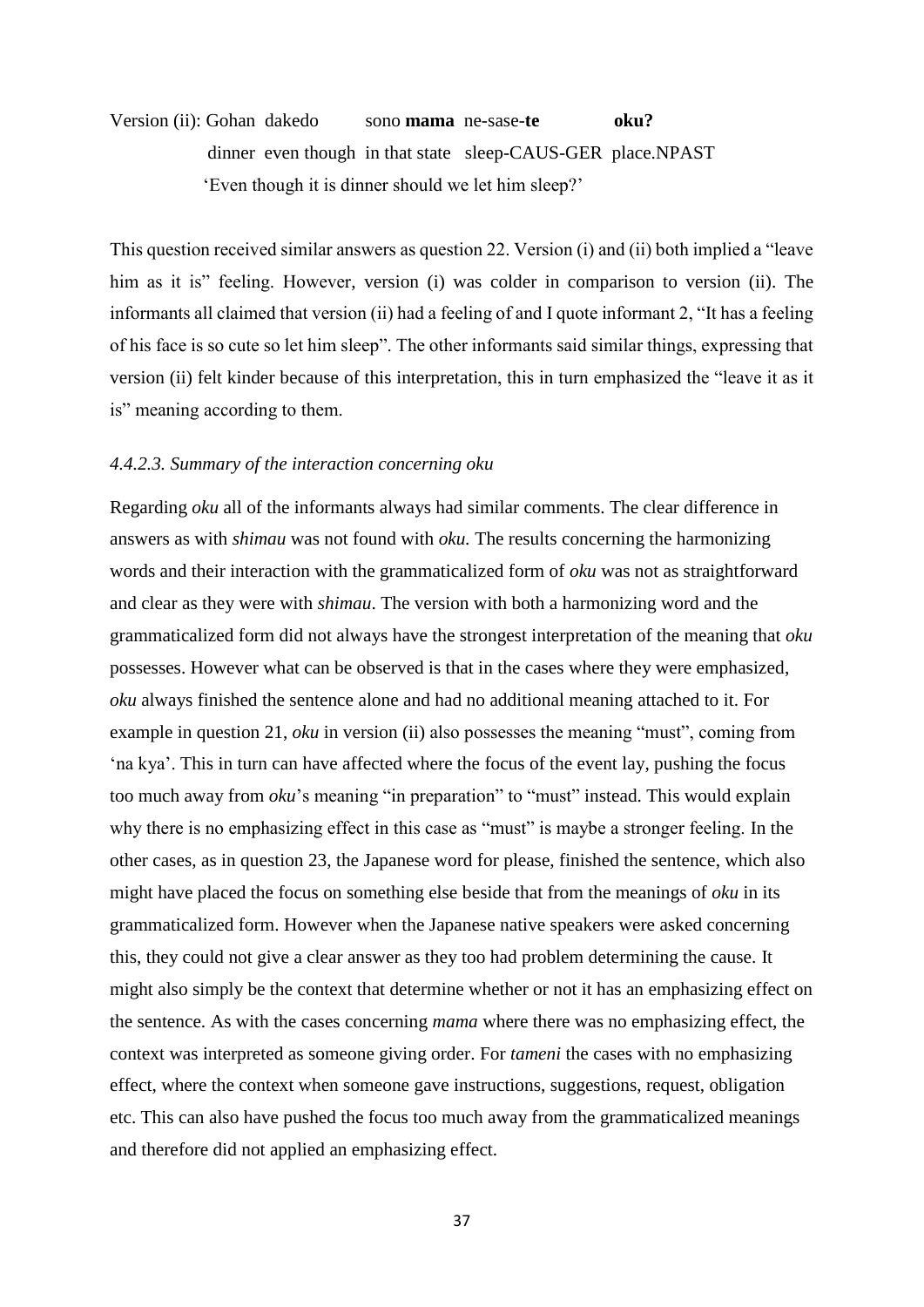#### <span id="page-45-0"></span>**5. Conclusion**

#### <span id="page-45-1"></span>*5.1. Conclusion of hypothesis*

The research conducted specially for this thesis was designed to investigate the effect of using words that have a similar meanings of the grammaticalized forms of *shimau* and *oku* together with those forms and observe the results regarding that interaction, in particular, if the meanings that those forms possess is emphasized. With my hypothesis I believed an emphasizing ability would be possible to obtain through this interaction, such as the emphasizing effect the interaction between the indirect passive and the grammaticalized form of *shimau* has according to Iwasaki. My reasoning was simple, stating something more than once, makes it obvious that it is something of importance that the speaker wants the listener to understand, this in turn can be described as emphasizing it. According to the results it seems like concerning *shimau* and the words, *ukkari, tsui* and *sukkari,* it appears that in every case, regardless of the context, when these words interacted with the grammaticalized form of *shimau* there were always an emphasizing effect on the meanings that the grammaticalized form of *shimau* possessed in comparison to when these words and *shimau* were used alone. This made the stated hypothesis true, that the emphasizing ability did exist at least concerning *shimau*. Regarding *oku* and the chosen words, *tameni* and *mama,* the stated hypothesis was partly right. In the questions asked about these two words and their interaction with the grammaticalized form of *oku,* in roughly half of them an emphasizing ability existed in comparison to when *tameni* or *mama* were used alone. The presumed or believed reason behind why some of the cases had no emphasizing ability has already been discussed, however, they can be summarized as focus, context or difference in how the sentence ended. Therefore the stated hypothesis concerning *oku* were only partly right as a clear emphasizing ability was not found, however, evidence of its existence was discovered.

#### <span id="page-45-2"></span>*5.2. Finishing words*

The present thesis was made with the purpose to clarify whether or not the meanings of the grammaticalized forms of *shimau* and *oku* could possibly be emphasized, and for this purpose three Japanese native speakers were interviewed. As for the question asked in the title of this paper, whether or not the grammaticalized forms of *oku* and *shimau* are alone, an answer can easily be found throughout this paper. The answer is simply no, they are not alone. For *shimau*  the answer is more obvious than with *oku*. When the grammaticalized form of *shimau* occurred with any of the harmonizing words presented in this paper they always worked together to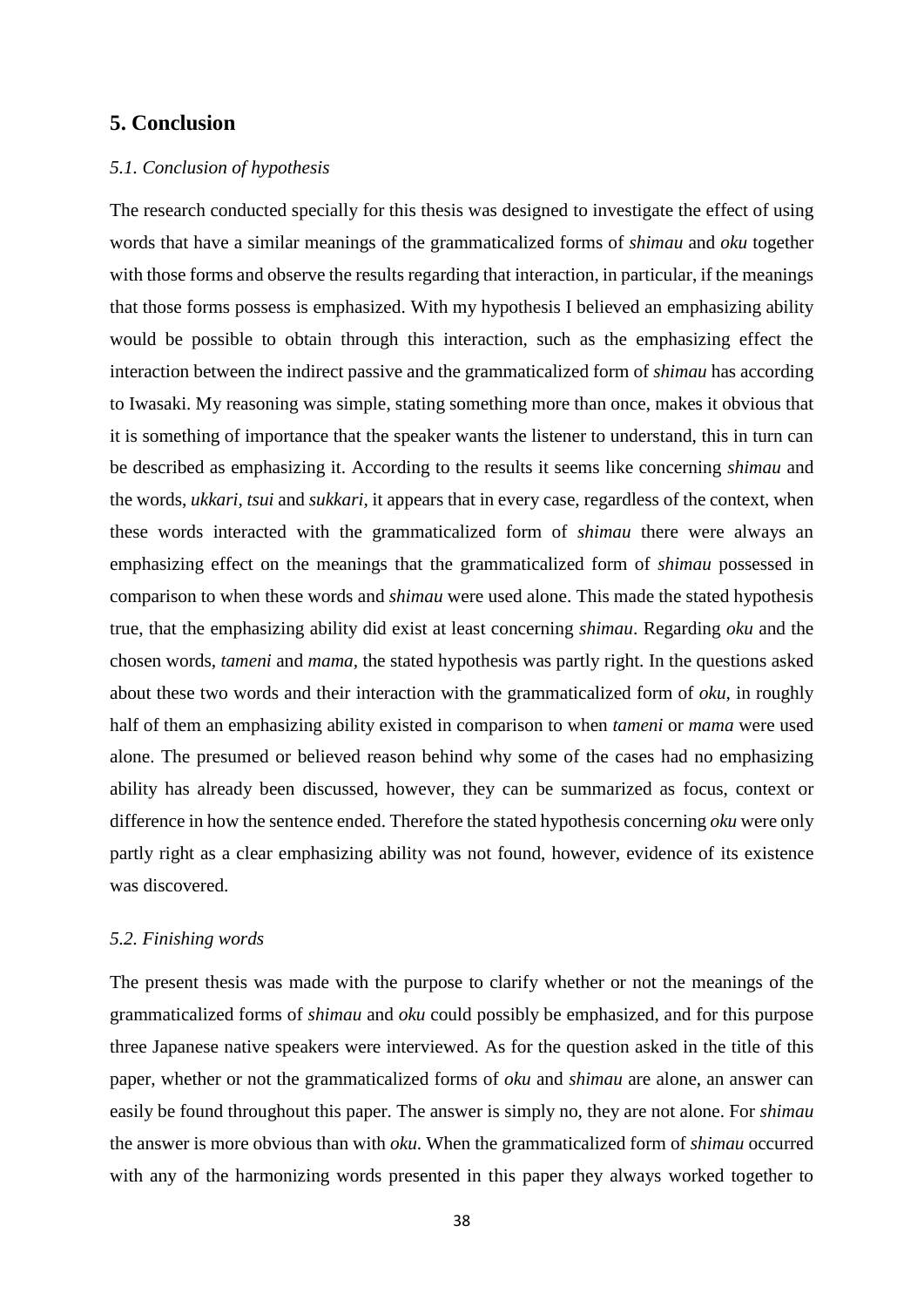express a single idea. The grammaticalized form of *shimau* was for that reason not alone. Regarding *oku*, in some cases it worked together with the harmonizing word, however, not in every situation. However, because of the situations they worked together it can be concluded that the grammaticalized form of *oku* is not always alone.

 As for potential topics for the future, if more research in this topic is desired, one might consider, because of the few people interviewed, interviewing a larger group of people as it would give stronger results. New contexts and situations could also be applied, as that would make it more general. However, probably the most interesting topic for the future would be a more detailed research concerning *oku* and the emphasizing ability. A more detailed research into *oku* would certainly clarify the rules regarding emphasizing the grammaticalized form of *oku,* as those rules are still unclear.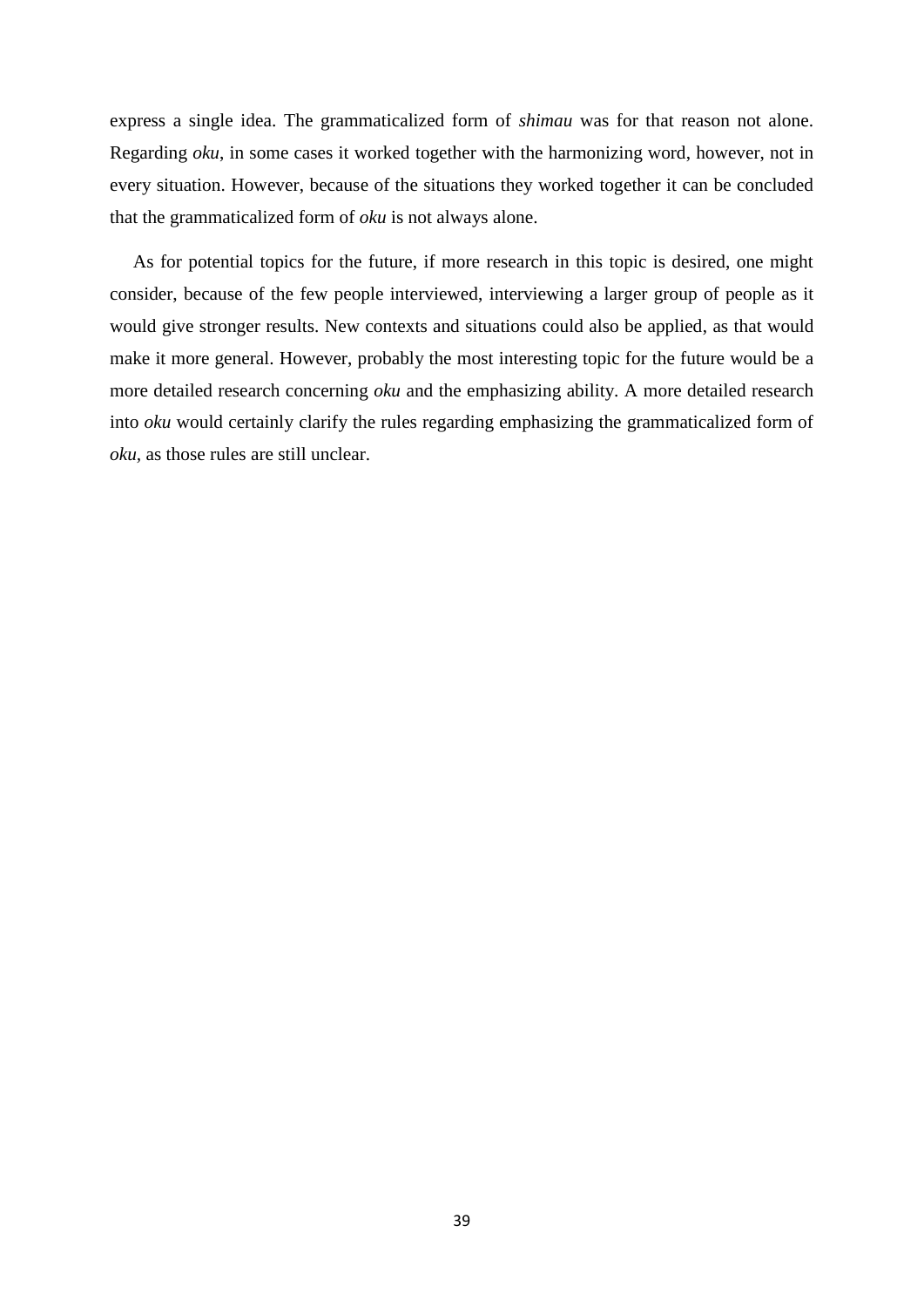### <span id="page-47-0"></span>**Reference**

Banno, E, 2011: Genki 2: An Integrated Course in Elementary Japanese. Tokyo: Japan Times.

Hopper, P. J. & Traugott, E. C. (1993). Grammaticalization. Cambridge: Cambridge University Press.

Iwasaki, Shoichi. 2013. Japanese: Revised edition. Amsterdam : John Benjamins Pub. Co., cop.

Kaori Kondo, An inquiry into the grammaticalization process of Japanese auxiliary verbs: With special reference to -te shimau and -te oku (2014)

Kikuchi, Y. (2009) –te oku no bunseki [An analysis of –te oku]. Tookyoo Daigaku Ryuugakusei Center Kyooiku Kenkyuu Ronshuu, 15, 1-20.

Kiyoharu Ono (2000) "Grammaticalization of Japanese Verbals, Australian Journal of Linguistics, 20:1, 39-79

Kurylowicz, Jerzy (1975[1965]). 'The evolution of grammatical categories', Esquisses linguistiques 2: page 38-54.

Larm, L. (Forthcoming). 'On the teaching of Japanese epistemic and evidential markers: theoretical considerations and practical applications'. In Hebert, D. (ed.)International Perspectives on Translation, Education and Innovation in Japanese and Korean Societies. Springer.

Makino, S. and Tsutsui, M. (1989). A dictionary of advanced Japanese grammar, Tokyo: Japan Times.

Martin, S.E. (2004). *A Reference Grammar of Japanese.* Honolulu: University of Hawaii Press.

Narrog Heiko and Bernd Heine (ed), "The Oxford Handbook of GRAMMATICALIZATION", Oxford University Press (Published 13 October 2011)

Ono, Tsuyoshi. "The Grammaticalization of the Japanese verbs oku and shimau", Cognitive Linguistics, 3(4), 367-390 (1992)

Shounagon, Gendai Nihongo Kakikotoba Kinkou Koupasu (Shounagon, Balanced Corpus of Contemporary Written Japanase). At [http://www.kotonoha.gr.jp/shonagon/](http://l.facebook.com/l.php?u=http%3A%2F%2Fwww.kotonoha.gr.jp%2Fshonagon%2F&h=iAQHbXUVM)